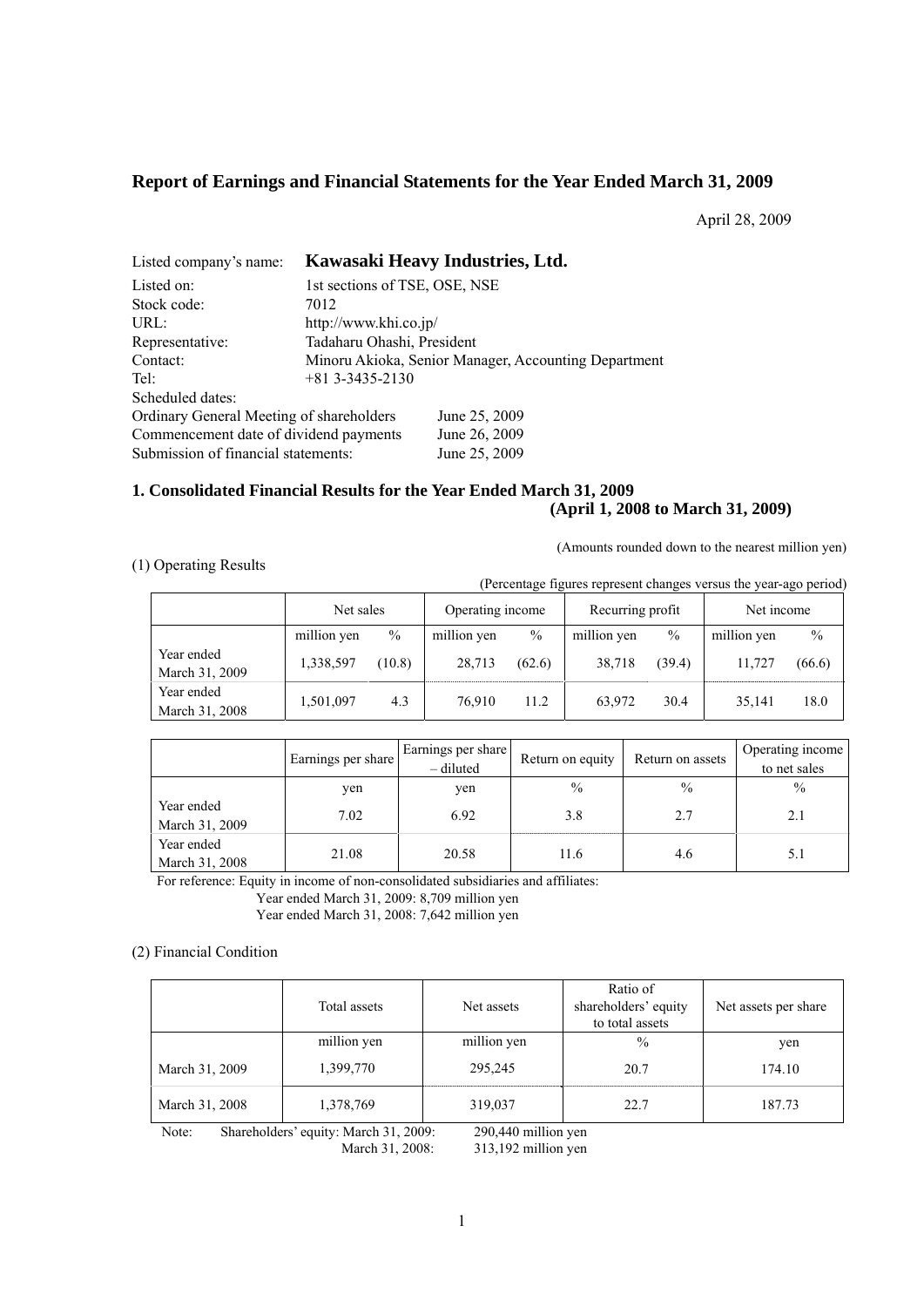### (3) Cash Flow Position

|                              | Cash flows from<br>operating activities | Cash flows from<br>investing activities | Cash flows from<br>financing activities | Cash and cash<br>equivalents at end of<br>year |  |
|------------------------------|-----------------------------------------|-----------------------------------------|-----------------------------------------|------------------------------------------------|--|
|                              | million yen                             | million yen                             | million yen                             | million yen                                    |  |
| Year ended<br>March 31, 2009 | (41,256)                                | (72, 283)                               | 107,692                                 | 31,413                                         |  |
| Year ended<br>March 31, 2008 | 75,765                                  | (49,090)                                | (27,391)                                | 38,169                                         |  |

# **2. Dividends**

|                                          |                            |                             | Dividend per share         |                             | Total     |                               | Dividends/                     |                              |  |
|------------------------------------------|----------------------------|-----------------------------|----------------------------|-----------------------------|-----------|-------------------------------|--------------------------------|------------------------------|--|
| Record date                              | End of<br>first<br>quarter | End of<br>second<br>quarter | End of<br>third<br>quarter | End of<br>financial<br>vear | Full year | dividends<br>paid<br>(annual) | Payout ratio<br>(consolidated) | Net assets<br>(consolidated) |  |
|                                          | yen                        | yen                         | yen                        | yen                         | ven       | million yen                   | $\frac{0}{0}$                  | $\frac{0}{0}$                |  |
| Year ended<br>March 31, 2008             | $\overline{\phantom{0}}$   | 0.00                        |                            | 5.00                        | 5.00      | 8,341                         | 23.7                           | 2.7                          |  |
| Year ended<br>March 31, 2009             | -                          | 0.00                        |                            | 3.00                        | 3.00      | 5,004                         | 42.6                           | 1.6                          |  |
| Year ending March<br>31, 2010 (forecast) | $\overline{\phantom{a}}$   | 0.00                        |                            | 3.00                        | 3.00      |                               | 83.4                           |                              |  |

# **3. Forecast of Consolidated Earnings for the Year Ending March 31, 2010**

# **(April 1, 2009 to March 31, 2010)**

|                                                   | (Percentage figures represent changes versus the year-ago period) |        |                  |        |                  |                          |             |                          |                       |  |  |  |  |
|---------------------------------------------------|-------------------------------------------------------------------|--------|------------------|--------|------------------|--------------------------|-------------|--------------------------|-----------------------|--|--|--|--|
|                                                   | Net sales                                                         |        | Operating income |        | Recurring profit |                          | Net income  |                          | Earnings per<br>share |  |  |  |  |
|                                                   | million yen                                                       | $\%$   | million yen      | $\%$   | million yen      | $\%$                     | million yen | $\frac{0}{0}$            | yen                   |  |  |  |  |
| For six months<br>ending<br>September 30,<br>2009 | 570,000                                                           | (12.7) | (12,000)         | -      | (8,000)          | $\overline{\phantom{0}}$ | (6,000)     | $\overline{\phantom{0}}$ | (3.60)                |  |  |  |  |
| Full year                                         | 1,240,000                                                         | (7.3)  | 5,000            | (82.5) | 10,000           | (74.1)                   | 6,000       | (48.8)                   | 3.60                  |  |  |  |  |

### **4. Other Information**

- 1) Changes affecting the status of material subsidiaries (scope of consolidation): None
- 2) Changes in accounting principles, procedures, and methods of presentation applicable to the preparation of consolidated financial statements:
	- (1) Changes in accordance with revisions to accounting standards: Yes
	- (2) Changes other than (1) above: None
- 3) Number of shares issued (common stock)

|                                                         | (1) Number of shares issued at end of period (treasury stock included): |
|---------------------------------------------------------|-------------------------------------------------------------------------|
| March 31, 2009:                                         | 1,669,629,122 shares                                                    |
| March 31, 2008:                                         | 1,669,629,122 shares                                                    |
| (2) Number of shares held in treasury at end of period: |                                                                         |
| March 31, 2009:                                         | 1,394,288 shares                                                        |
| March 31, 2008:                                         | 1,324,199 shares                                                        |

### **For reference:**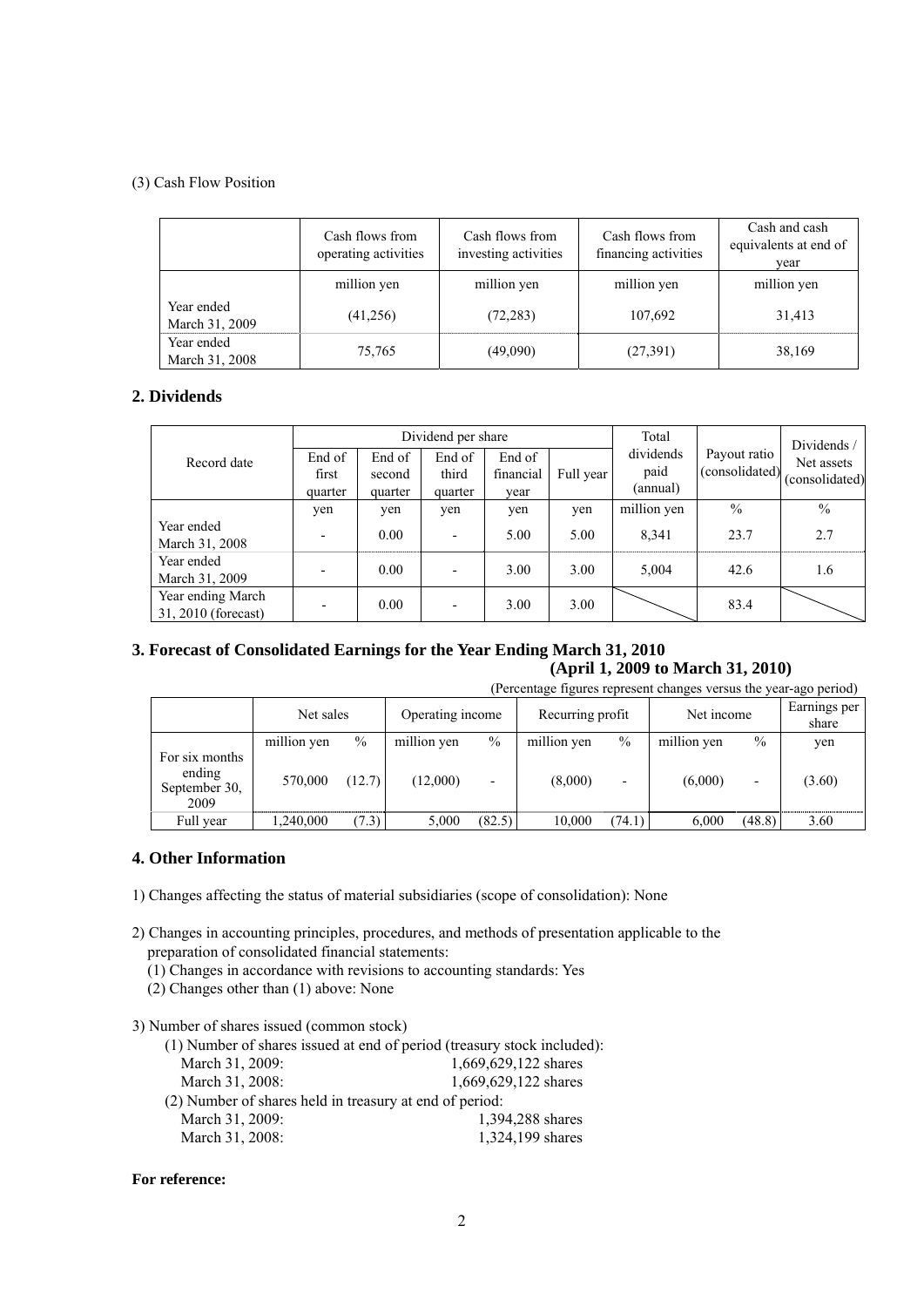#### **Overview of Non-Consolidated Financial Results**

### (1) Operating Results

|                              | Net sales   |               | Operating income |                          | Recurring profit |               | Net income  |                          |
|------------------------------|-------------|---------------|------------------|--------------------------|------------------|---------------|-------------|--------------------------|
|                              | million yen | $\frac{0}{0}$ | million yen      | $\frac{0}{0}$            | million yen      | $\frac{0}{0}$ | million yen | $\%$                     |
| Year ended March 31,<br>2009 | 771,428     | (13.3)        | (12,061)         | $\overline{\phantom{0}}$ | 2.614            | (91.7)        | (6,109)     | $\overline{\phantom{0}}$ |
| Year ended March 31,<br>2008 | 889,963     | (3.2)         | 43,053           | (8.5)                    | 31,705           | (6.4)         | 20,822      | (2.3)                    |

|                              | Earnings per share | Earnings per share<br>- diluted |
|------------------------------|--------------------|---------------------------------|
|                              | yen                | ven                             |
| Year ended March 31,<br>2009 | (3.66)             |                                 |
| Year ended March 31,<br>2008 | 12.49              | 12.21                           |

#### (2) Financial Condition

|                | Total assets<br>Net assets |             | Ratio of<br>shareholders' equity<br>to total assets | Net assets per share |
|----------------|----------------------------|-------------|-----------------------------------------------------|----------------------|
|                | million yen                | million yen | $\frac{0}{0}$                                       | yen                  |
| March 31, 2009 | 977,988                    | 230,799     | 23.5                                                | 138.34               |
| March 31, 2008 | 922,962                    | 255,366     | 27.6                                                | 153.06               |

Note: Shareholders' equity: March 31, 2009: 230,799 million yen March 31, 2008: 255,366 million yen

# **\* Appropriate Use of Financial Forecasts and Other Important Matters**

### *Forward-Looking Statements*

These materials contain various forward-looking statements and other forecasts regarding performance and other matters. Such statements are based on information available at the time of preparation. Actual results may differ from those expressed or implied by forward-looking statements due to a range of factors. For the assumptions underlying the earnings forecasts presented and other information regarding the use of such forecasts, refer to "Consolidated operating results" in "Qualitative Information and Financial Statements," beginning on page4.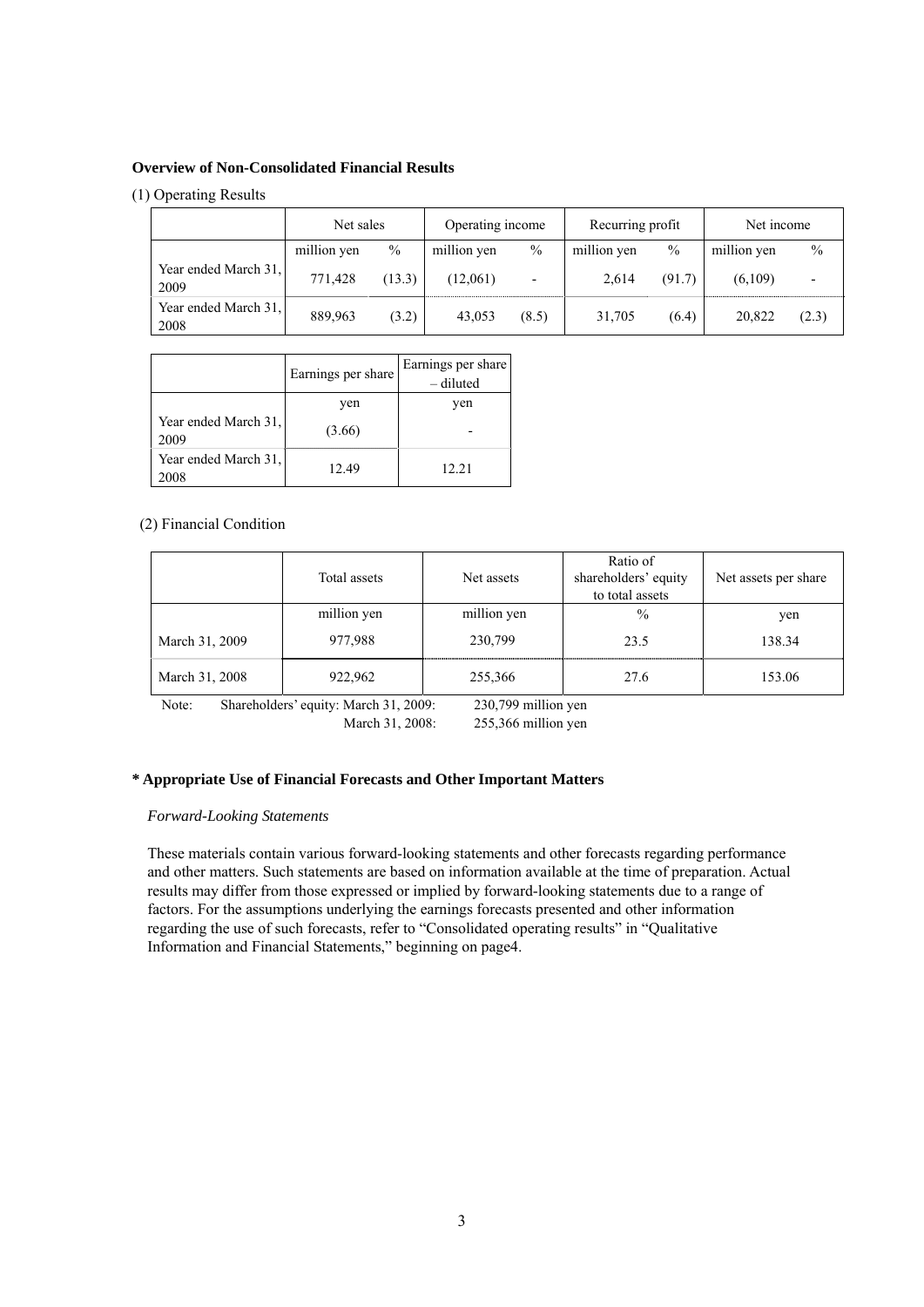### **Qualitative Information and Financial Statements**

#### **Consolidated operating results**

During fiscal 2008 (the year ended March 31, 2009), the Japanese economy entered a steep downturn marked by a consumer spending slump, retrenchment in capital spending, an export slowdown, and deterioration in employment conditions amid precipitous yen appreciation in the fiscal third quarter (October 1, 2008 – December 31, 2008) most notably against the euro and US dollar. Although there were signs that economy had bottomed out towards fiscal year end, it remained stagnant.

Much of the global economy, including emerging economies, likewise slowed markedly or sank into recession.

Amid this economic environment, for fiscal 2008 the Kawasaki Heavy Industries (KHI) Group reported a decrease in orders on a consolidated basis of ¥70.1 billion versus fiscal 2007 to ¥1,540.5 billion, despite increases in orders in the Gas Turbines & Machinery and Rolling Stock & Construction Machinery segments.

Turning to revenues, consolidated net sales fell ¥162.5 billion to ¥1,338.5 billion, reflecting lower sales in the Consumer Products & Machinery segment as well as other segments.

Profit-wise, consolidated operating income decreased ¥48.1 billion to ¥28.7 billion and recurring profit decreased ¥25.2 billion to ¥38.7 billion. This was due mainly to the appreciation of the yen in the fiscal second half and sustained high material costs. Net income decreased ¥23.4 billion to ¥11.7 billion.

On a non-consolidated basis, the Group reported orders amounting to ¥1,054.5 billion, net sales of ¥771.4 billion, an operating loss of  $\angle 12.0$ , and recurring profit of ¥2.6 billion, to finish on a net loss of ¥6.1 billion.

#### **Segment information**

|                                                     | Year ended     |                  |           | Year ended     | For reference: Orders |            |  |
|-----------------------------------------------------|----------------|------------------|-----------|----------------|-----------------------|------------|--|
|                                                     | March 31, 2009 |                  |           | March 31, 2008 | Year ended            | Year ended |  |
|                                                     |                | Operating        |           | Operating      | March 31,             | March 31,  |  |
| Segment                                             | Net sales      | income           | Net sales | income         | 2009                  | 2008       |  |
| Shipbuilding                                        | 1,264          | (10)             | 1,413     | 32             | 715                   | 2,513      |  |
| <b>Rolling Stock</b><br>& Construction<br>Machinery | 1,864          | 113              | 1,717     | 71             | 2,646                 | 1,832      |  |
| Aerospace                                           | 2,004          | (41)             | 2,373     | 108            | 2,391                 | 2,025      |  |
| Gas Turbines &<br>Machinery                         | 1,951          | 110              | 1,854     | 133            | 3,555                 | 2,274      |  |
| Plant $\&$<br>Infrastructure<br>Engineering         | 1,051          | 89               | 1,425     | 108            | 836                   | 1,060      |  |
| Consumer<br>Products &<br>Machinery                 | 3,364          | (101)            | 4,339     | 196            | 3,364                 | 4,339      |  |
| Hydraulic<br>Machinery                              | 849            | 83               | 840       | 91             | 841                   | 923        |  |
| Other<br>Operations                                 | 1,035          | 42               | 1,045     | 23             | 1,055                 | 1,139      |  |
| Eliminations<br>and corporate                       |                | $\boldsymbol{0}$ |           | $\overline{2}$ |                       |            |  |
| Consolidated<br>total                               | 13,385         | 287              | 15,010    | 769            | 15,405                | 16,107     |  |

Segment information (millions of yen)

Note: Net sales are external sales.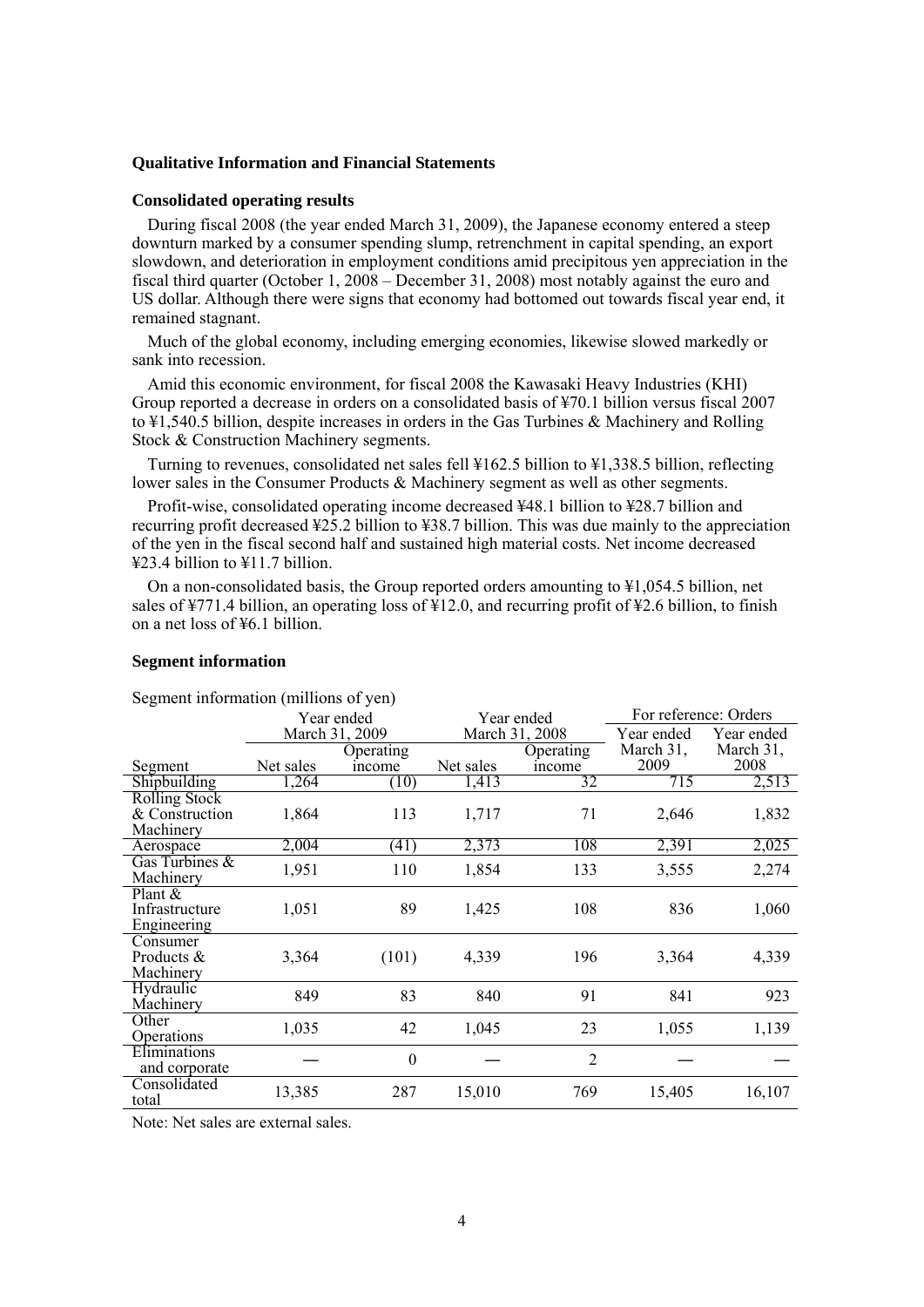#### **Shipbuilding**

The Shipbuilding segment booked new orders for one LPG tanker and five bulk carriers, but its consolidated order bookings nonetheless shrank to ¥71.5 billion in fiscal 2008, a ¥179.8 billion decrease from fiscal 2007, when it benefited from a heavy influx orders for bulk carriers.

Consolidated net sales fell ¥14.9 billion versus fiscal 2007 to ¥126.4 billion, largely reflecting a decline in sales of large vessels.

The decline in sales weighed on profitability, as did the sharp increases in material costs and the yen's appreciation against the dollar. The segment incurred an operating loss of ¥1.0 billion, ¥4.2 billion below its operating income in fiscal 2007.

#### **Rolling Stock & Construction Machinery**

Consolidated order bookings increased ¥81.3 billion in fiscal 2008 versus fiscal 2007 to ¥264.6 billion primarily by virtue of a sharp increase in domestic orders for *shinkansen* (bullet trains), electric commuter trains, and locomotives from JR Group and other railway companies. Overseas, the segment received orders for subway cars for the New York City subway system.

Consolidated net sales grew ¥14.7 billion versus fiscal 2007 to ¥186.4 billion as growth in overseas sales of rolling stock offset a decline in sales of construction machinery.

Sales growth boosted operating income to ¥11.3 billion, a ¥4.1 billion increase versus fiscal 2007.

### **Aerospace**

The Aerospace segment won new consolidated orders for parts for the Boeing 777 jetliners and for the P-1 maritime patrol aircraft for Japan's Ministry of Defense, and its consolidated order bookings increased ¥36.6 billion in fiscal 2008 versus fiscal 2007 to ¥239.1 billion.

Consolidated net sales were down ¥36.9 billion versus fiscal 2007 to ¥200.4 billion as a result of declines in sales to Japan's Ministry of Defense and sales of Boeing 777 parts coupled with the yen's appreciation against the dollar.

Profitability-wise, the decrease in sales was compounded by cost increases, including inventory valuation losses. The segment incurred an operating loss of ¥4.1 billion, ¥15.0 billion below its operating income in fiscal 2007.

#### **Gas Turbines & Machinery**

In fiscal 2008, consolidated order bookings rose sharply by ¥128.0 billion versus fiscal 2007 to ¥355.5 billion, lifted by growth in orders for aircraft engine parts for Trent XWB aircraft engines, diesel generator systems, and ship propulsion systems.

Consolidated net sales grew ¥9.6 billion versus fiscal 2007 to ¥195.1 billion, driven largely by growth in sales of marine diesel engines.

Despite this sales growth, operating income declined ¥2.3 billion versus fiscal 2007 to ¥11.0 billion, largely as a result of the strong yen and inventory valuation losses.

#### **Plant & Infrastructure Engineering**

Despite an influx of orders for LNG storage tanks and various plants, consolidated order bookings decreased ¥22.3 billion in fiscal 2008 versus fiscal 2007 to ¥83.6 billion.

Consolidated net sales fell ¥37.3 billion versus fiscal 2007 to ¥105.1 billion as growth in overseas revenues from nonferrous metals smelting plants was outweighed by declines in revenues from municipal refuse incineration plants.

Operating income fell ¥1.8 billion to ¥8.9 billion due to the decline in sales.

#### **Consumer Products & Machinery**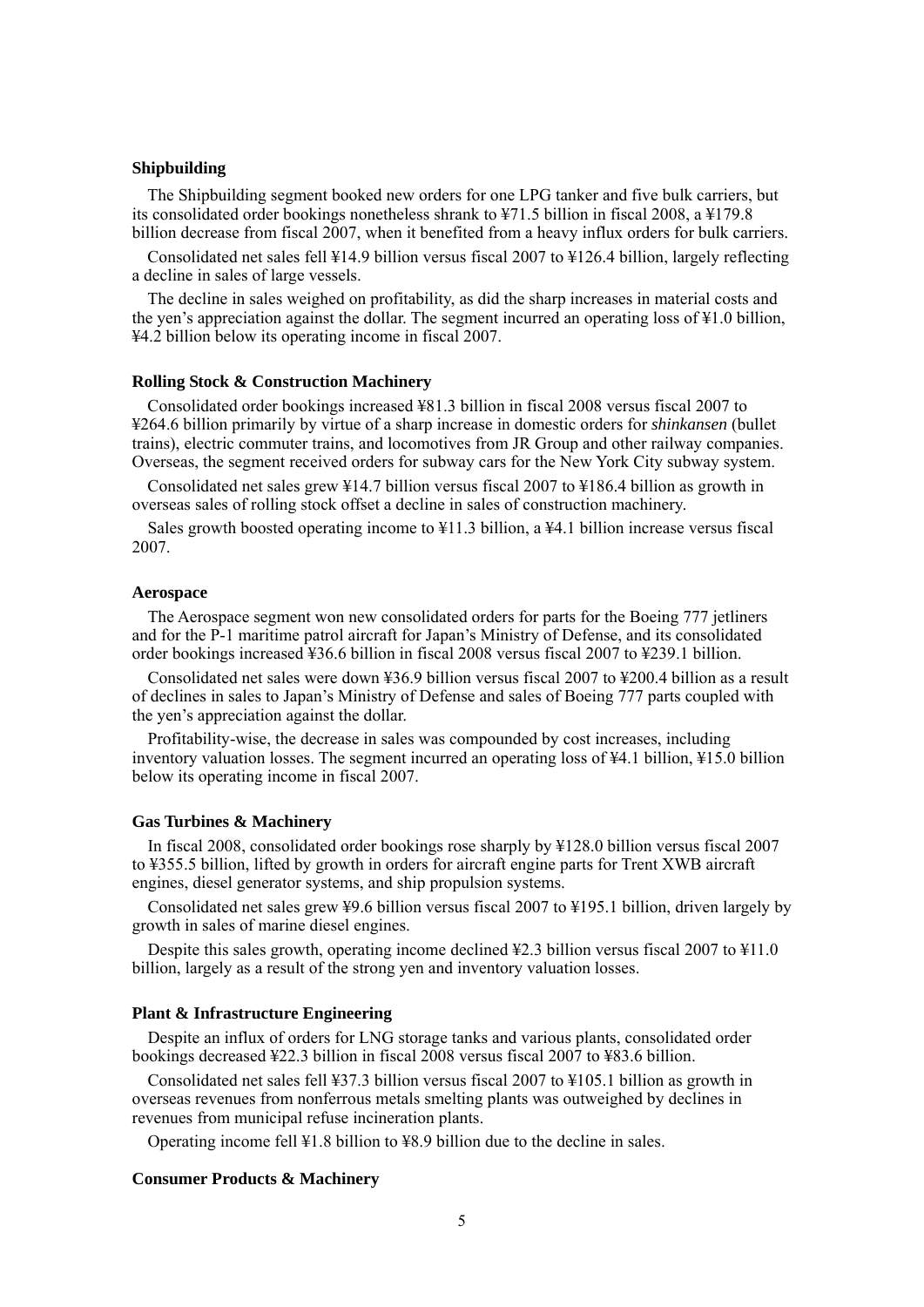Consolidated net sales fell ¥97.5 billion in fiscal 2008 versus fiscal 2007 to ¥336.4 billion as growth in Asian motorcycle sales was more than offset by a drop in North American and European motorcycle sales, a decline in industrial robot sales to the auto and semiconductor industries, and the yen's progressive appreciation against the dollar and euro.

Due to the decline in sales, due particularly to stagnant sales of large-sized motorcycles, the segment incurred a ¥10.1 billion operating loss, ¥29.8 billion below its operating income in fiscal 2007.

#### **Hydraulic Machinery**

Consolidated order bookings fell ¥8.1 billion in fiscal 2008 versus fiscal 2007 to ¥84.1 billion, due primarily to decrease in demand from construction machinery manufacturers.

Consolidated net sales were up ¥800 million versus fiscal 2007 to ¥84.9 billion by virtue of strong sales to the construction machinery industry through mid-year.

Operating income was down ¥700 million versus fiscal 2007 to ¥8.3 billion.

#### **Other Operations**

Consolidated net sales fell ¥1.0 billion in fiscal 2008 versus fiscal 2007 to ¥103.5 billion. Operating profit grew ¥1.9 billion versus fiscal 2007 to ¥4.2 billion.

### **Consolidated Earnings Outlook**

We see no signs of a recovery from the economic recession that was triggered by the global financial crises, and we expect difficult business conditions to persist, particularly in mass-production businesses. The Company will nevertheless forge ahead to rebuild its earnings base and bring about sustained growth.

The Company expects consolidated net sales for the fiscal year ending March 31, 2010, of ¥1,240.0 billion. The Company expects sales from the Shipbuilding and Rolling Stock & Construction Machinery segments to increase but sales from the Consumer Products & Machinery segment to decline sharply due to the worsening market environment.

Profit-wise, despite the Company's determined efforts to thoroughly improve profitability throughout its operations by cutting fixed costs and expenses and increasing productivity, the Company expects operating income of ¥5.0 billion, recurring profit of ¥10.0 billion, and net income of ¥6.0 billion due to the impact of the strong yen and decline in sales in mass-production businesses.

Assumed exchange rates are ¥95 to the US dollar and ¥125 to the euro.

#### **Consolidated Financial Condition**

### **Financial Condition**

At March 31, 2009, total assets were ¥1,399.7 billion, up 1.5% versus March 31, 2008. Current assets were up 1.3% to ¥995.7 billion. The main reason for the increase in current assets was a rise in inventories, reflecting progress made on projects for which orders have been received. The growth in tangible and intangible fixed assets more than offset the drop in the value of investment securities due to the stock price declines, and total fixed assets grew 1.8% versus March 31, 2008, to ¥403.9 billion.

Current liabilities increased 0.6% versus March 31, 2008, to ¥830.0 billion, and long-term liabilities grew 16.7% to ¥274.5 billion. As a result, total liabilities increased 4.2% to 1,104.5 billion. This was primarily due to a ¥72.5 billion decrease in payables being more than offset by an ¥112.3 billion increase in interest-bearing debt.

Net assets decreased 7.4% versus March 31, 2008, to ¥295.2 billion reflecting a decrease in foreign currency translation adjustments due to the strong yen.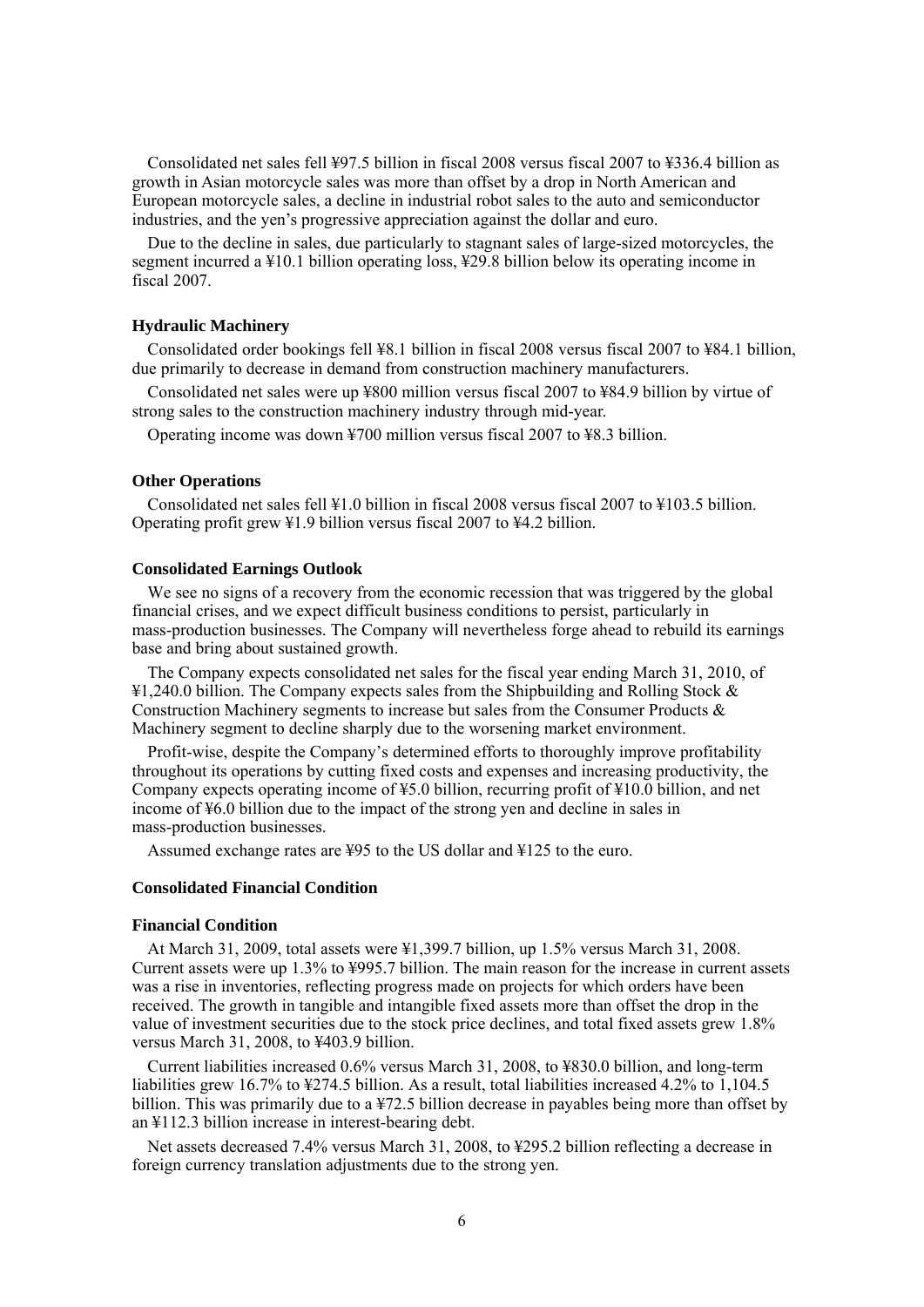### **Cash Flows**

Net cash used in operating activities in fiscal 2008 was ¥41.2 billion, ¥ 117.0 billion more than in fiscal 2007. Principal cash inflows were depreciation and amortization of ¥44.3 billion and income before income taxes and minority interests of ¥23.6 billion. Principal cash outflows were a decrease in accounts payable of ¥55.0 billion, an increase in inventories of ¥54.7 billion, and income taxes of ¥25.0 billion.

Net cash used in investing activities amounted to  $\frac{1}{2}$  a billion,  $\frac{1}{2}$  billion higher than in fiscal 2007. This cash was principally used to acquire property, plant and equipment.

Net cash provided by financing activities was to ¥107.6 billion, ¥ 135.0 billion more than in fiscal 2007. The increase was mainly due to an increase in borrowings.

#### **Cash Flow Ratios**

| March 31.                        | 2005 | 2006  | 2007  | 2008  | 2009 |
|----------------------------------|------|-------|-------|-------|------|
| Ratio of shareholders' equity    | 16.8 | 18.5  | 213   | 22.7  | 20.7 |
| to total assets $(\% )$          |      |       |       |       |      |
| Market-value equity ratio $(\%)$ | 22.3 | 50.0  | 60.9  | 26.8  | 23.3 |
| Cash flow to debt ratio $(\% )$  | 4954 | 698.8 | 663.3 | 364.8 |      |
| Interest-coverage ratio (times)  | 113  | 8.5   | 71    | 94    |      |

Notes:

1. Ratios are calculated as follows:

Ratio of shareholders' equity to total assets: Shareholders' equity / Total assets Market-value equity ratio: Market capitalization / Total assets

Cashflow to debt ratio: Interest-bearing debt / Cash flow from operating activities

Interest-coverage ratio: Cash flow from operating activities / Interest paid

2. All indices are calculated using consolidated figures.

3. Market capitalization is calculated by multiplying the closing price of the company's stock by the number of shares issued and outstanding (excluding treasury stock) at the end of the fiscal year.

- 4. The figure for cash flow from operating activities is taken from cash flow from operating activities on the consolidated statement of cash flows.
- 5. Interest-bearing debt consists of all interest-bearing debt listed under liabilities on the consolidated balance sheet. Interest paid is the figure for "Cash paid for interest" on the consolidated statement of cash flows.
- 6. Cash flow from operating activities was negative for the fiscal year ended March 31, 2009, so the cash flow to debt ratio and the interest-coverage ratio are not given for that year.

### **Dividend Policy and Dividends for the Fiscal Years Through March 31, 2009 and 2010**

The Company's basic policy is to continuously pay shareholders a stable dividend commensurate with the Company's earnings while accruing sufficient internal reserves to boost earnings power and strengthen and enhance the Company's operating foundation to enable future growth. In consideration of recent earnings performance, internal reserves, and other relevant factors, the Company intends to pay a dividend of ¥3 per share for the fiscal year ended March 31, 2009.

The Company also intends to pay a dividend of ¥3 per share for the fiscal year ending March 31, 2010.

#### **Business and Other Risks**

No additional risks have surfaced since the Company reported on business and other risks in its most recent full-year statutory financial report (filed on June 25, 2008). Information on business and other risks is therefore omitted here.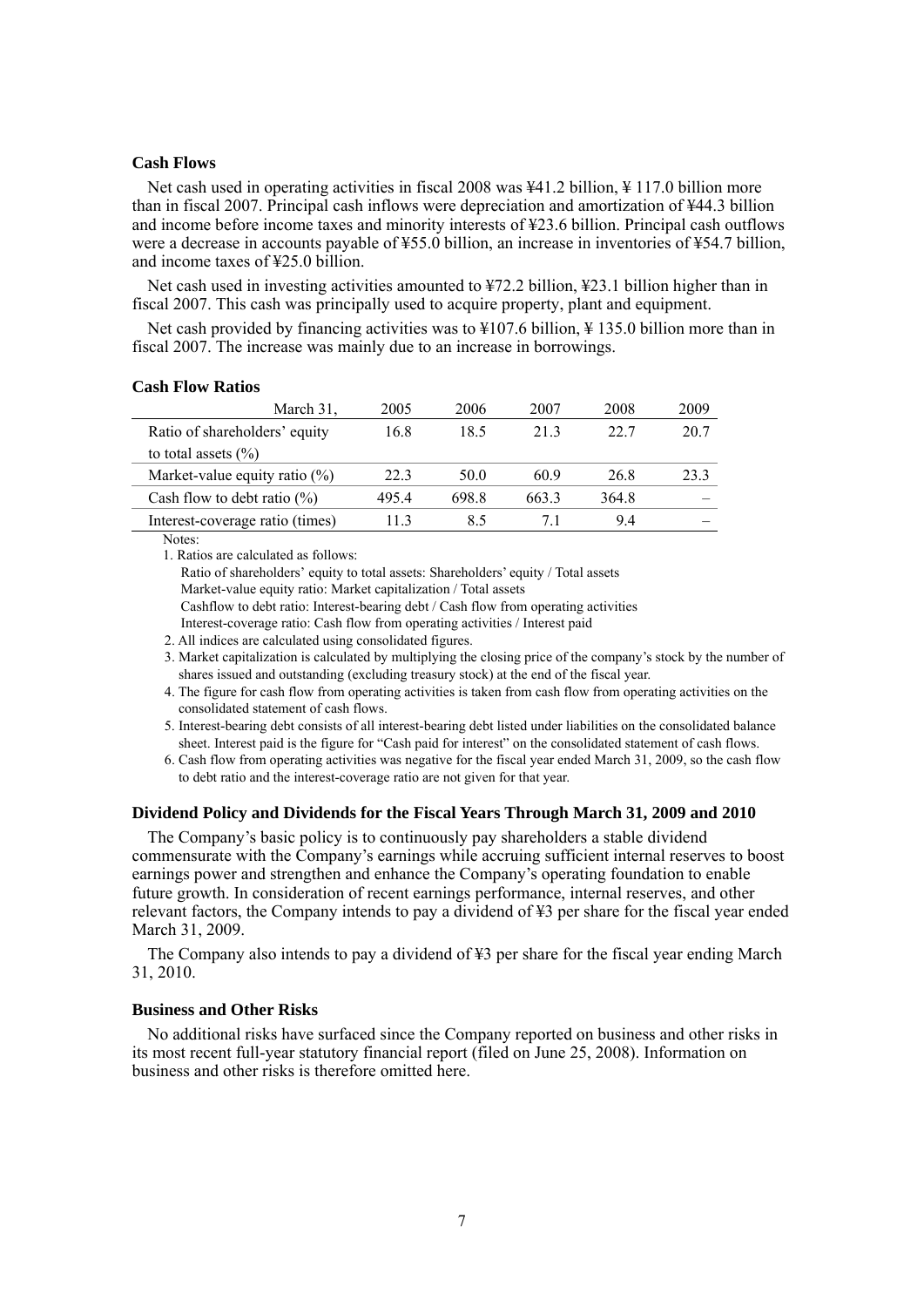#### **Status of Group**

There have been no material changes in the "Status of Affiliated Companies" or "Chart of Operations (Nature of Operations)" in the Company's most recent full-year statutory financial report (filed on June 25, 2008). The Company has therefore omitted an updated disclosure.

#### **Management Strategy**

#### **(1) Basic Management Strategy**

In accord with its mission statement, the Group is pursuing a mission of "Kawasaki, working as one for the good of the planet." The Group has amassed a diverse wealth of technologies across a broad range of domains, most notably including land, marine, and air transport systems, and energy and environmental engineering. By maximally utilizing and combining these technological assets, the Group aims to harmonize diverse values and reconcile contradictory challenges such as material affluence and preservation of the global environment. As an integrated technology group, the Group is explicitly committed to contributing to the development of society by creating new value. Amid today's rapidly changing societal and operating environment, the Group's basic management policy is to enhance corporate value and increase customer satisfaction by maximally capitalizing on its integrated technological capabilities to offer customers exceptional products and services differentiated on the basis of brand or technology, while meeting the expectations of shareholders, customers, employees, and local communities.

#### **(2) Target Management Metrics**

In the aim of generating profits that meet investors' expectations, the Group has adopted ROIC (return on invested capital: earnings before interest and taxes  $\div$  invested capital), a measure of capital efficiency, as its target metric of operating performance. While seeking to maximize ROIC, the Group will also endeavor to strengthen its financial condition through earnings growth and improvement in invested-capital efficiency. In the aim of strengthening its earnings power, the Group has adopted the ratio of recurring profit to net sales as a second target performance metric pursuant to its Global K medium-term business plan.

#### **(3) Medium-to-long-term Management Strategy**

Under its Global K medium-term business plan for the five years through fiscal 2011, the Company aims to develop into a highly profitable global company and realize its aforementioned corporate vision based on the core management principles of "quality followed by quantity," "selectivity and concentration," and "creation of new value."

In the first half of the Global K plan's term, the Company made steady progress in building up its overall earnings foundation by implementing various initiatives based on the above core management principles to improve individual businesses' profitability and reform or discontinue unprofitable businesses. Since fiscal 2009, however, the Company has been beset by an adverse operating environment amid the global recession triggered by US subprime mortgage defaults. In response to such a challenging environment, the Company is pursuing various initiatives in accord with the above basic policies.

#### **(4) Management Priorities**

Through fiscal 2008, the Group was generally on schedule in achieving its earnings targets toward realization of the Global K plan's vision through business expansion and growth. However, the Group's operating environment has since turned increasingly adverse as severe repercussions from the financial market turmoil and credit crunch triggered by US subprime mortgage problems have fed through to the real economy. Japan in particular is projected to experience the most severe economic contraction of any developed country. Despite such adversity, the Group will maintain sound operations as a manufacturer.

To do so in an environment of temporarily heightened business risk, the Group recognizes the importance of conducting operations with an even stronger commitment to risk management and the concept of "quality followed by quantity," while also upholding the Global K plan's policies. The Group will closely monitor the market environment and place priority on lowering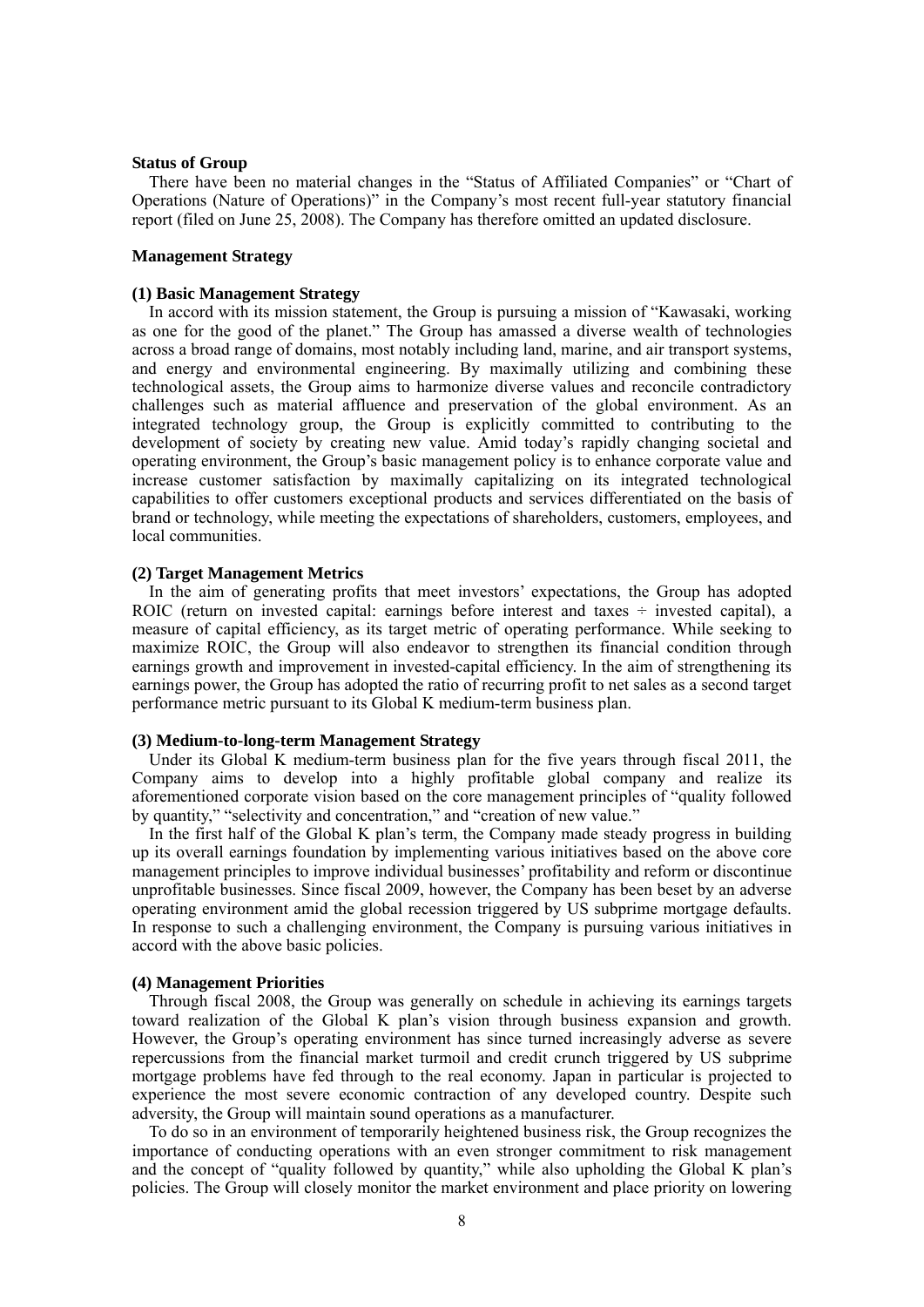its breakeven sales level, improving cash flow, and streamlining its balance sheet. In businesses where contraction in demand is a concern, the Group will assess risk more rigorously and screen order bookings and investment proposals more selectively. Meanwhile, the Group will proceed as planned in funneling resources into growth businesses (e.g., energy, environmental engineering) and R&D programs essential to lay the technological foundation for the Group's future. The Group will also continue to strategically invest in priority markets, giving due consideration to selection of investment opportunities and the speed and magnitude of resource deployment.

The Group aims to strengthen individual businesses' earnings power by implementing the following measures specific to each business.

(1) Rolling Stock: With a large backlog of orders from North America and elsewhere, the rolling stock business will strengthen its operations in its three major markets: Japan, North America, and Asia.

(2) Aerospace: The aerospace business will advance several major projects, including preparing for mass production of the Boeing 787 and the P-1 maritime patrol aircraft, and completing development of the next transport aircraft.

(3) Gas Turbines & Machinery: The gas turbine & machinery business will strengthen its competitiveness by boosting its overall productivity, proceeding with development of a new model of jet engine for commercial aircraft, and strengthening its energy and environmental engineering operations by developing new products, including new models of industrial gas turbines and highly efficient gas engines.

(4) Consumer Products & Machinery: Faced with headwinds in the form of a global recession, the consumer products & machinery business will strengthen its development and production operations on a global basis in the aim of boosting its products' competitiveness and improving the profitability of motorcycles targeted at developed-country markets, its highest-priority business.

(5) Plant & Infrastructure Engineering: The plant  $\&$  infrastructure engineering business, led by subsidiary Kawasaki Plant Systems, Ltd., will accelerate development of the energy-related and environmental businesses designated in the Global K medium-term plan.

(6) Shipbuilding: With its sights set on winning new orders, the shipbuilding business will solidify improvement in earnings through such means as optimizing the Kawasaki Shipbuilding Corporation's production systems, including Chinese operations.

(7) Hydraulic Machinery: The hydraulic machinery business will strengthen its pentapolar global operations (based in Japan, the US, Europe, China, and Korea) and nimbly invest enterprise resources while lowering its breakeven sales level.

(8) Industrial Robots: The industrial robot business will strengthen its development capabilities and cultivate new customers.

(9) Construction Machinery: The construction machinery business will strengthen its development and sales capabilities through its alliance with Hitachi Construction Machinery Co., Ltd., and TCM Corporation.

Needless to add, the Group's business activities such as those described above are predicated on compliance with applicable laws. The Group has prescribed internal corporate ethics regulations and is endeavoring to ensure that all personnel are knowledgeable about applicable laws with which they must comply. Toward this end, the Group conducts sequential education programs, distributes a variety of guidebooks, and has established compliance committees within various organizational units. The Group is also carrying out organizational initiatives to ensure legal compliance, mainly in the organizational units in charge of operating divisions and the head office. Meanwhile, the Group is endeavoring to establish a corporate culture that always places utmost priority on information disclosure and transparency.

The Group thus aims to enhance corporate value and establish reliable Kawasaki brands by strengthening its earnings power across all its businesses and ensuring rigorous compliance with applicable laws.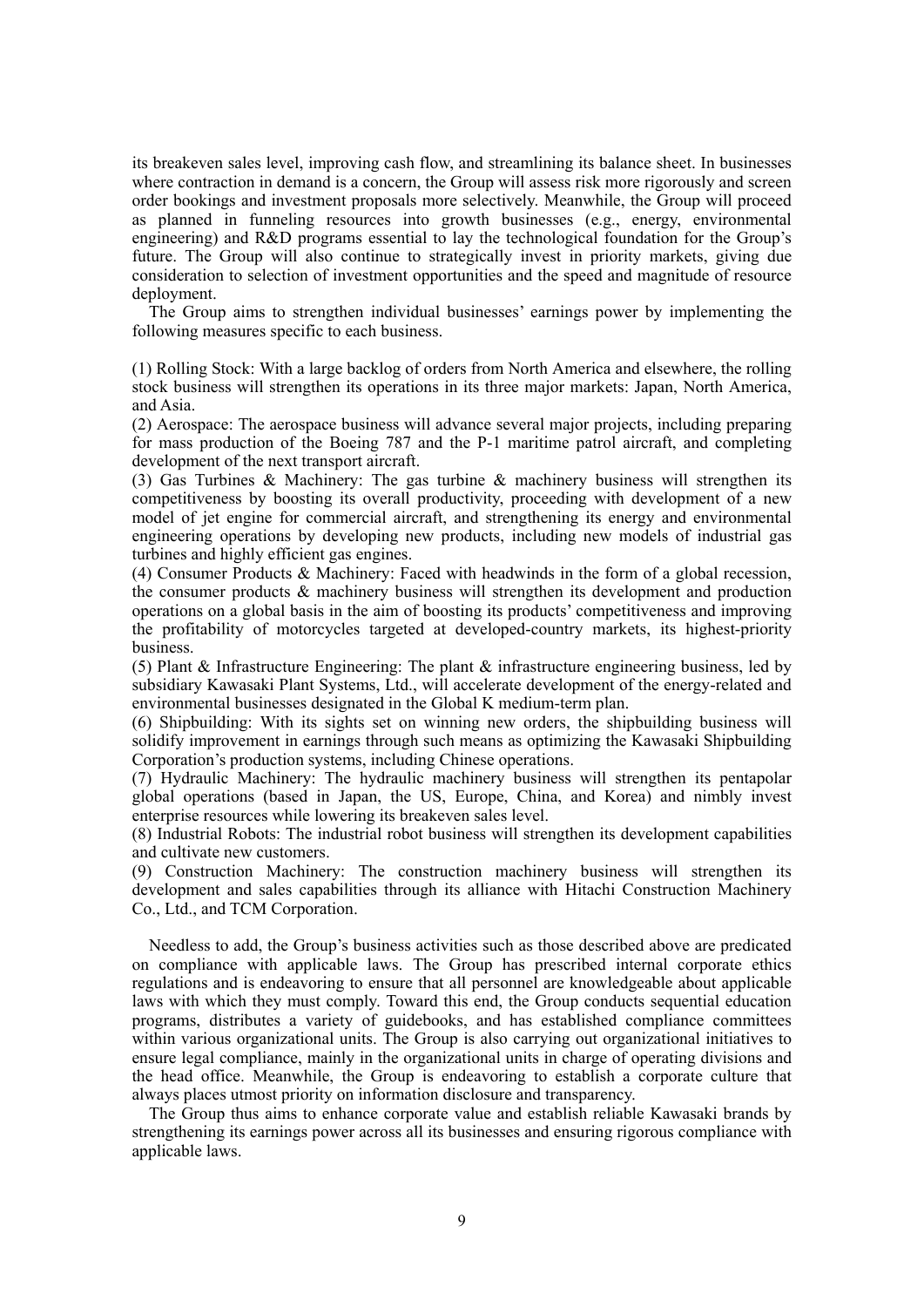# **Consolidated Financial Statements**

# **(1) Consolidated Balance Sheets**

|                                                |                | Millions of yen |
|------------------------------------------------|----------------|-----------------|
|                                                | As of          | As of           |
|                                                | March 31, 2008 | March 31, 2009  |
| <b>Assets</b>                                  |                |                 |
| Current assets                                 |                |                 |
| Cash on hand and in banks                      | 39,875         | 31,955          |
| Trade receivables                              | 417,934        | 402,341         |
| Inventories                                    | 439,309        |                 |
| Merchandise and finished products              |                | 69,609          |
| Work in process                                |                | 325,578         |
| Raw materials and supplies                     |                | 81,253          |
| Deferred tax assets                            | 25,250         | 33,232          |
| Other current assets                           | 64,053         | 54,937          |
| Allowance for doubtful receivables             | (4,140)        | (3, 111)        |
| Total current assets                           | 982,282        | 995,796         |
| <b>Fixed assets</b>                            |                |                 |
| Net property, plant and equipment              |                |                 |
| Buildings and structures                       | 100,982        | 105,817         |
| Machinery and equipment                        | 68,371         | 76,944          |
| Land                                           | 64,457         | 64,287          |
| Leased assets                                  |                | 690             |
| Construction in progress                       | 9,938          | 19,572          |
| Other                                          | 16,178         | 16,805          |
| Total property, plant and equipment            | 259,927        | 284,117         |
| Intangible assets                              |                |                 |
| Goodwill                                       |                | 1,106           |
| Other                                          | 16,053         | 18,466          |
| Total intangible assets                        | 16,053         | 19,573          |
| Investments and other assets                   |                |                 |
| Investments in securities                      | 47,189         | 24,865          |
| Long-term loans                                | 2,005          | 559             |
| Deferred tax assets                            | 38,336         | 42,773          |
| Other                                          | 34,319         | 33,272          |
| Allowance for doubtful receivables             | (1, 344)       | (1,187)         |
| Total investments and other assets             | 120,506        | 100,283         |
| Total fixed assets                             | 396,487        | 403,974         |
| <b>Total assets</b>                            | 1,378,769      | 1,399,770       |
| <b>Liabilities</b>                             |                |                 |
| Current liabilities                            |                |                 |
|                                                | 430,999        | 358,478         |
| Trade payables<br>Short-term borrowings        | 120,162        | 157,082         |
| Current position of lease obligations          |                | 272             |
| Income taxes payable                           | 16,836         | 8,710           |
| Deferred tax liabilities                       | 269            | 931             |
| Accrued bonuses                                | 19,263         | 14,241          |
| Provision for product warranties               | 6,733          | 7,638           |
| Provision for losses on construction contracts | 8,836          | 20,930          |
| Provision for losses on damages suit           | 2,245          | 7,410           |
| Advances from customers                        | 124,679        | 125,762         |
| Current portion of bonds                       | 17,518         | 20,000          |
| Commercial paper                               |                | 30,000          |
|                                                |                |                 |
| Other                                          | 76,998         | 78,547          |
| Total current liabilities                      | 824,541        | 830,006         |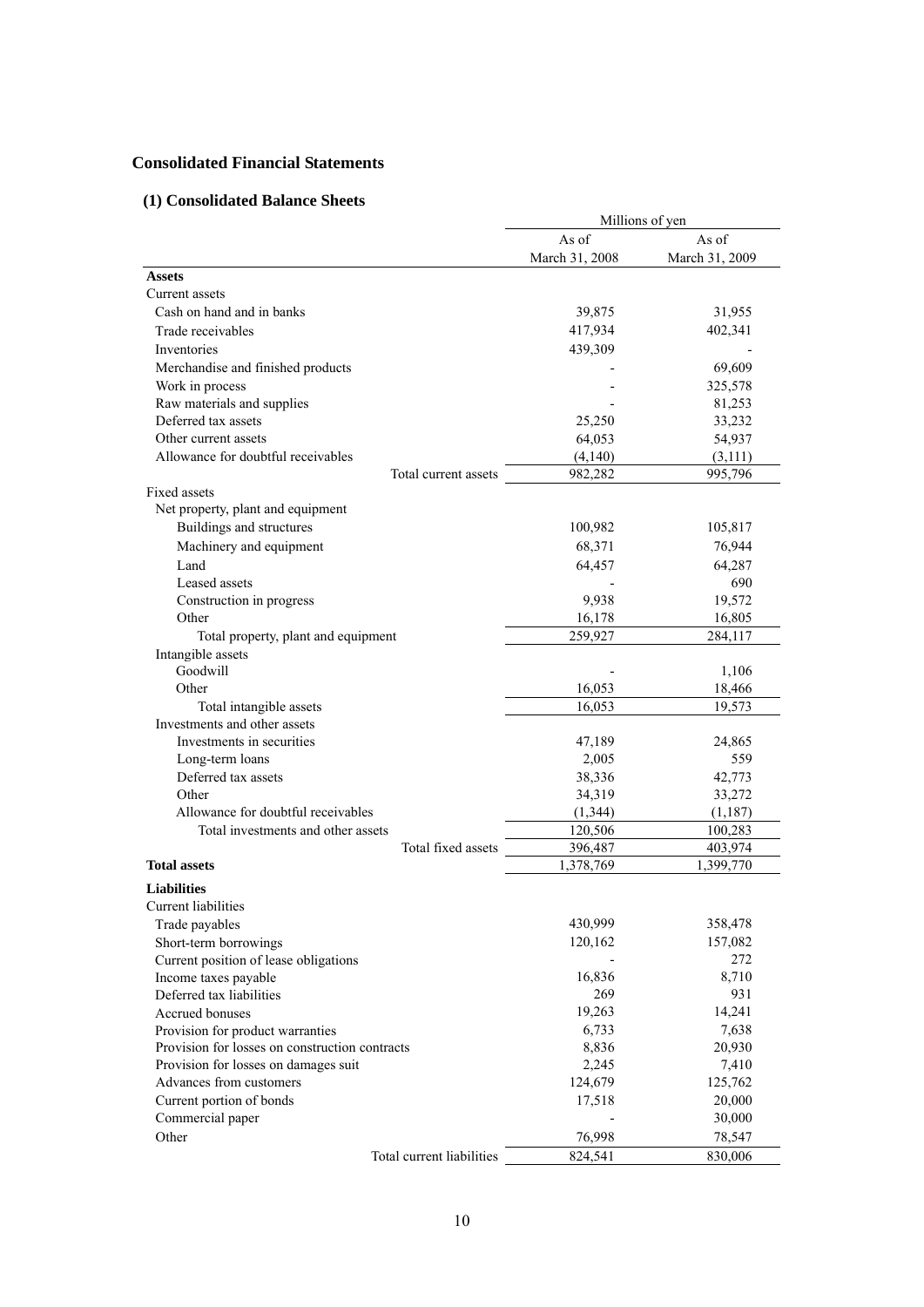| Long-term liabilities                        |           |           |
|----------------------------------------------|-----------|-----------|
| Bonds payable                                | 60,990    | 40,990    |
| Long-term debt                               | 77,776    | 140,715   |
| Lease obligations                            |           | 227       |
| Deferred tax liabilities                     | 5,433     | 2,938     |
| Provision for environmental measures         | 2,167     | 3,980     |
| Employees' retirement and severance benefits | 81,927    | 79,969    |
| Other                                        | 6,895     | 5,697     |
| Total long-term liabilities                  | 235,190   | 274,518   |
| <b>Total liabilities</b>                     | 1,059,732 | 1,104,525 |
| <b>Net assets</b><br>Shareholders' equity    |           |           |
| Common stock                                 | 104,328   | 104,328   |
| Capital surplus                              | 54,290    | 54,281    |
| Retained earnings                            | 151,401   | 154,272   |
| Treasury stock                               | (459)     | (467)     |
| Total shareholders' equity                   | 309,560   | 312,415   |
| Valuation and translation adjustments        |           |           |
| Net unrealized gains (losses) on securities  | 10,292    | 3,139     |
| Gains (losses) on hedging items              | 5,217     | (263)     |
| Foreign currency translation adjustment      | (11, 878) | (24, 850) |
| Total valuation and translation adjustments  | 3,631     | (21, 974) |
| Minority interests                           | 5,845     | 4,804     |
| <b>Total net assets</b>                      | 319,037   | 295,245   |
| <b>Total net assets and liabilities</b>      | 1,378,769 | 1,399,770 |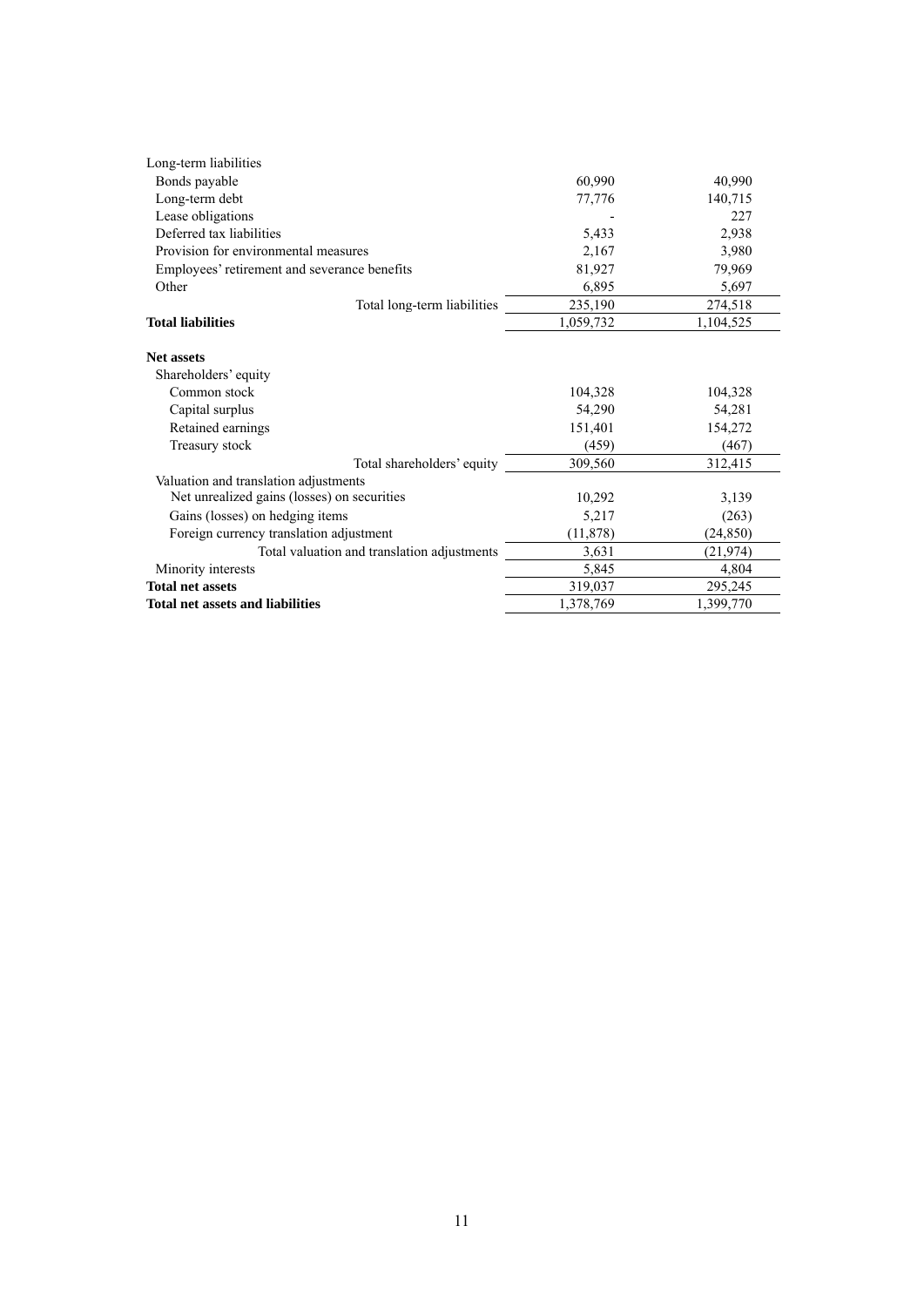# **(2) Consolidated Statements of Income**

| $(z)$ consolidated statements of income                       |                              | Millions of yen              |  |  |  |
|---------------------------------------------------------------|------------------------------|------------------------------|--|--|--|
|                                                               | Year ended March<br>31, 2008 | Year ended March<br>31, 2009 |  |  |  |
| Net sales                                                     | 1,501,097                    | 1,338,597                    |  |  |  |
| Cost of sales                                                 | 1,262,032                    | 1,146,944                    |  |  |  |
| Gross profit                                                  | 239,064                      | 191,652                      |  |  |  |
| Selling, general and administrative expenses                  |                              |                              |  |  |  |
| Salaries and benefits                                         | 43,112                       | 41,879                       |  |  |  |
| Advertising expenses                                          | 14,650                       | 12,966                       |  |  |  |
| R&D expenses                                                  | 36,228                       | 38,256                       |  |  |  |
| Provision for doubtful receivables                            |                              | 359                          |  |  |  |
| Other                                                         | 68,163                       | 69,477                       |  |  |  |
| Total selling, general and administrative expenses            | 162,154                      | 162,939                      |  |  |  |
| Operating income                                              | 76,910                       | 28,713                       |  |  |  |
| Non-operating income                                          |                              |                              |  |  |  |
| Interest income                                               | 3,654                        | 3,141                        |  |  |  |
| Dividend income                                               | 1,350                        | 1,210                        |  |  |  |
| Gain on sale of marketable and investment securities          | 465                          | 620                          |  |  |  |
| Equity income of non-consolidated subsidiaries and affiliates | 7,642                        | 8,709                        |  |  |  |
| Foreign exchange gain, net                                    |                              | 10,373                       |  |  |  |
| Other                                                         | 4,733                        | 3,784                        |  |  |  |
| Total non-operating income                                    | 17,845                       | 27,838                       |  |  |  |
| Non-operating expenses                                        |                              |                              |  |  |  |
| Interest expense                                              | 7,980                        | 6,658                        |  |  |  |
| Foreign exchange loss                                         | 11,548                       |                              |  |  |  |
| Loss on valuation of securities                               |                              | 1,875                        |  |  |  |
| Other                                                         | 11,254                       | 9,298                        |  |  |  |
| Total non-operating expenses                                  | 30,783                       | 17,832                       |  |  |  |
| Recurring profit                                              | 63,972                       | 38,718                       |  |  |  |
| Extraordinary income                                          |                              |                              |  |  |  |
| Gain on sale of business                                      |                              | 594                          |  |  |  |
| Gain on contribution of securities to the pension trust       | 1,375                        |                              |  |  |  |
| Gain on sale of affiliates' shares                            | 292                          |                              |  |  |  |
| Total extraordinary income                                    | 1,668                        | 594                          |  |  |  |
| <b>Extraordinary losses</b>                                   |                              |                              |  |  |  |
| Provision for losses on damages suit                          | 2,245                        | 5,165                        |  |  |  |
| Loss on contribution of securities to the pension trust       |                              | 4,492                        |  |  |  |
| Provision for environmental measures                          | 2,167                        | 1,812                        |  |  |  |
| Loss on impairment of fixed assets                            | 2,763                        | 1,399                        |  |  |  |
| Loss on sale of investments in affiliates                     | 408                          |                              |  |  |  |
| Other                                                         |                              | 2,818                        |  |  |  |
| Total extraordinary losses                                    | 7,585                        | 15,688                       |  |  |  |
| Income before income taxes and minority interests             | 58,055                       | 23,625                       |  |  |  |
| Income taxes                                                  |                              |                              |  |  |  |
| Current                                                       | 23,270                       | 16,783                       |  |  |  |
| Deferred                                                      | (1,260)                      | (6,021)                      |  |  |  |
| Total income taxes                                            | 22,010                       | 10,761                       |  |  |  |
| Minority interests in net income of consolidated subsidiaries | 903                          | 1,135                        |  |  |  |
| Net income                                                    | 35,141                       | 11,727                       |  |  |  |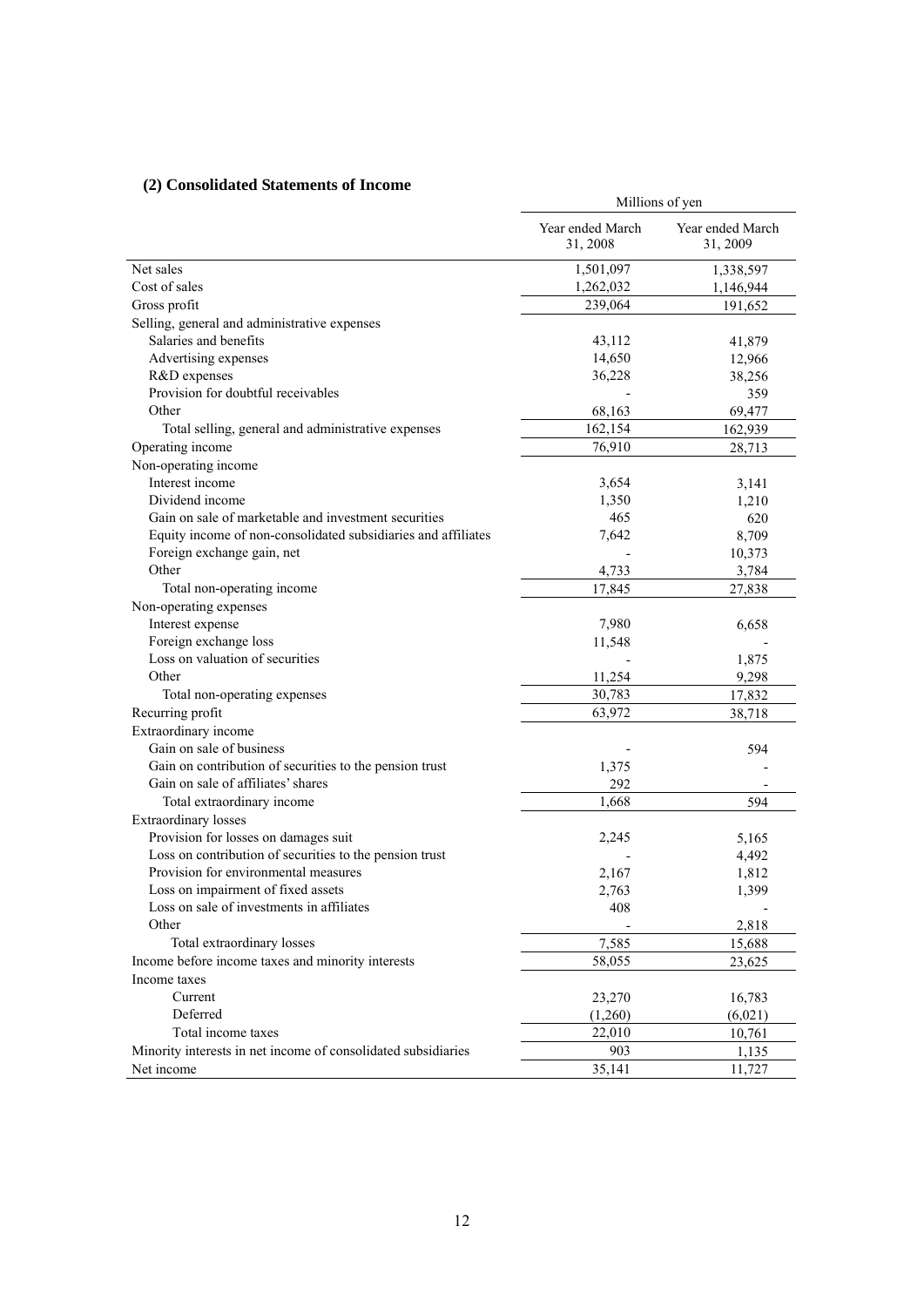|                                                      |                              | Millions of yen              |
|------------------------------------------------------|------------------------------|------------------------------|
|                                                      | Year ended March<br>31, 2008 | Year ended March<br>31, 2009 |
| Shareholders' equity                                 |                              |                              |
| Common stock                                         |                              |                              |
| Balance at end of previous year                      | 103,187                      | 104,328                      |
| Changes during the period                            |                              |                              |
| Issuance of new shares                               | 1,141                        |                              |
| Total changes during the period                      | 1,141                        |                              |
| Balance at end of year                               | 104,328                      | 104,328                      |
| Capital surplus                                      |                              |                              |
| Balance at end of previous year                      | 53,179                       | 54,290                       |
| Changes during the period                            |                              |                              |
| Issuance of new shares                               | 1,112                        |                              |
| Treasury stock disposed                              | 18                           | (9)                          |
| Other                                                | (19)                         |                              |
| Total changes during the period                      | 1,111                        | (9)                          |
| Balance at end of year                               | 54,290                       | 54,281                       |
| Retained earnings                                    |                              |                              |
| Balance at end of previous year                      | 125,798                      | 151,401                      |
| Changes during the period                            |                              |                              |
| Cash dividend                                        | (8,297)                      | (8,341)                      |
| Net income for the year                              | 35,141                       | 11,727                       |
| Other                                                | (1,241)                      | (514)                        |
| Total changes during the period                      | 25,602                       | 2,871                        |
| Balance at end of year                               | 151,401                      | 154,272                      |
| Treasury stock                                       |                              |                              |
|                                                      | (55)                         | (459)                        |
| Balance at end of previous year                      |                              |                              |
| Changes during the period                            | (488)                        | (31)                         |
| Treasury stock purchased                             | 79                           | 23                           |
| Treasury stock disposed                              | 4                            |                              |
| Other                                                | (404)                        |                              |
| Total changes during the period                      |                              | (7)                          |
| Balance at end of year                               | (459)                        | (467)                        |
| Total shareholders' equity                           |                              |                              |
| Balance at end of previous year                      | 282,110                      | 309,560                      |
| Changes during the period                            |                              |                              |
| Issuance of new shares                               | 2,254                        |                              |
| Cash dividend                                        | (8,297)                      | (8,341)                      |
| Net income for the year                              | 35,141                       | 11,727                       |
| Treasury stock purchased                             | (488)                        | (31)                         |
| Treasury stock disposed                              | 97                           | 14                           |
| Other                                                | (1,256)                      | (514)                        |
| Total changes during the period                      | 27,450                       | 2,854                        |
| Balance at end of year                               | 309,560                      | 312,415                      |
|                                                      |                              |                              |
| Valuation and translation adjustments                |                              |                              |
| Net unrealized gain (loss) on securities             |                              |                              |
| Balance at end of previous year                      | 19,342                       | 10,292                       |
| Changes during the period                            |                              |                              |
| Net changes in items other than shareholders' equity | (9,049)                      | (7,152)                      |
| Total changes during the period                      | (9,049)                      | (7, 152)                     |
| Balance at end of year                               | 10,292                       | 3,139                        |
| Gains (losses) on hedging items                      |                              |                              |
| Balance at end of previous year                      | (1,607)                      | 5,217                        |
| Changes during the period                            |                              |                              |
| Net changes in items other than shareholders' equity | 6,824                        | (5,480)                      |

# **Consolidated Statement of Changes in Shareholders' Equity**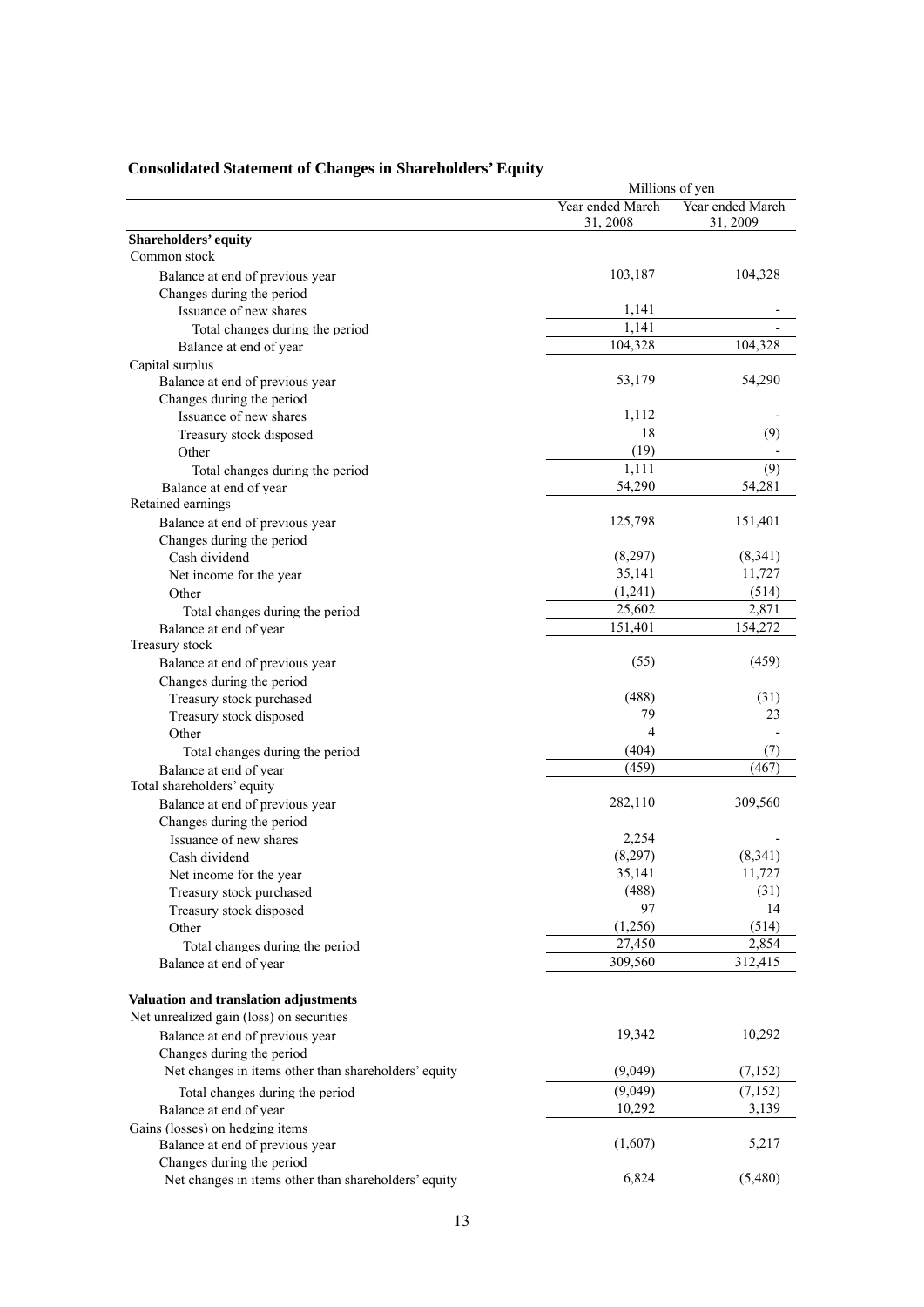| Total changes during the period                      | 6,824     | (5,480)   |
|------------------------------------------------------|-----------|-----------|
| Balance at end of year                               | 5,217     | (263)     |
| Foreign currency translation adjustments             |           |           |
| Balance at end of previous year                      | (9, 417)  | (11, 878) |
| Changes during the period                            |           |           |
| Net changes in items other than shareholders' equity | (2,461)   | (12,987)  |
| Total changes during the period                      | (2,461)   | (12,987)  |
| Balance at end of year                               | (11, 878) | (24, 850) |
| Total Valuation and translation adjustments          |           |           |
| Balance at end of previous year                      | 8,317     | 3,631     |
| Changes during the period                            |           |           |
| Net changes in items other than shareholders' equity | (4,686)   | (25,621)  |
| Total changes during the period                      | (4,686)   | (25, 621) |
| Balance at end of year                               | 3,631     | (21, 974) |
| Minority interests                                   |           |           |
| Balance at end of previous year                      | 4,949     | 5,845     |
| Changes during the period                            |           |           |
| Net changes in items other than shareholders' equity | 895       | (1,040)   |
| Total changes during the period                      | 895       | (1,040)   |
| Balance at end of year                               | 5,845     | 4,804     |
| <b>Total net assets</b>                              |           |           |
| Balance at end of previous year                      | 295,377   | 319,037   |
| Changes during the period                            |           |           |
| Issuance of new shares                               | 2,254     |           |
| Cash dividend                                        | (8,297)   | (8,341)   |
| Net income for the year                              | 35,141    | 11,727    |
| Treasury stock purchased                             | (488)     | (31)      |
| Treasury stock disposed                              | 97        | 14        |
| Other                                                | (1,256)   | (514)     |
| Net changes in items other than shareholders' equity | (3,790)   | (26, 661) |
| Total changes during the period                      | 23,659    | (23, 807) |
| Balance at end of year                               | 319,037   | 295,245   |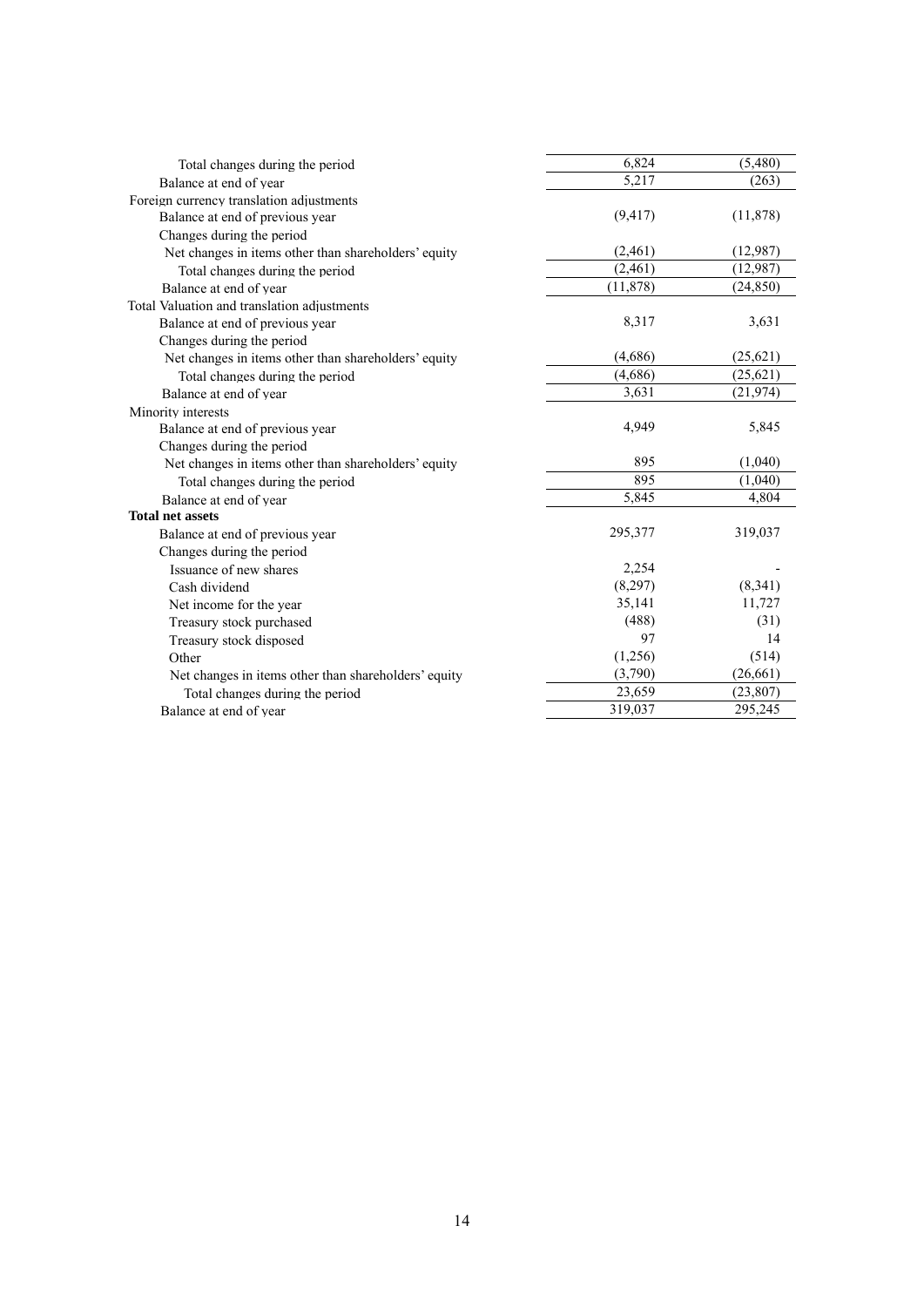# **(3) Consolidated Cash Flow Statement**

|                                                                        |                  | Millions of yen  |
|------------------------------------------------------------------------|------------------|------------------|
|                                                                        | Year ended March | Year ended March |
|                                                                        | 31, 2008         | 31, 2009         |
| Cash flow from operating activities                                    |                  |                  |
| Income before income taxes and minority interests                      | 58,055           | 23,625           |
| Depreciation and amortization                                          | 37,455           | 44,334           |
| Loss on impairment of fixed assets                                     | 2,763            | 1,399            |
| Increase (decrease) in employees' retirement and severance benefits    | 7,124            | 2,314            |
| Increase (decrease) in accrued bonuses                                 | 1,451            | (5,335)          |
| Increase (decrease) in allowance for doubtful receivables              | (406)            | (849)            |
| Increase (decrease) in provision for product warranties                |                  | 1,161            |
| Increase (decrease) in provision for losses on construction contracts  | (3, 497)         | 12,201           |
| Increase (decrease) in provision for losses on damages suit            | (153)            | 5,165            |
| Increase (decrease) in provision for environmental measures            | 2,167            | 1,812            |
| Loss on disposal of inventories                                        | 1,350            | 2,382            |
| (Gain) loss on sale of marketable and investment securities            | (348)            | (620)            |
| Loss on valuation of securities                                        |                  | 1,875            |
| (Gain) loss on sale of property, plant, and equipment                  | 1,397            | 164              |
| (Gain) loss on contribution of securities to the pension trust         | (1,375)          | 4,492            |
| Investment gain on equity method                                       | (7,642)          | (8,709)          |
| Interest and dividend income                                           | (5,004)          | (4,351)          |
| Interest expense                                                       | 7,980            | 6,658            |
| (Increase) decrease in trade receivables                               | (11, 102)        | 5,398            |
| (Increase) decrease in inventories                                     | (19,045)         | (54,708)         |
| (Increase) decrease in other current assets                            | (10, 724)        | (2,709)          |
| Increase (decrease) in trade payables                                  | 26,870           | (55,077)         |
| Increase (decrease) in advances received                               | 1,849            | 8,274            |
| Increase (decrease) in other current liabilities                       | 7,757            | (8, 867)         |
| Other                                                                  | (3,315)          | 2,916            |
| Subtotal                                                               | 93,606           | (17,050)         |
| Cash received for interest and dividends                               | 9,607            | 8,926            |
| Cash paid for interest                                                 | (8,035)          | (6,480)          |
| Cash paid for income taxes                                             | (19, 413)        | (25,064)         |
| Cash paid for suspension of activities for participation in Moto GP    |                  | (1, 587)         |
| Net cash provided by operating activities                              | 75,765           | (41, 256)        |
|                                                                        |                  |                  |
| Cash flow from investing activities                                    |                  |                  |
| (Increase) decrease in time deposits with maturities over three months | (1,634)          | 705              |
| Acquisition of property, plant and equipment                           | (45,598)         | (68, 059)        |
| Proceeds from sale of property, plant and equipment                    | 468              | 2,902            |
| Acquisition of intangible assets                                       | (5,237)          | (6,400)          |
| Proceeds from sale of intangible assets                                | 55               | 14               |
| Acquisition of investments in securities                               | (1,183)          | (3,043)          |
| Proceeds from sale of investments in securities                        | 5,730            | 1,795            |
| Acquisition of equity interest in subsidiaries resulting in change in  |                  |                  |
| scope of consolidation                                                 |                  | (1,241)          |
| (Increase) decrease in short-term loans receivable                     | (277)            | (33)             |
| Additions to long-term loans receivable                                | (989)            | (165)            |
| Proceeds from collection of long-term loans receivable                 | 94               | 1,474            |
| Other                                                                  | (516)            | (233)            |
| Net cash used for investing activities                                 | (49,090)         | (72, 283)        |
|                                                                        |                  |                  |
| Cash flow from financing activities                                    |                  |                  |
| Increase (decrease) in short-term borrowings, net                      | 13,098           | 67,880           |
| Proceeds from long-term debt                                           | 3,327            | 73,551           |
| Repayment of long-term debt                                            | (14, 817)        | (7, 499)         |
| Redemption of bonds payable                                            | (20,000)         | (17,518)         |
| Acquisition of treasury stock                                          | (479)            | (16)             |
| Cash dividends paid                                                    | (8,262)          | (8,320)          |
| Cash dividends paid to minority interests                              | (259)            | (361)            |
| Other                                                                  |                  | (22)             |
| Net cash used for financing activities                                 | (27, 391)        | 107,692          |
| Effect of exchange rate changes                                        | (501)            | (908)            |
| Increase (decrease) in cash and cash equivalents due to changes        | (1,217)          | (6,755)          |
| Cash and cash equivalents at beginning of year                         | 39,228           | 38,169           |
|                                                                        |                  |                  |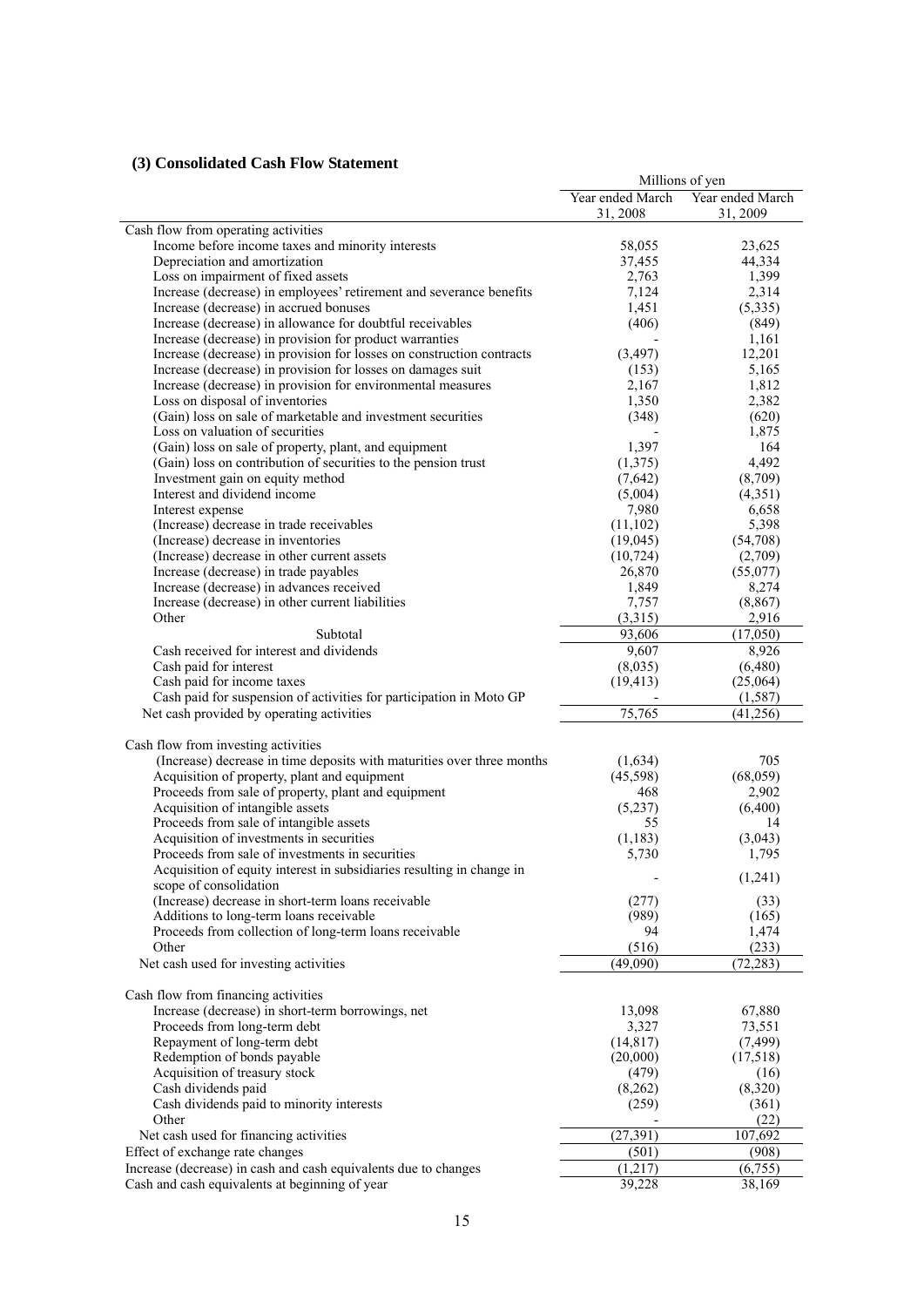| Increase in cash and cash equivalents due to changes in fiscal periods of<br>consolidated subsidiaries | 158    |        |
|--------------------------------------------------------------------------------------------------------|--------|--------|
| Cash and cash equivalents at end of year                                                               | 38.169 | 31.413 |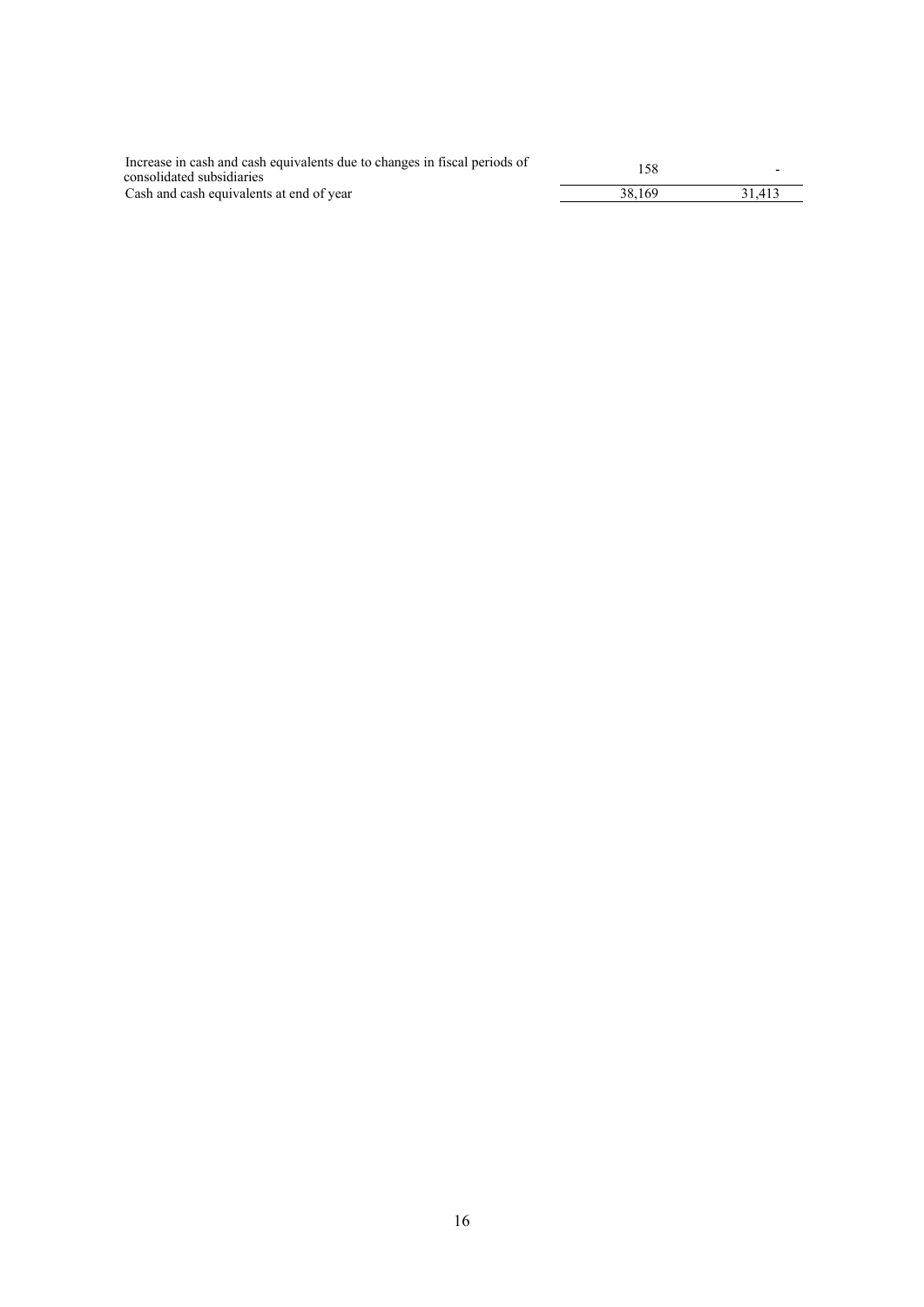### **(5) Events or circumstances that raise material doubt regarding the going-concern assumption**

Not applicable

### **(6) Basis of Preparation of Financial Statements**

Other than the information in (7) "Changes in Basis of Preparation of Financial Statements," no material changes have been made in the information in the Company's most recent full-year statutory financial report (filed on June 25, 2008). The Company has therefore omitted an updated disclosure.

### **(7) Changes in Basis of Preparation of Financial Statements**

1. Change in the scope of consolidation

(1) Change in the scope of consolidation

Seven companies became consolidated subsidiaries. Earth Technica Co., Ltd. (previously accounted for under the equity method), Earth Technica's subsidiary Fukae Powtec Co., Ltd., and another company were added as consolidated subsidiaries because the Company acquired additional shares in Earth Technica. Khitkan Co., Ltd., (previously accounted for under the equity method) was also added as a consolidated subsidiary because the Company acquired additional shares in that company. Additionally, the Company established three new consolidated subsidiaries.

Five companies ceased to be consolidated subsidiaries. Four former consolidated subsidiaries were excluded from the scope of consolidation because they merged with other consolidated subsidiaries. The remaining company was excluded because it was liquidated.

- (2) Number of consolidated subsidiaries after change
	- 97 companies

2. Change in application of the equity method

- (1) Non-consolidated subsidiaries which are accounted for under the equity method: None
- (2) Associated companies which are accounted for under the equity method:

1) Change in associated companies which are accounted for under the equity method: Six companies ceased to be equity-method subsidiaries/affiliates. Earth Technica Co., Ltd., Earth Technica's subsidiary Fukae Powtec Co., Ltd., and another company ceased to be equity-method subsidiaries/affiliates because the Company acquired additional shares in Earth Technica. Khitkan Co., Ltd., also ceased to be accounted for under the equity method because the Company acquired additional shares in that company. The remaining two companies ceased to be equity-method subsidiaries/affiliates because the Company sold them.

2) Number of associated companies accounted for under the equity method after change 12 companies

3. Changes in accounting standards

Valuation standards / methods for principal assets

Inventories

The Company previously valued ordinary held-for-sale inventories mainly at cost by the specific identification, moving average, and FIFO methods. Effective the fiscal year ended March 31, 2009, the Company switched to valuing inventories mainly at cost (writing down inventories' carrying value to reflect impairment of the goods' utility) by the specific identification, moving average, and FIFO methods when it adopted the *Accounting Standard for Measurement of Inventories* (ASBJ Statement No. 9, as revised July 5, 2006).

Due to this change, gross profit, operating income, recurring profit, and income before income taxes and minority interests for the fiscal year ended March 31, 2009, were each 4,074 million yen lower.

The effects on segment information are stated in the relevant sections.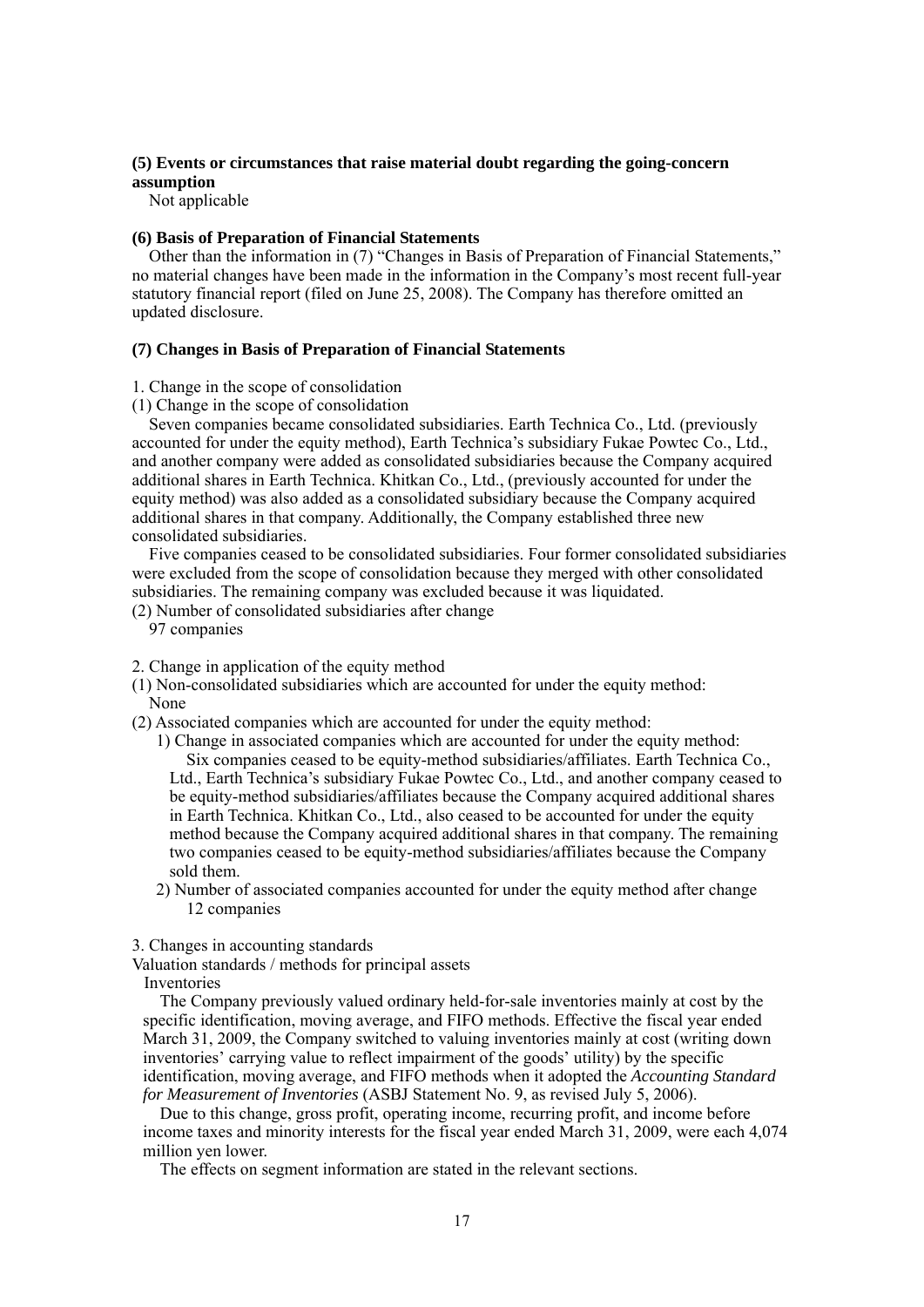4. Changes in Accounting Policies

(1) Adoption of the *Practical Solution on Unification of Accounting Policies Applied to Foreign Subsidiaries for Consolidated Financial Statements* 

Effective the fiscal year ended March 31, 2009, the Company adopted the *Practical Solution on Unification of Accounting Policies Applied to Foreign Subsidiaries for Consolidated* 

*Financial Statements* (ASBJ Practical Issues Task Force Report No. 18, May 17, 2006). This change did not affect income/loss for the fiscal year ended March 31, 2009.

(2) Adoption of the accounting standard for lease transactions (lessee)

Previously, finance leases for which ownership of the leased assets does not transfer to the lessees were not capitalized but accounted for in the same manner as operating leases. Effective the fiscal year ended March 31, 2009, the Company adopted the *Accounting Standard for Lease Transactions* (ASBJ Statement No.13, 1st Committee of the Business Accounting Council, June 17, 1993; revised March 30, 2007) and the *Guidance on Accounting Standard for Lease Transactions* (ASBJ Statement Guidance No.16, Accounting System Committee, Japanese Institute of Certified Public Accountants, January 18, 1994; revised March 30, 2007). Accordingly, such finance leases are now accounted for in the same manner as purchase/sale transactions.

Leased assets of which ownership does not transfer to the lessees were depreciated with the straight-line method assuming the lease period equals the estimated useful life and the residual value at the end of the lease term is nil.

Finance leases for which ownership of the leased assets does not transfer to the lessees entered into on or before March 31, 2008, continue to be accounted for in the same manner as operating leases.

This change did not materially affect income/loss for the fiscal year ended March 31, 2009.

(3) Adoption of the accounting standard for lease transactions (lessor)

Previously, finance leases for which ownership of the leased assets does not transfer to the lessees were not capitalized but accounted for in the same manner as operating leases. Effective the fiscal year ended March 31, 2009, the Company adopted the *Accounting Standard for Lease Transactions* (ASBJ Statement No.13, 1st Committee of the Business Accounting Council, June 17, 1993; revised March 30, 2007) and the *Guidance on Accounting Standard for Lease Transactions* (ASBJ Statement Guidance No.16, Accounting System Committee, Japanese Institute of Certified Public Accountants, January 18, 1994; revised March 30, 2007). Accordingly, such finance leases are now accounted for in the same manner as purchase/sale transactions.

Finance leases for which ownership of the leased assets does not transfer to the lessees entered into on or before March 31, 2008, continue to be accounted for in the same manner as operating leases.

This change did not materially affect income/loss for the fiscal year ended March 31, 2009.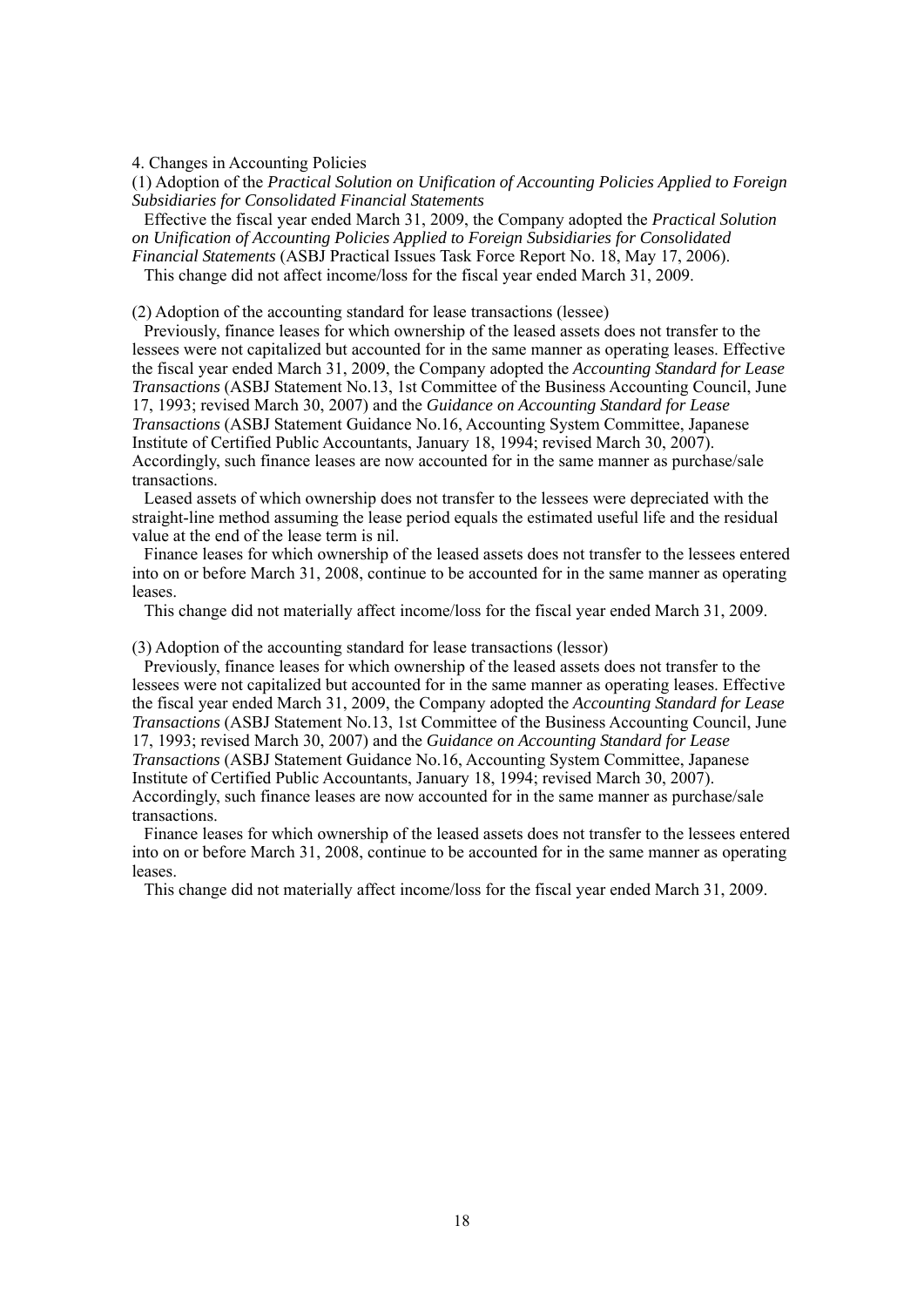#### **Changes in the Presentation of Accounts**

Year ended March 31, 2009 (April 1, 2008 – March 31, 2009)

#### *Consolidated Balance Sheets*

In accord with the *Cabinet Office Ordinance on Partial Revision of the Regulations Concerning the Terminology, Forms and Preparation Methods of Financial Statements etc.*  (Cabinet Office Ordinance No. 50, August 7, 2008), effective the fiscal year ended March 31, 2009, assets that were presented as "inventories" in the fiscal year ended March 31, 2008, are divided and presented as "merchandise and finished products," "work in process," and "raw materials and supplies." "Merchandise and finished products," "work in process," and "raw materials and supplies" included in "inventories" in the fiscal year ended March 31, 2008, were 62,386 million yen, 296,265 million yen, and 80,656 million yen, respectively.

### *Consolidated Statements of Income*

"Loss on valuation of securities" in non-operating expenses was presented separately because the amount exceeded 10% of total non-operating expenses.

Valuation loss on marketable and investment securities for the fiscal year ended March 31, 2008, was 59 million yen in total and included in "other" in non-operating expenses.

#### *Consolidated Cash Flow Statements*

"Increase (decrease) in provision for product warranties" and "loss on valuation of securities" in cash flow from operating activities were presented separately. The former to ensure clear disclosure of the Group's cash flows; the latter due to its increased importance. "Increase (decrease) in provision for product warranties" and "loss on valuation of securities" for the fiscal year ended March 31, 2008, were 1,755 million yen and 59 million yen, respectively, and included in "other" in cash flow from operating activities.

#### *Additional Information*

The Company and its consolidated subsidiaries in Japan have revised machinery's useful life pursuant to 2008 amendments to the tax code. Due to this change, operating income, recurring profit, and income before income taxes and minority interests were each 1,690 million yen lower.

The effects on segment information are stated in the relevant sections.

### **(8) Notes on Financial Statements**

#### *Consolidated Balance Sheets*

Year ended March 31, 2009 (March 31, 2009) Information is omitted here as its disclosure in this report is not of material importance.

### *Consolidated Statements of Income*

Year ended March 31, 2009 (April 1, 2008 to March 31, 2009)

\*1. "Gain on sale of business" represents the gain on sale of consolidated subsidiary Kawasaki Life Corporation's golf course management business.

2. "Loss on contribution of securities to the pension trust" was a loss incurred by additional contribution of investment securities held by the Company to the pension trust.

3. Loss on impairment of fixed assets

(1) Outline asset groups in which loss on impairment of fixed assets was recognized

| Purpose                        | Location              | Type                       |
|--------------------------------|-----------------------|----------------------------|
| Assets held for business       | Sodegaura city, Chiba | Machinery, equipment, etc. |
| $(2)$ Mathad for good grouning |                       |                            |

(2) Method for asset grouping

Asset grouping is based on line of business, and principle assets held for lease and idle assets are treated as independent asset groups.

(3) Reason for recognition of loss on impairment of fixed assets

The book values of some assets were written down to recoverable amounts due to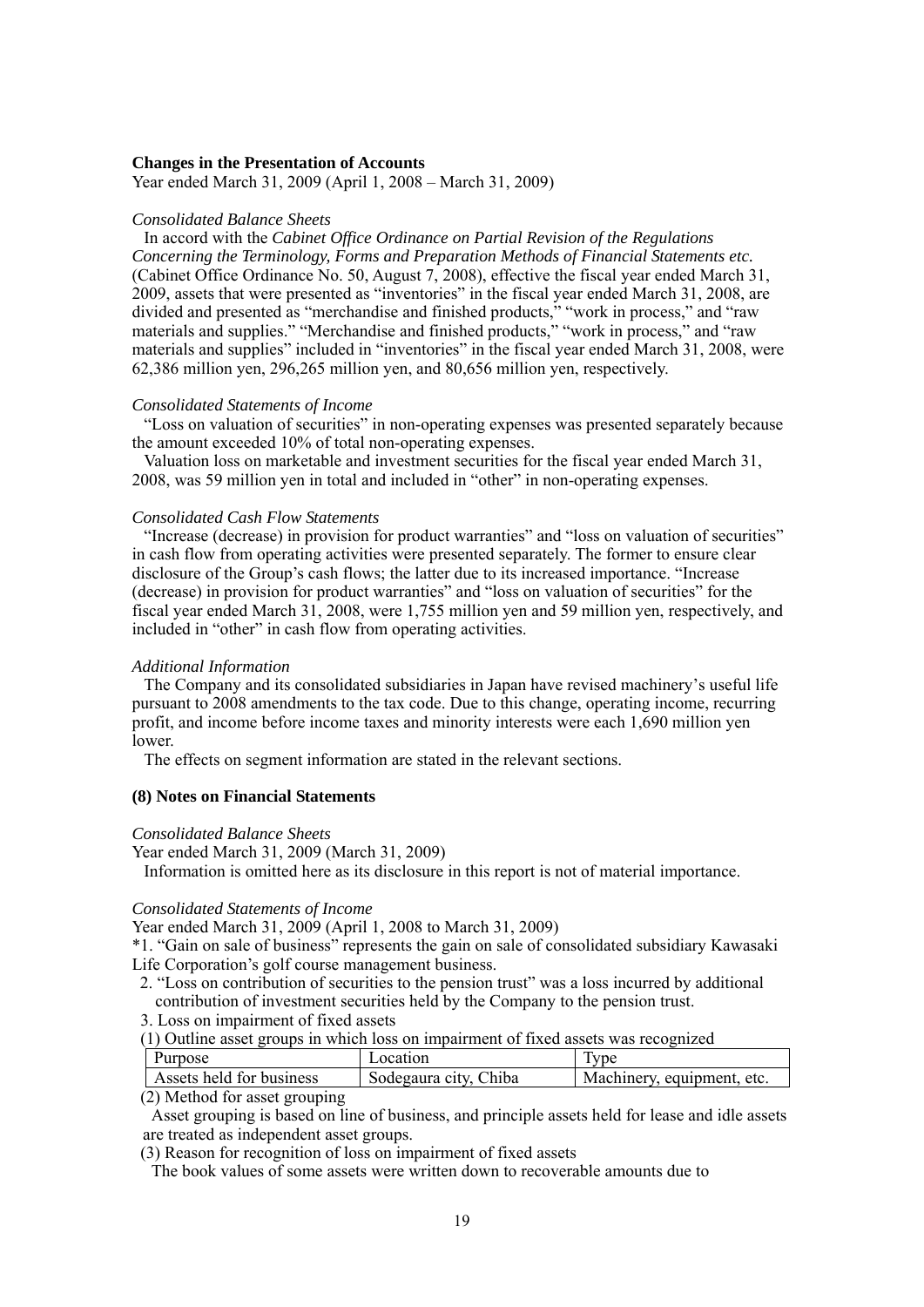deteriorating business income, market price declines, and/or diminishing prospective utility. (4) Calculation of recoverable amount

Recoverable amounts are measured by net sales price or utility value. Net sales price is calculated based on assessment by a real estate appraiser or on fixed assets' tax-assessment values . Utility value is calculated based on expected future cash flows.

### (5) Loss on impairment of fixed assets

A write-down of 1,399 million yen, mainly for machinery and equipment, was recorded as loss on impairment of fixed assets in extraordinary losses.

4. Other items (extraordinary losses) comprised a loss associated with suspension of Moto GP racing activities.

Notes on consolidated statements of income other than those presented above are omitted here, as their disclosure in this report is not of material importance.

#### *Information Omitted*

Notes on the consolidated statements of changes in shareholders' equity, the consolidated cash flow statements, lease transactions, related-party transactions, tax-effect accounting, securities, derivative transactions, retirement benefits, stock-based compensation, business combinations, and other matters are omitted here, as their disclosure in this report is not of material importance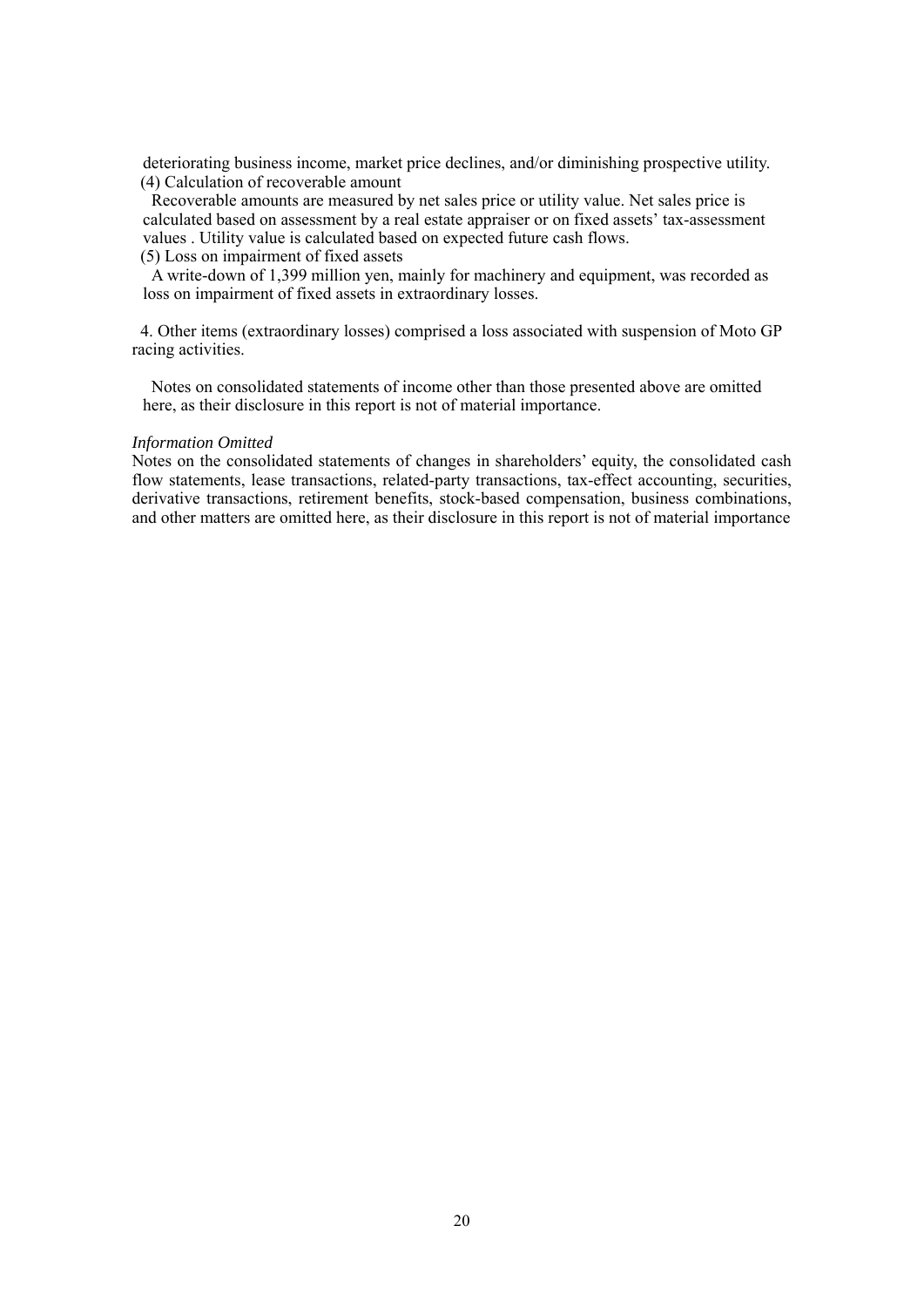### **Segment Information**

### **1) Information by industry segment**

Year ended March 31, 2008 (April 1, 2007 – March 31, 2008)

|                                              |                                   |                       |             |                       |                                                                |           |                               | Millions of yen         |
|----------------------------------------------|-----------------------------------|-----------------------|-------------|-----------------------|----------------------------------------------------------------|-----------|-------------------------------|-------------------------|
|                                              | Sales and operating income (loss) |                       |             |                       | Assets, depreciation/amortization, and<br>capital expenditures |           |                               |                         |
|                                              | <b>External</b> sales             | Intersegment<br>sales | Total sales | Operating<br>expenses | Operating<br>income<br>$(\text{loss})$                         | Assets    | Depreciation<br>/amortization | Capital<br>expenditures |
| Shipbuilding                                 | 141,397                           | 1,567                 | 142,965     | 139,712               | 3,252                                                          | 134,576   | 2,458                         | 4,160                   |
| Rolling Stock &<br>Construction<br>Machinery | 171,738                           | 726                   | 172,465     | 165,292               | 7,172                                                          | 161,585   | 3,578                         | 6,454                   |
| Aerospace                                    | 237,348                           | 1,644                 | 238,993     | 228,117               | 10,875                                                         | 281,516   | 6,232                         | 6,154                   |
| Gas Turbines &<br>Machinery                  | 185,486                           | 16,940                | 202,426     | 189,034               | 13,392                                                         | 188,133   | 3,765                         | 5,391                   |
| Plant $\&$<br>Infrastructure<br>Engineering  | 142,547                           | 13,746                | 156,293     | 145,454               | 10,839                                                         | 132,174   | 1,926                         | 1,318                   |
| Consumer<br>Products &<br>Machinery          | 433,962                           | 8,243                 | 442,206     | 422,536               | 19,669                                                         | 315,308   | 13,517                        | 19,366                  |
| Hydraulic<br>Machinery                       | 84,027                            | 8,724                 | 92,752      | 83,635                | 9,117                                                          | 53,347    | 2,658                         | 4,801                   |
| Other                                        | 104,588                           | 40,233                | 144,822     | 142,468               | 2,353                                                          | 164,445   | 1,699                         | 1,674                   |
| Total                                        | 1,501,097                         | 91,827                | 1,592,925   | 1,516,252             | 76,672                                                         | 1,431,087 | 35,836                        | 49,320                  |
| Eliminations/<br>corporation                 |                                   | (91, 827)             | (91, 827)   | (92,065)              | 237                                                            | (52,318)  | 1,618                         | 1,217                   |
| Consolidated total                           | 1,501,097                         | -                     | 1,501,097   | ,424,186              | 76,910                                                         | 1,378,769 | 37,455                        | 50,538                  |

#### Notes: 1. Method of segmentation

Business segmentation is based on the categorization used by management.

2. Major products by industry segment

| Industry segment                                 | Major products                                                                                                                         |
|--------------------------------------------------|----------------------------------------------------------------------------------------------------------------------------------------|
| Shipbuilding                                     | Ships and vessels                                                                                                                      |
| Rolling Stock &<br><b>Construction Machinery</b> | Rolling stock, construction machinery, snowplows                                                                                       |
| Aerospace                                        | Aircrafts                                                                                                                              |
| Gas Turbines $\&$<br>Machinery                   | Jet engines, general-purpose gas turbine generators, movers                                                                            |
| Plant & Infrastructure<br>Engineering            | Industrial equipment, boilers, environmental equipment, steel structures                                                               |
| Consumer Products &<br>Machinery                 | Motorcycles, personal watercraft, all-terrain vehicles (ATV), utility<br>vehicles, general-purpose gasoline engines, industrial robots |
| <b>Hydraulic Machinery</b>                       | Industrial hydraulic products                                                                                                          |
| Other                                            | Commercial activities, sales/order agency and intermediary activities,<br>management of welfare facilities                             |

3. "Eliminations/corporation" includes working funds (cash on hand and in banks) of the Company, fixed assets shared by all the segments, deferred tax assets and long-term investment funds (investment in securities), together totaling 115,075 million yen.

4. Figures for "Eliminations/corporation" under "Depreciation/amortization" include depreciation expenses on fixed assets shared by all the segments, and figures for "Eliminations/corporation" under "Capital expenditure" include expenses related to fixed assets shared by all the segments.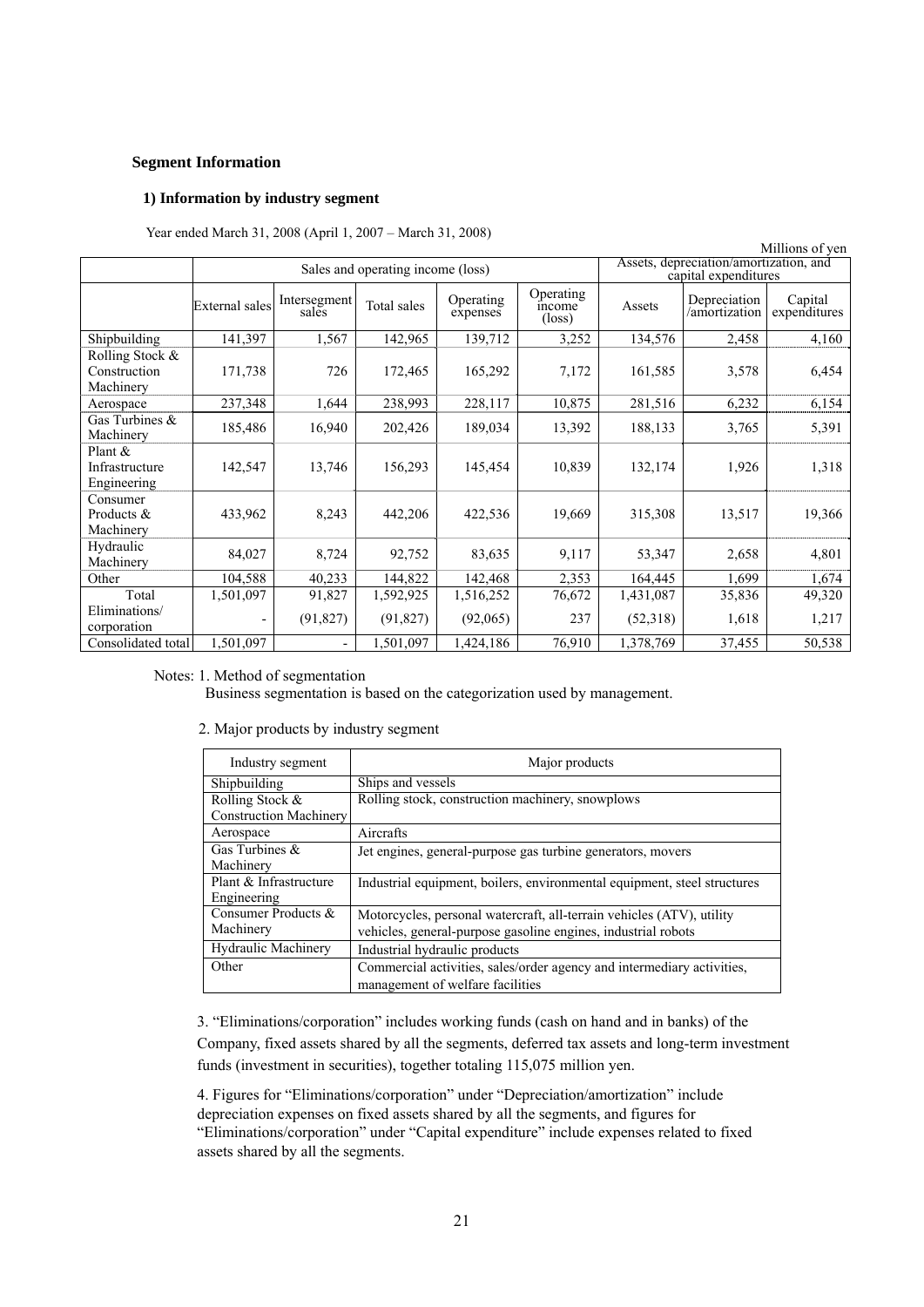5. Change in inventory valuation method

In accord with the amendment of the Corporate Tax Act in 2008, effective the fiscal year ended March 31, 2008, the Company and its consolidated subsidiaries in Japan switched their depreciation method for property, plant and equipment acquired on or after April 1, 2007, to the depreciation method described in the Corporate Tax Act as amended.

Further, property, plant and equipment acquired on or before March 31, 2007, is depreciated in accord with the Corporate Tax Act before amendment to 5% of their acquisition cost; and the difference between 5% of the acquisition cost and the memorandum price is then depreciated using the straight-line method over five years from the following accounting year and recorded in depreciation expense.

Due to this change, compared with what they would have been under the previous accounting method, operating expenses for the fiscal year ended March 31, 2008, in the Shipbuilding business were 362 million yen higher; in the Rolling Stock & Construction Machinery business, 314 million yen higher; in the Aerospace business, 708 million yen higher; in the Gas Turbines  $&$  Machinery business, 526 million yen higher; in the Plant  $&$  Infrastructure Engineering business, 172 million yen higher; in the Consumer Products & Machinery business, 1,371 million yen higher; in the Hydraulic Machinery business, 259 million yen higher; in Other businesses, 208 million yen higher. Operating income in each segment was lower by the same amounts.

#### 6. Change of segment name

Effective the fiscal year ended March 31, 2009, the Japanese name of the Plant, Infrastructure, & Steel Structures Engineering segment was changed to Plant & Infrastructure Engineering due to the decreased importance of the steel-structures engineering to that business (the English name remains Plant & Infrastructure Engineering). There was no effect on sales or operating income/loss by segment.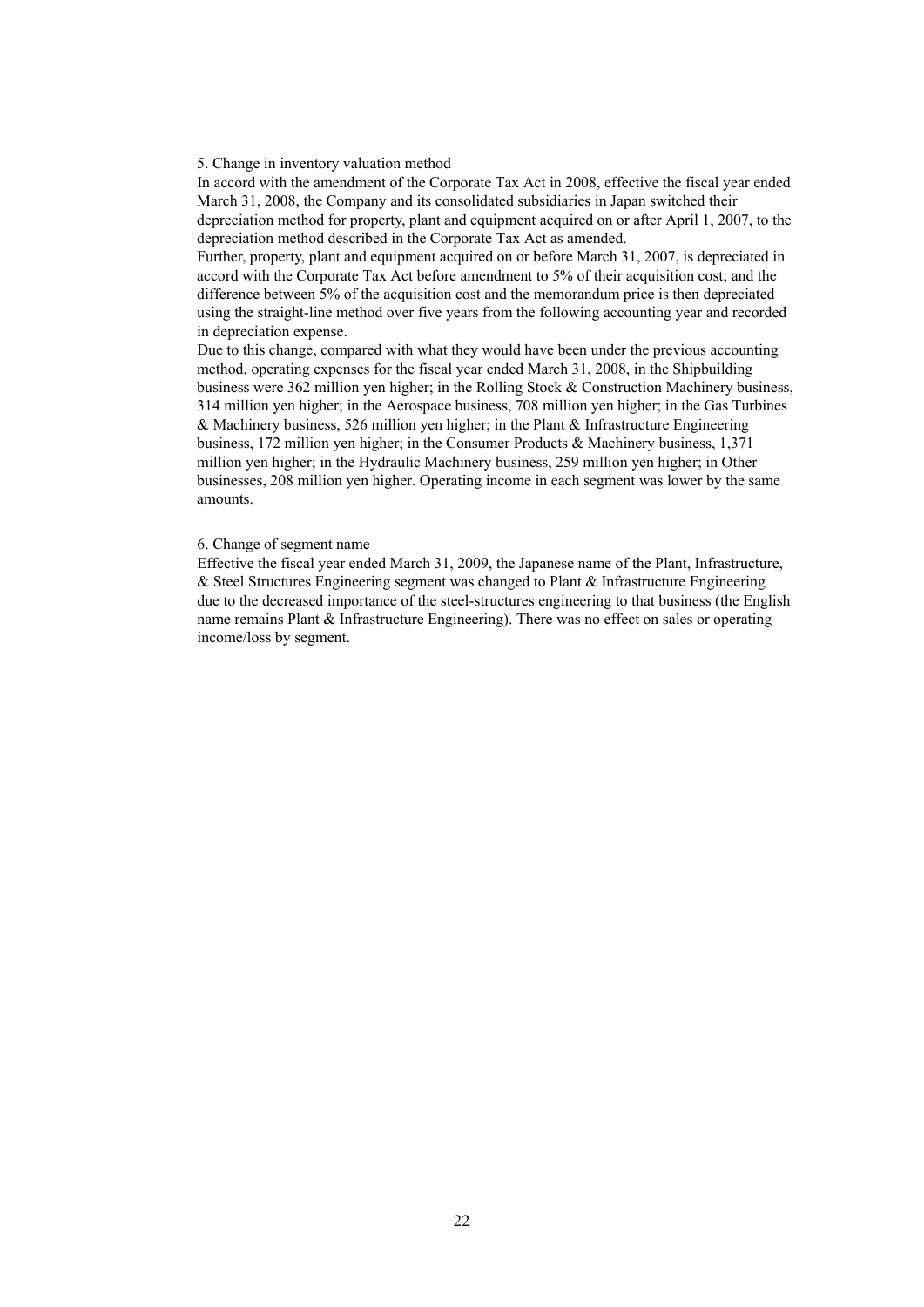|  |  |  | Year ended March 31, 2009 (April 1, 2008 – March 31, 2009) |  |  |
|--|--|--|------------------------------------------------------------|--|--|
|  |  |  |                                                            |  |  |

|                                              |                                   |                       |             |                       |                                                                |           |                               | Millions of yen         |
|----------------------------------------------|-----------------------------------|-----------------------|-------------|-----------------------|----------------------------------------------------------------|-----------|-------------------------------|-------------------------|
|                                              | Sales and operating income (loss) |                       |             |                       | Assets, depreciation/amortization, and<br>capital expenditures |           |                               |                         |
|                                              | <b>External</b> sales             | Intersegment<br>sales | Total sales | Operating<br>expenses | Operating<br>income<br>$(\text{loss})$                         | Assets    | Depreciation<br>/amortization | Capital<br>expenditures |
| Shipbuilding                                 | 126,426                           | 1,761                 | 128,188     | 129,207               | (1,018)                                                        | 139,016   | 3,986                         | 7,115                   |
| Rolling Stock &<br>Construction<br>Machinery | 186,454                           | 1,367                 | 187,822     | 176,452               | 11,369                                                         | 200,481   | 5,139                         | 6,147                   |
| Aerospace                                    | 200,424                           | 1,873                 | 202,298     | 206,475               | (4, 177)                                                       | 331,670   | 6,659                         | 20,380                  |
| Gas Turbines &<br>Machinery                  | 195,156                           | 18,315                | 213,471     | 202,446               | 11,025                                                         | 203,902   | 4,606                         | 10,176                  |
| Plant &<br>Infrastructure<br>Engineering     | 105,178                           | 13,852                | 119,030     | 110,059               | 8,971                                                          | 113,157   | 1,716                         | 1,270                   |
| Consumer<br>Products &<br>Machinery          | 336,459                           | 4,037                 | 340,497     | 350,640               | (10, 142)                                                      | 268,013   | 14,957                        | 24,297                  |
| Hydraulic<br>Machinery                       | 84,919                            | 8,523                 | 93,443      | 85,053                | 8,389                                                          | 60,429    | 3,729                         | 10,539                  |
| Other                                        | 103,579                           | 42,143                | 145,722     | 141,466               | 4,256                                                          | 149,478   | 1,846                         | 1,173                   |
| Total                                        | 1,338,597                         | 91,876                | 1,430,473   | 1,401,802             | 28,671                                                         | 1,466,151 | 42,642                        | 81,099                  |
| Eliminations/<br>corporation                 |                                   | (91, 876)             | (91, 876)   | (91, 918)             | 41                                                             | (66,380)  | 1,691                         | 1,350                   |
| Consolidated total                           | 1,338,597                         |                       | 1,338,597   | 1,309,883             | 28,713                                                         | 1,399,770 | 44,334                        | 82,450                  |

#### Notes: 1. Method of segmentation

Business segmentation is based on the categorization used by management.

|  |  | 2. Major products by industry segment |  |  |  |
|--|--|---------------------------------------|--|--|--|
|--|--|---------------------------------------|--|--|--|

| Industry segment              | Major products                                                           |
|-------------------------------|--------------------------------------------------------------------------|
| Shipbuilding                  | Ships and vessels                                                        |
|                               |                                                                          |
| Rolling Stock &               | Rolling stock, construction machinery, snowplows                         |
| <b>Construction Machinery</b> |                                                                          |
| Aerospace                     | Aircrafts                                                                |
| Gas Turbines $&$              | Jet engines, general-purpose gas turbine generators, movers              |
| Machinery                     |                                                                          |
| Plant & Infrastructure        | Industrial equipment, boilers, environmental equipment, steel structures |
| Engineering                   |                                                                          |
| Consumer Products &           | Motorcycles, personal watercraft, all-terrain vehicles (ATV), utility    |
| Machinery                     | vehicles, general-purpose gasoline engines, industrial robots            |
| <b>Hydraulic Machinery</b>    | Industrial hydraulic products                                            |
| Other                         | Commercial activities, sales/order agency and intermediary activities,   |
|                               | management of welfare facilities                                         |

3. "Eliminations/corporation" includes working funds (cash on hand and in banks) of the Company, fixed assets shared by all the segments, deferred tax assets, and long-term investment funds (investment in securities), together totaling 96,934 million yen.

4. Figures for "Eliminations/corporation" under "Depreciation/amortization" include depreciation expenses for fixed assets shared by all the segments, and figures for "Eliminations/corporation" under "Capital expenditure" include expenses related to fixed assets shared by all the segments.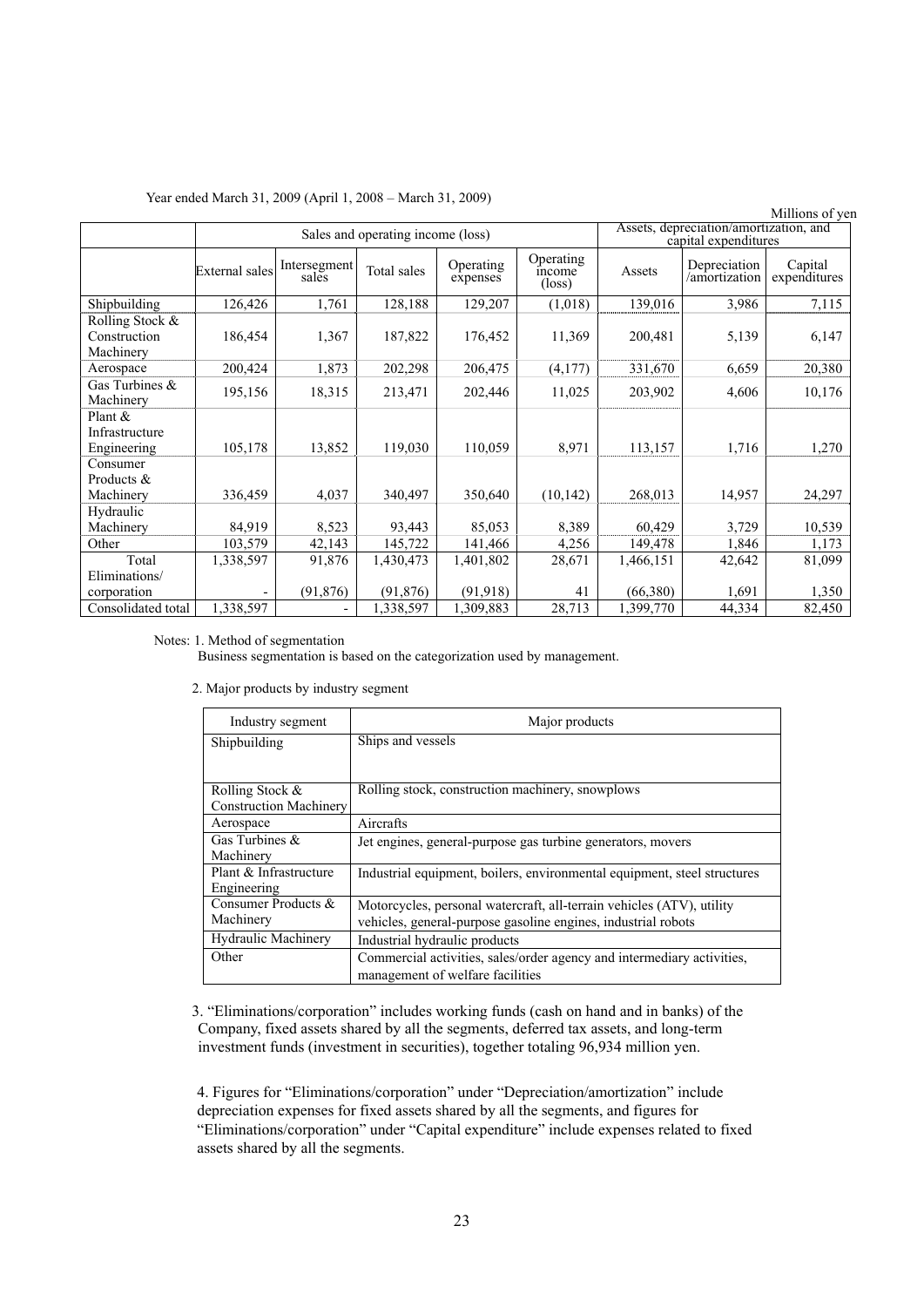#### 5. Change in inventory valuation standard and method

The Company previously valued ordinary held-for-sale inventories mainly at cost by the specific identification, moving average, and FIFO methods. Effective the first quarter of the fiscal year ended March 31, 2009, the Company switched to valuing inventories mainly at cost (writing down of inventories' carrying value to reflect impairment of the goods' utility) by the specific identification, moving average, and FIFO methods when it adopted the *Accounting Standard for Measurement of Inventories* (ASBJ Statement No. 9, as revised July 5, 2006). Due to this change, operating income for the fiscal year ended March 31, 2009, in the Rolling Stock & Construction Machinery business was 516 million yen lower; in the Aerospace business, 1,226 million yen lower; in the Gas Turbines & Machinery business, 1,677 million yen lower; in the Plant & Infrastructure Engineering business, 29 million yen lower; in the Consumer Products & Machinery business, 486 million yen lower; in the Hydraulic Machinery business, 103 million yen lower; and in the Other businesses, 34 million yen lower.

#### 6. Change in useful life for property, plant and equipment

The Company and some of its consolidated subsidiaries in Japan have revised machinery's useful life and asset groupings pursuant to 2008 amendments to the tax code. Due to this change, operating income for the fiscal year ended March 31, 2009, in the Shipbuilding business was 543 million yen lower; in the Rolling Stock & Construction Machinery business, 473 million yen lower; in the Aerospace business, 271 million yen lower; in the Gas Turbines & Machinery business, 260 million yen lower; in the Plant & Infrastructure Engineering business, 53 million yen lower; in the Consumer Products & Machinery business, 205 million yen lower; in the Other businesses, 48 million yen lower; while in the Hydraulic Machinery business, it was 166 million yen higher.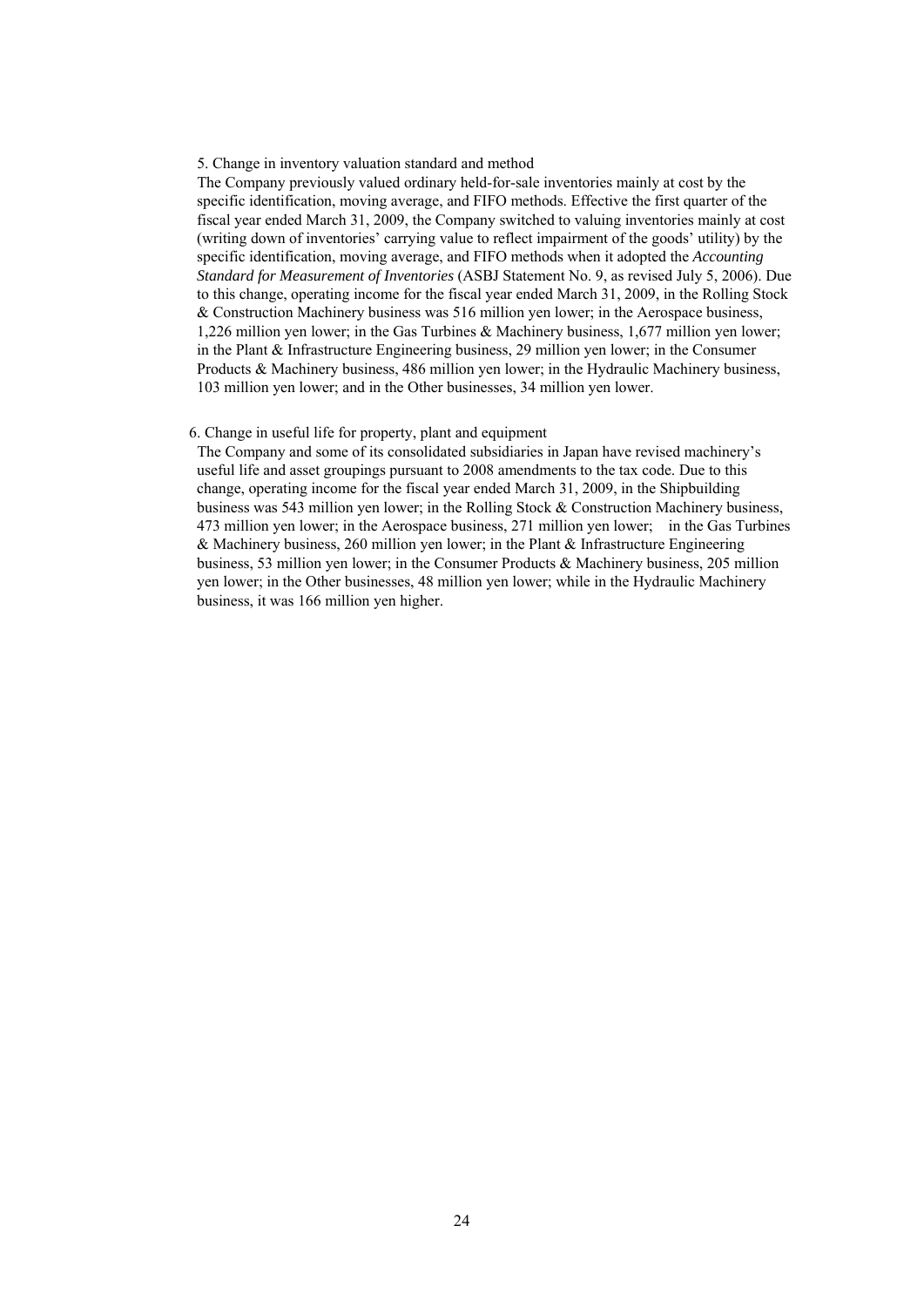#### **2) Information by geographic area**

|                        |                          |                       |             |                       |                            | Millions of yen |
|------------------------|--------------------------|-----------------------|-------------|-----------------------|----------------------------|-----------------|
|                        | External sales           | Intersegment<br>sales | Total sales | Operating<br>expenses | Operating<br>income (loss) | Assets          |
| Japan                  | 1,058,487                | 307,546               | 1,366,033   | 1,291,102             | 74,931                     | 1,103,513       |
| North America          | 267,559                  | 25,201                | 292,761     | 293,276               | (515)                      | 191,075         |
| Europe                 | 131,608                  | 5,320                 | 136,928     | 132,449               | 4,479                      | 83,928          |
| Asia                   | 33,296                   | 24,751                | 58,048      | 56,597                | 1,451                      | 37,917          |
| Other areas            | 10,145                   | 246                   | 10,392      | 10,117                | 274                        | 3,333           |
| Total                  | .501,097                 | 363,067               | 1,864,164   | 1,783,542             | 80,622                     | 1,419,768       |
| Eliminations/corporate | $\overline{\phantom{0}}$ | (363,067)             | (363,067)   | (359, 355)            | (3,711)                    | (40,999)        |
| Consolidated total     | 1,501,097                |                       | 1,501,097   | 1,424,186             | 76,910                     | 1,378,769       |

Year ended March 31, 2008 (April 1, 2007 – March 31, 2008)

Notes: 1. Classification method of geographic segment: by geographic proximity 2. Major countries or regions in each segment other than Japan:

| North America | The U.S.A. and Canada                               |
|---------------|-----------------------------------------------------|
| Europe        | The Netherlands, the United Kingdom,<br>and Germany |
| Asia          | Thailand, Indonesia, the Philippines, and Korea     |
| Other areas   | Australia and Brazil                                |

3. "Eliminations/corporation" includes working funds (cash on hand and in banks) of the Company, fixed assets shared by all the segments, deferred tax assets, and long-term investment funds (investment in securities), together totaling 115,075 million yen.

4. Change in inventory valuation method

In accord with the amendment of the Corporate Tax Act in 2008, effective the fiscal year ended March 31, 2008, the Company and its consolidated subsidiaries in Japan switched their depreciation method for property, plant and equipment acquired on or after April 1, 2007, to the depreciation method described in the Corporate Tax Act as amended.

Further, property, plant and equipment acquired on or before March 31, 2007, is depreciated in accord with the Corporate Tax Act before amendment to 5% of their acquisition cost; and the difference between 5% of the acquisition cost and the memorandum price is then depreciated using the straight-line method over five years from the following accounting year and recorded in depreciation expense.

Due to this change, compared with what it would have been under the previous accounting method, operating expenses for the fiscal year ended March 31, 2008 in Japan was 3,924 million yen higher, and operating income in Japan was lower by the same amount.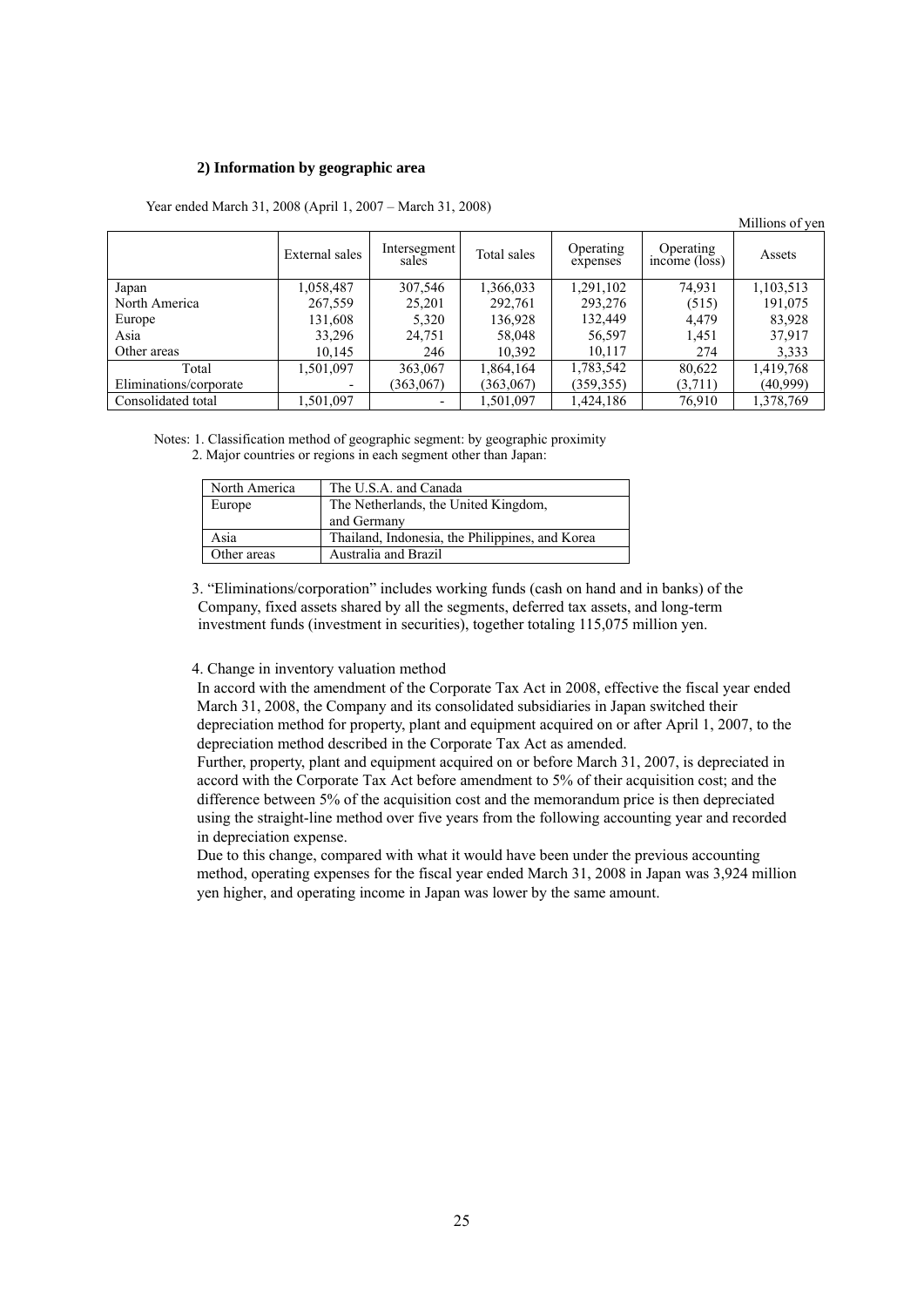#### Year ended March 31, 2009 (April 1, 2008– March 31, 2009)

Millions of yen External sales Intersegment sales Total sales Operating expenses Operating <br> **income** (loss) <br>
Assets Japan 974,453 247,019 1,221,473 1,208,066 13,406 1,169,702 North America 1 220,855 24,499 245,355 246,742 (1,386) 182,268 Europe 1 90,897 4,563 95,460 94,753 707 59,216 Asia 43,328 41,818 85,146 80,593 4,552 38,421 Other areas 1 9,062 250 9,312 8,945 367 2,970 Total 1,338,597 318,151 1,656,748 1,639,101 17,647 1,452,578 Eliminations/corporate - (318,151) (318,151) (329,217) 11,065 (52,808) Consolidated total 1,338,597 - 1,338,597 1,309,883 28,713 1,399,770

Notes: 1. Classification method of geographic segment: by geographic proximity 2. Major countries or regions in each segment other than Japan:

| North America | The U.S.A. and Canada                           |
|---------------|-------------------------------------------------|
| Europe        | The Netherlands, the United Kingdom,            |
|               | and Germany                                     |
| Asia          | Thailand, Indonesia, the Philippines, and Korea |
| Other areas   | Australia and Brazil                            |

3. "Eliminations/corporation" includes working funds (cash on hand and in banks) of the Company, fixed assets shared by all the segments, deferred tax assets, and long-term investment funds (investment in securities), together totaling 96,934 million yen.

4. Change in inventory valuation standard and method

The Company previously valued ordinary held-for-sale inventories mainly at cost by the specific identification, moving average, and FIFO methods. Effective the first quarter of the fiscal year ended March 31, 2009, the Company switched to valuing inventories mainly at cost (writing down inventories' carrying value to reflect impairment of the goods' utility) by the specific identification, moving average, and FIFO methods when it adopted the *Accounting Standard for Measurement of Inventories* (ASBJ Statement No. 9, as revised July 5, 2006). Due to this change, operating income for the fiscal year ended March 31, 2009, in Japan was 4,074 million yen lower.

5. Change in useful life for property, plant and equipment

The Company and some of its consolidated subsidiaries on Japan have revised machinery's useful life and asset groupings pursuant to 2008 amendments to the tax code. Due to this change, operating income for the fiscal year ended March 31, 2009, in Japan was 1,690 million yen lower.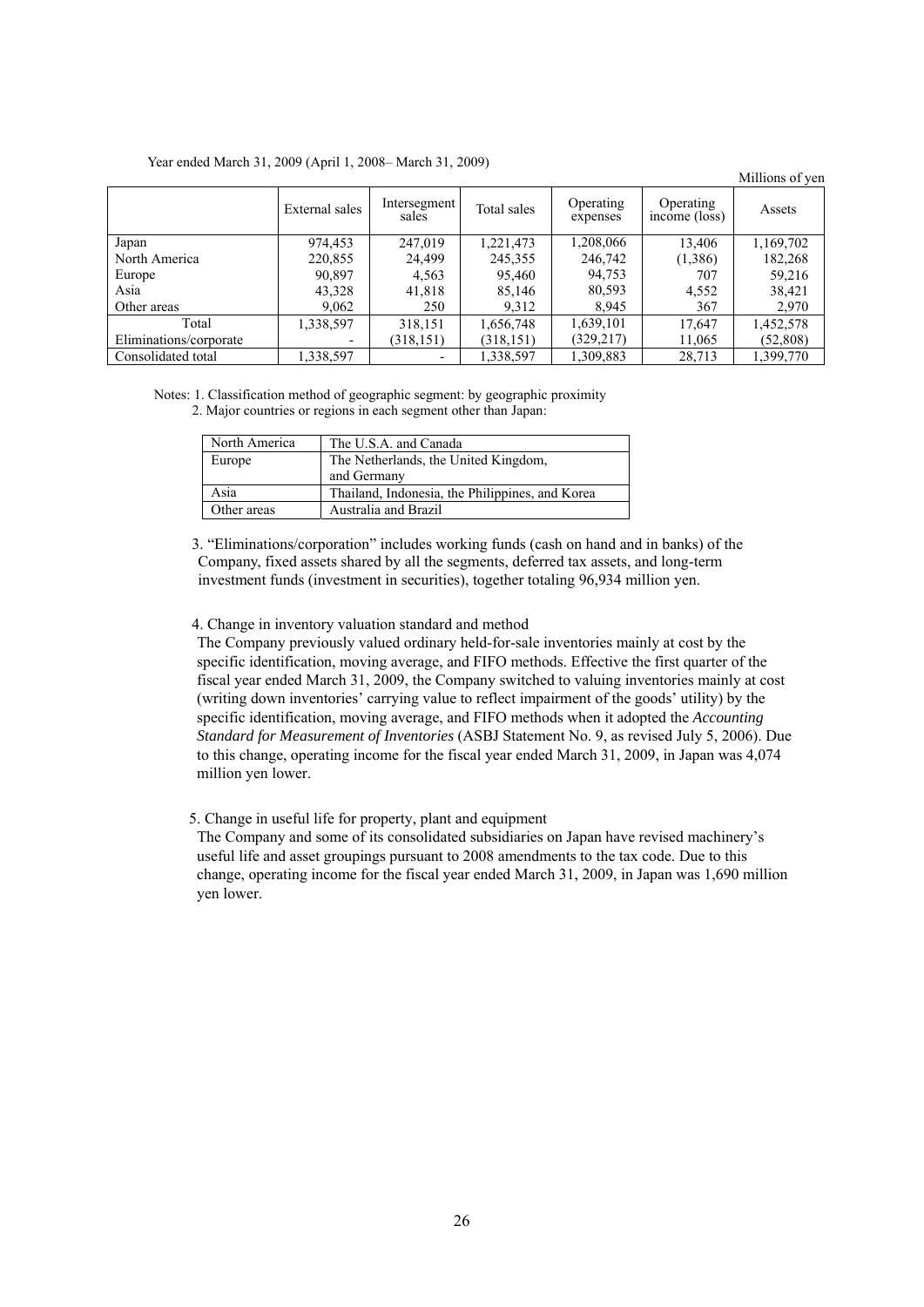### **2. Overseas sales**

Year ended March 31, 2008 (April 1, 2007 – March 31, 2008)

|               | Four charge march 21, 2000 (Tiplin 1, 2007 - march 21, 2000) |                        | Millions of yen                                          |
|---------------|--------------------------------------------------------------|------------------------|----------------------------------------------------------|
|               | Overseas sales                                               | Consolidated net sales | Ratio of overseas sales to<br>consolidated sales $(\% )$ |
| North America | 358,716                                                      |                        | 23.8                                                     |
| Europe        | 153,612                                                      |                        | 10.2                                                     |
| Asia          | 161,905                                                      |                        | 10.7                                                     |
| Other areas   | 148,315                                                      |                        | 9.8                                                      |
| Total         | 822,550                                                      | 1,501,097              | 54.7                                                     |

Notes: 1. "Overseas sales" includes sales by the Company and its consolidated subsidiaries to the countries and regions other than Japan.

2. Classification method of geographic segment: by geographic proximity

3. Major countries or regions in each segment:

| North America | The U.S.A. and Canada                                 |
|---------------|-------------------------------------------------------|
| Europe        | The United Kingdom, France, the Netherlands, Germany, |
|               | and Italy                                             |
| Asia          | China, Korea, Taiwan, Vietnam, and the Philippines    |
| Other areas   | Panama, Brazil, Bahamas, and Australia                |

Year ended March 31, 2009 (April 1, 2008 – March 31, 2009)

#### Millions of yen

|               | Overseas sales | Consolidated net sales | Ratio of overseas sales to<br>consolidated sales $(\% )$ |
|---------------|----------------|------------------------|----------------------------------------------------------|
| North America | 309,979        |                        | 23.1                                                     |
| Europe        | 116,298        |                        | 8.6                                                      |
| Asia          | 174,310        |                        | 13.0                                                     |
| Other areas   | 130,050        |                        | 9.7                                                      |
| Total         | 730,637        | 1,338,597              | 54.5                                                     |

Notes: 1. "Overseas sales" includes sales by the Company and its consolidated subsidiaries to the countries and regions other than Japan.

2. Classification method of geographic segment: by geographic proximity

3. Major countries or regions in each segment:

| North America | The U.S.A. and Canada                                 |
|---------------|-------------------------------------------------------|
| Europe        | The United Kingdom, France, the Netherlands, Germany, |
|               | and Italy                                             |
| Asia          | China, Korea, the Philippines, Taiwan, and Indonesia  |
| Other areas   | Panama, Bahamas, Brazil, and Australia                |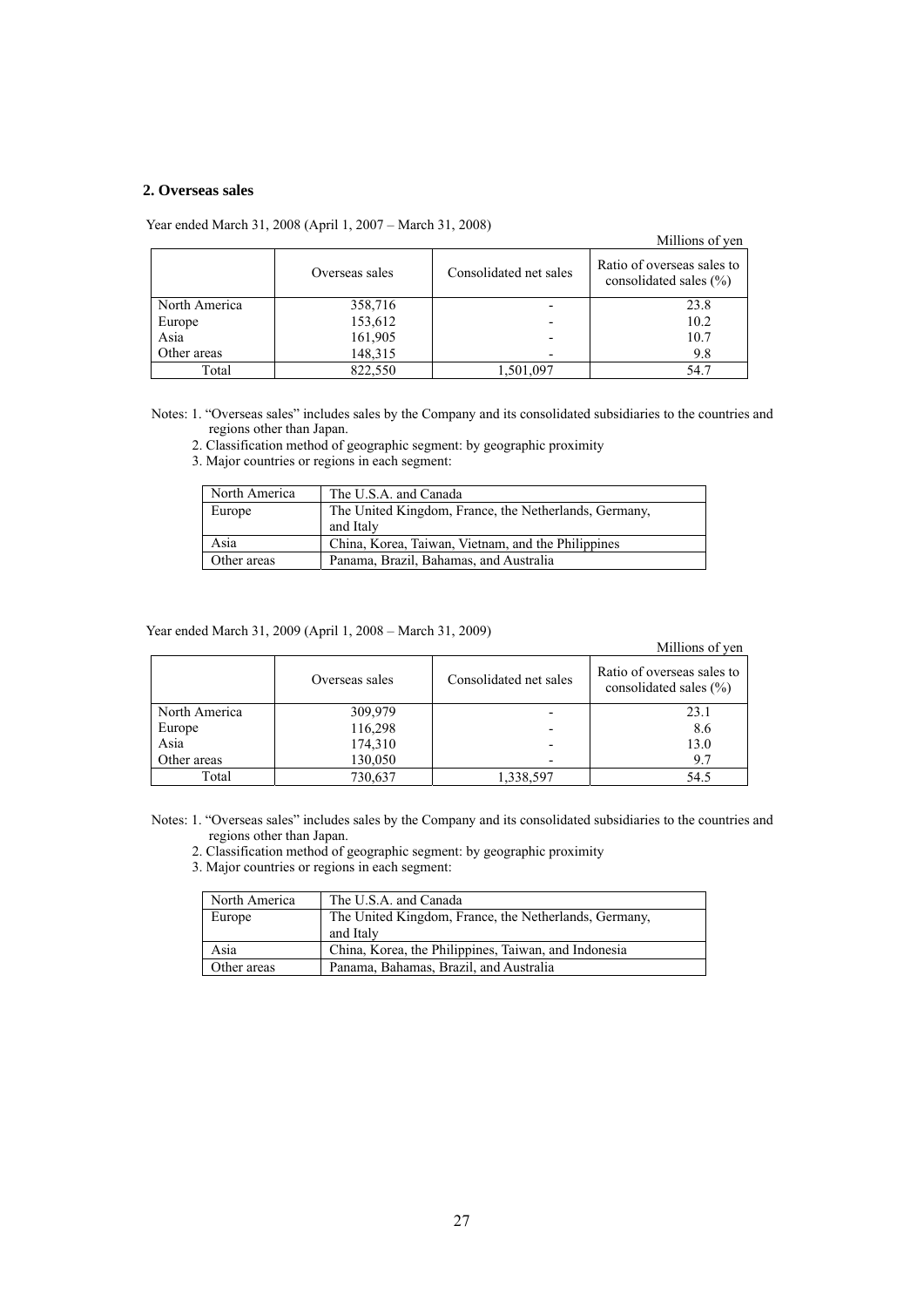### **Per-share Data**

|                                      | As of March | As of March |
|--------------------------------------|-------------|-------------|
|                                      | 31.2008     | 31.2009     |
| Net assets per share (yen)           | 187.73      | 174.10      |
| Earnings per share $-$ basic (yen)   | 21.08       | 7.02        |
| Earnings per share $-$ diluted (yen) | 20.58       | 6.92        |

Notes:

1. Net assets per share is computed based on the following data.

Millions of yen, except number of shares

| Villions of yen, except number of snafes                                          |             |             |  |
|-----------------------------------------------------------------------------------|-------------|-------------|--|
|                                                                                   | As of March | As of March |  |
|                                                                                   | 31, 2008    | 31, 2009    |  |
| Total net assets on consolidated balance sheets                                   | 319,037     | 295,245     |  |
| Amounts excluded from total net assets                                            | 5,845       | 4,804       |  |
| Of which: Minority interests                                                      | 5.845       | 4.804       |  |
| Net assets attributable to the common shares                                      | 313,192     | 290,440     |  |
| Number of common shares used to compute net<br>assets per share (thousand shares) | 1,668,304   | 1,668,234   |  |

2. Both basic and diluted earnings per share are computed based on the following data.

Millions of yen, except number of shares and earnings per share

| Millions of yen, except number of shares and earnings per share |             |             |
|-----------------------------------------------------------------|-------------|-------------|
|                                                                 | As of March | As of March |
|                                                                 | 31, 2008    | 31, 2009    |
| Earnings per share – basic                                      |             |             |
| Net income                                                      | 35,141      | 11,727      |
| Earnings not attributable to common shareholders                |             |             |
| Net income allocated to the common stocks                       | 35,141      | 11,727      |
| Weighted-average number of common shares<br>(thousand shares)   | 1,666,850   | 1,668,271   |
| Earnings per share – diluted                                    |             |             |
| Net income adjustment                                           | 96          | 77          |
| Of which: Interest expense etc.                                 | 96          | 77          |
| Increase in common shares (thousand shares)                     | 45,289      | 35,747      |
| Of which:                                                       |             |             |
| Convertible bonds (thousand shares)                             | 24,341      | 18,037      |
| Bonds with stock acquisition rights (thousand shares)           | 20,948      | 17,709      |
| Summary of non-diluting residual securities not                 |             |             |
| included in the computation of diluted earnings per             |             |             |
| share                                                           |             |             |

### **Material subsequent events**

Year ended March 31, 2009 (April 1, 2008 – March 31, 2009) Not applicable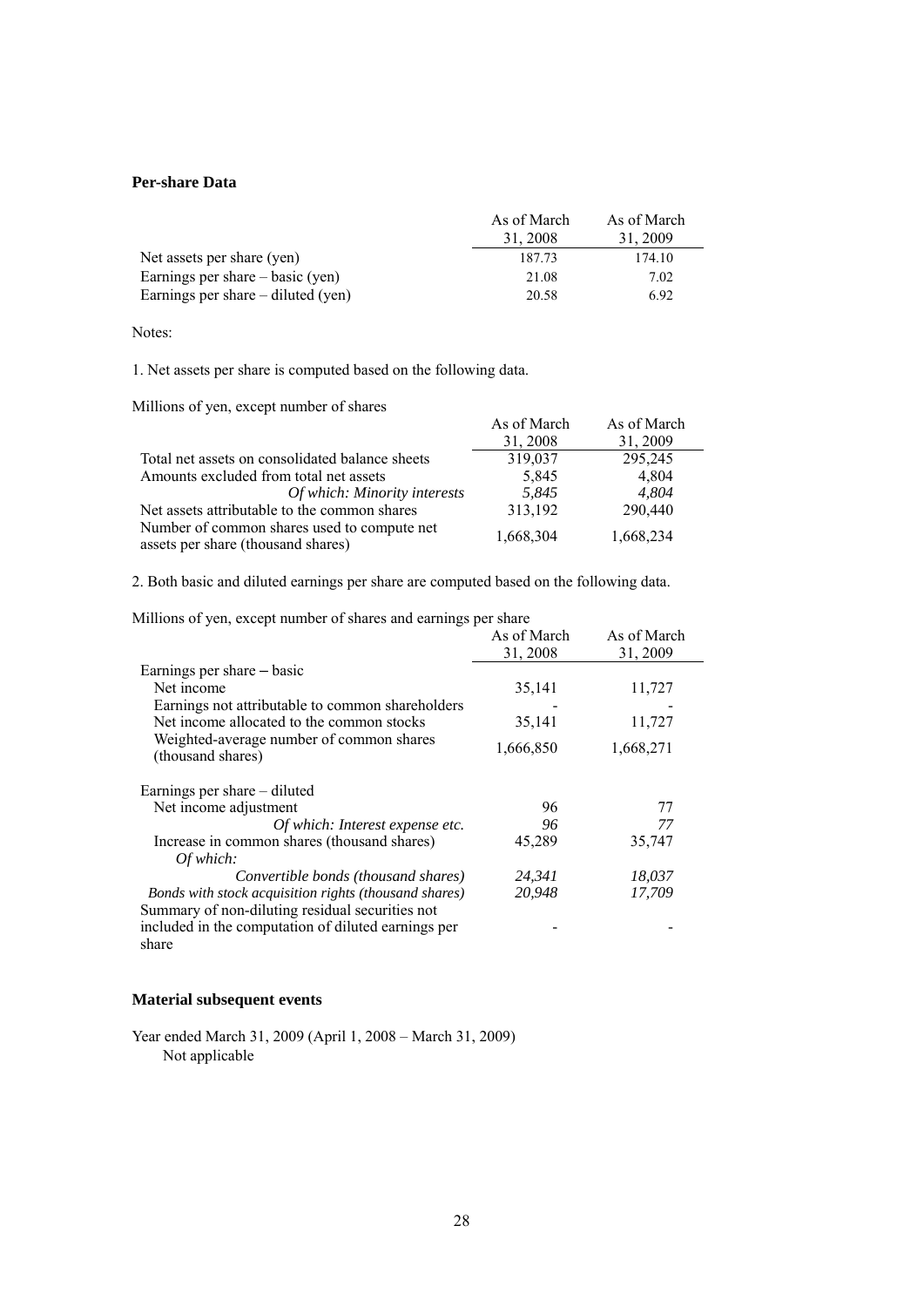# **Non-consolidated Financial Statements**

# **(1) Non-consolidated Balance Sheets**

|                                                   | Millions of yen |                |  |  |
|---------------------------------------------------|-----------------|----------------|--|--|
|                                                   | As of           | As of          |  |  |
|                                                   | March 31, 2008  | March 31, 2009 |  |  |
| <b>Assets</b>                                     |                 |                |  |  |
| Current assets                                    |                 |                |  |  |
| Cash on hand and in banks                         | 18,823          | 9,607          |  |  |
| Notes receivable-trade                            | 1,494           | 1,595          |  |  |
| Accounts receivable-trade                         | 242,641         | 266,188        |  |  |
| Work in process                                   | 228,894         | 238,757        |  |  |
| Raw materials and supplies                        | 45,909          | 50,006         |  |  |
| Advance payments                                  | 16,289          | 20,318         |  |  |
| Prepaid expenses                                  | 302             | 442            |  |  |
| Deferred tax assets                               | 6,351           | 16,536         |  |  |
| Other current assets                              |                 |                |  |  |
| Short-term loans                                  | 20,041          | 26,417         |  |  |
| Accounts receivable, other                        | 12,749          | 11,096         |  |  |
| Accrued income                                    | 24              | 33             |  |  |
| Derivative assets                                 | 17,392          | 9,900          |  |  |
| Other                                             | 2,900           | 3,003          |  |  |
| Total other current assets                        | 53,108          | 50,451         |  |  |
| Allowance for doubtful receivables                | (935)           | (947)          |  |  |
| Total current assets                              | 612,879         | 652,956        |  |  |
| Fixed assets                                      |                 |                |  |  |
| Net property, plant and equipment                 |                 |                |  |  |
| <b>Buildings</b>                                  | 46,045          | 48,646         |  |  |
| <b>Structures</b>                                 | 9,155           | 9,389          |  |  |
| Machinery and equipment                           | 30,416          | 35,497         |  |  |
| Vessels                                           | 2               | 1              |  |  |
| Aircraft                                          | 200             | 137            |  |  |
| Vehicles                                          | 649             | 666            |  |  |
| Tools, furniture and fixtures                     | 9,547           | 10,721         |  |  |
| Land                                              | 34,441          | 34,509         |  |  |
| Leased assets                                     |                 | 547            |  |  |
| Construction in progress                          | 3,410           | 15,271         |  |  |
| Total property, plant and equipment               | 133,869         | 155,389        |  |  |
| Intangible assets                                 |                 |                |  |  |
| Software                                          | 3,793           | 3,474          |  |  |
| License production and licensee's execution right | 398             | 114            |  |  |
| Other                                             | 7,064           | 10,169         |  |  |
| Total intangible assets                           | 11,256          | 13,758         |  |  |
| Investments and other assets                      |                 |                |  |  |
| Investments in securities                         | 43,417          | 22,482         |  |  |
| Shares of affiliates                              | 88,494          | 95,491         |  |  |
| Investments in capital of affiliates              | 1,826           | 2,873          |  |  |
| Long-term loans                                   | 10              | 13             |  |  |
| Long-term loans to affiliates                     | 4,446           | 3,371          |  |  |
| Long-term loans to employees                      | 288             | 258            |  |  |
| Claims in bankruptcy and rehabilitation           | 197             | 180            |  |  |
| Deferred tax assets                               | 21,000          | 26,712         |  |  |
| Other                                             | 5,903           | 6,214          |  |  |
| Allowance for doubtful receivables                | (629)           | (1,713)        |  |  |
| Total investments and other assets                | 164,956         | 155,883        |  |  |
| Total fixed assets                                | 310,082         | 325,031        |  |  |
| <b>Total assets</b>                               | 922,962         | 977,988        |  |  |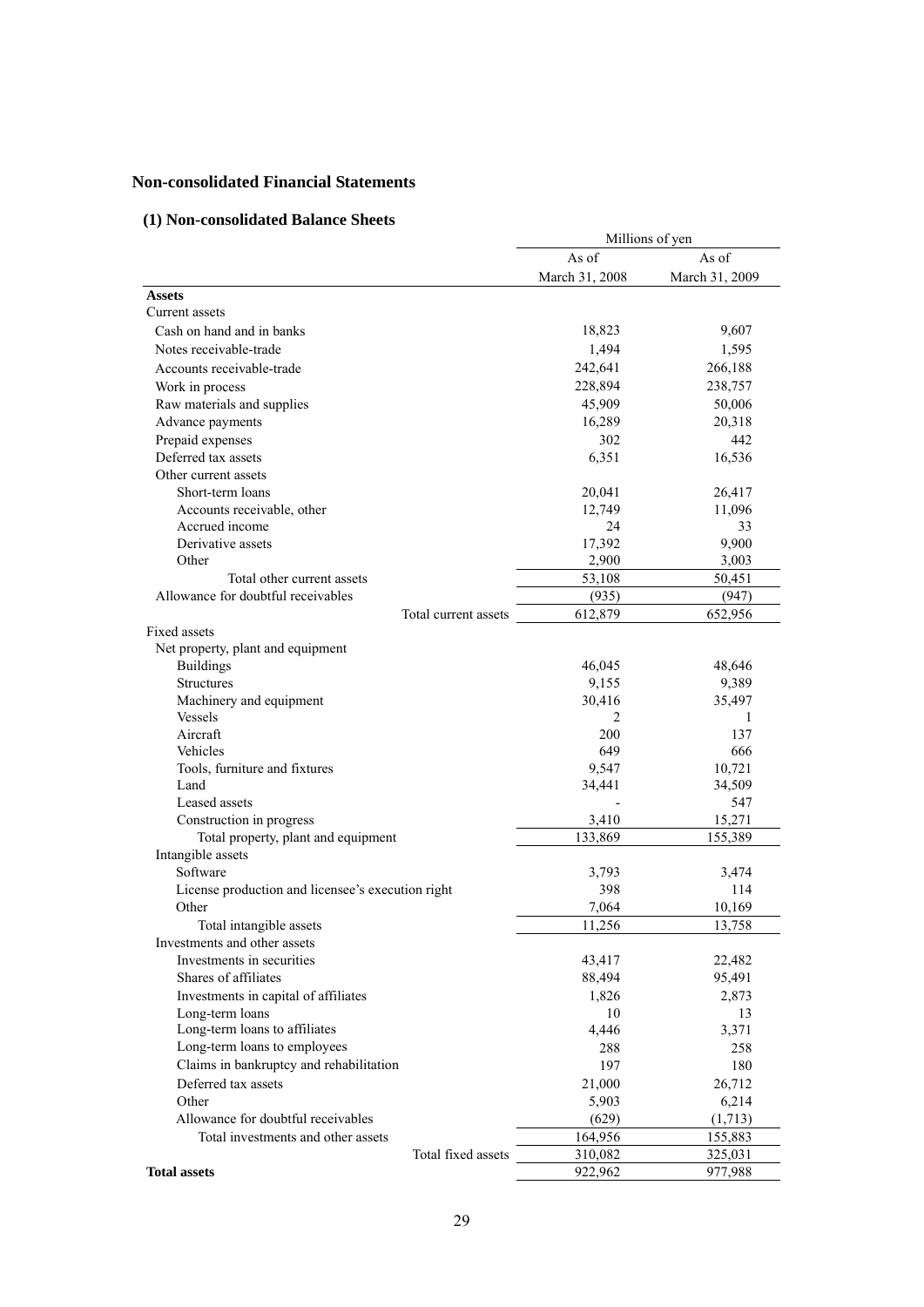| <b>Liabilities</b>                                      |         |         |
|---------------------------------------------------------|---------|---------|
| Current liabilities                                     |         |         |
| Notes payable-trade                                     | 34,066  | 25,797  |
| Accounts payable-trade                                  | 267,340 | 214,072 |
| Short-term borrowings                                   | 87,934  | 118,968 |
| Current portion of long-term debt                       | 3,527   | 8,974   |
| Current position of lease obligations                   |         | 119     |
| Accounts payable, other                                 | 10,639  | 18,851  |
| Accrued expenses                                        | 25,411  | 26,954  |
| Income taxes payable                                    | 5,817   | 983     |
| Advances from customers                                 | 35,639  | 48,373  |
| Deposits received                                       | 1,007   | 1,792   |
| Unearned revenue                                        | 30      | 18      |
| Accrued bonuses                                         | 10,797  | 6,756   |
| Provision for product warranties                        | 724     | 1,007   |
| Provision for losses on construction contracts          | 2,882   | 10,985  |
| Provision for losses on damages suit                    | 2,245   | 7,410   |
| Other current liabilities                               |         |         |
| Current portion of bonds payable                        | 10,000  | 20,000  |
| Current portion of convertible bonds payable            | 7,518   |         |
| Commercial paper                                        |         | 30,000  |
| Notes payable-facilities                                | 1,223   | 2,080   |
| Other                                                   | 1,424   | 3,308   |
| Total current liabilities                               | 508,229 | 546,455 |
| Long-term liabilities                                   |         |         |
| Bonds payable                                           | 50,000  | 30,000  |
| Convertible bond                                        | 7,038   | 7,038   |
| Bonds with stock acquisition rights                     | 3,952   | 3,952   |
| Long-term debt                                          | 70,155  | 134,711 |
| Lease obligations                                       |         | 2       |
| Long-term accounts payable, other                       | 485     | 374     |
| Provision for environmental measures                    | 1,386   | 2,945   |
| Employees' retirement and severance benefits            | 25,823  | 21,238  |
| Other                                                   | 524     | 471     |
| Total long-term liabilities                             | 159,366 | 200,732 |
| <b>Total liabilities</b>                                | 667,596 | 747,188 |
|                                                         |         |         |
| <b>Net assets</b>                                       |         |         |
| Shareholders' equity                                    |         |         |
| Common stock                                            | 104,328 | 104,328 |
| Capital surplus                                         |         |         |
| Legal capital surplus                                   | 52,058  | 52,058  |
| Other capital surplus                                   | 48      | 39      |
| Total capital surplus                                   | 52,107  | 52,098  |
| Retained earnings                                       |         |         |
| Other retained earnings                                 |         |         |
| Provision foe special depreciation                      | 174     | 146     |
| Provision for advanced depreciation of fixed assets     | 6,734   | 6,798   |
| Provision for special account for advanced depreciation |         |         |
| of fixed assets                                         |         | 384     |
| Retained earnings brought forward                       | 77,859  | 62,988  |
| Total retained earnings                                 | 84,769  | 70,318  |
| Treasury stock                                          | (459)   | (467)   |
| Total shareholders' equity                              | 240,745 | 226,277 |
| Valuation and translation adjustments                   |         |         |
| Net unrealized gains (losses) on securities             | 9,237   | 2,872   |
| Gains (losses) on hedging items                         | 5,383   | 1,649   |
| Total valuation and translation adjustments             | 14,620  | 4,522   |
| <b>Total net assets</b>                                 | 255,366 | 230,799 |
|                                                         |         |         |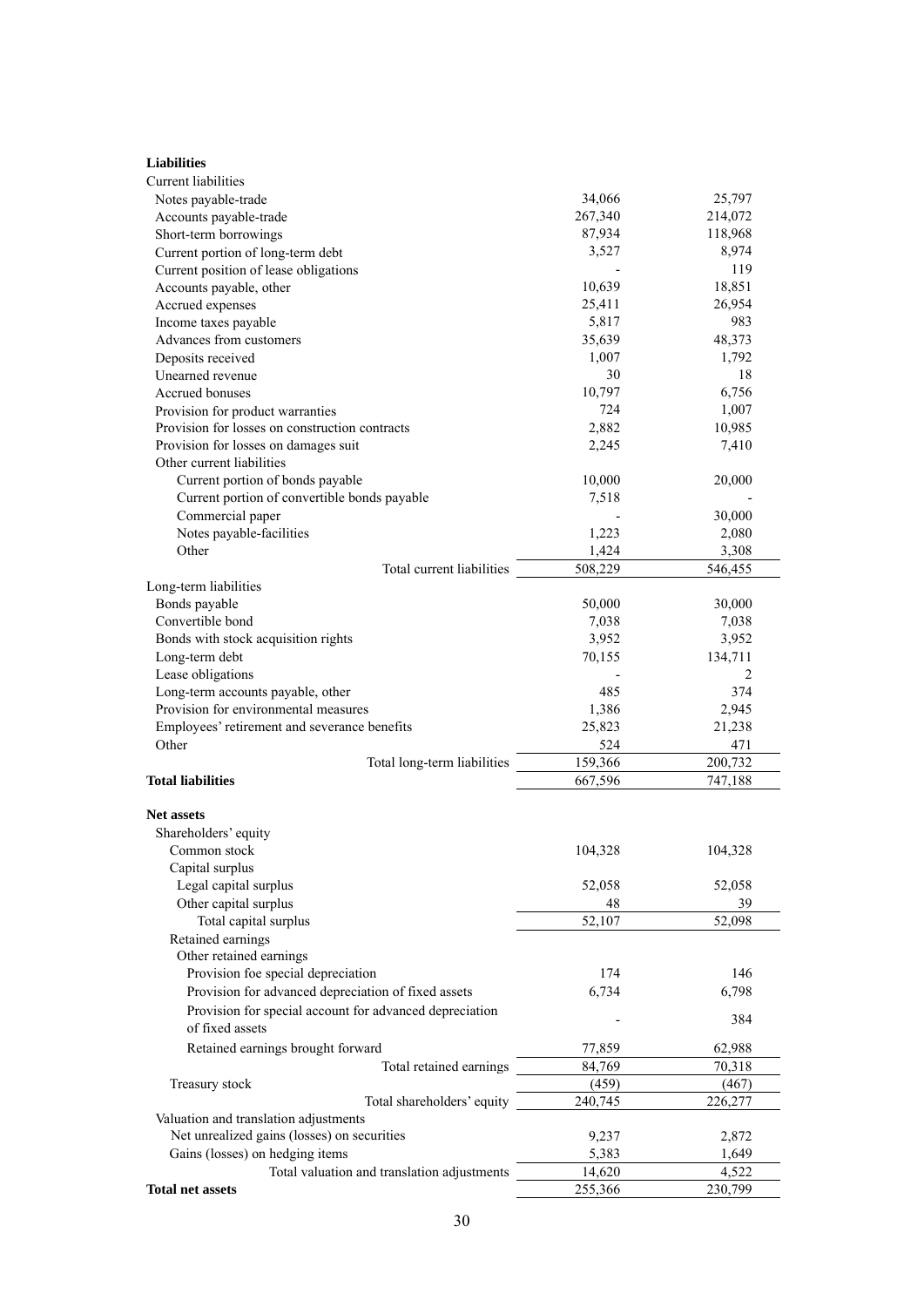**Total net assets and liabilities** 922,962 977,988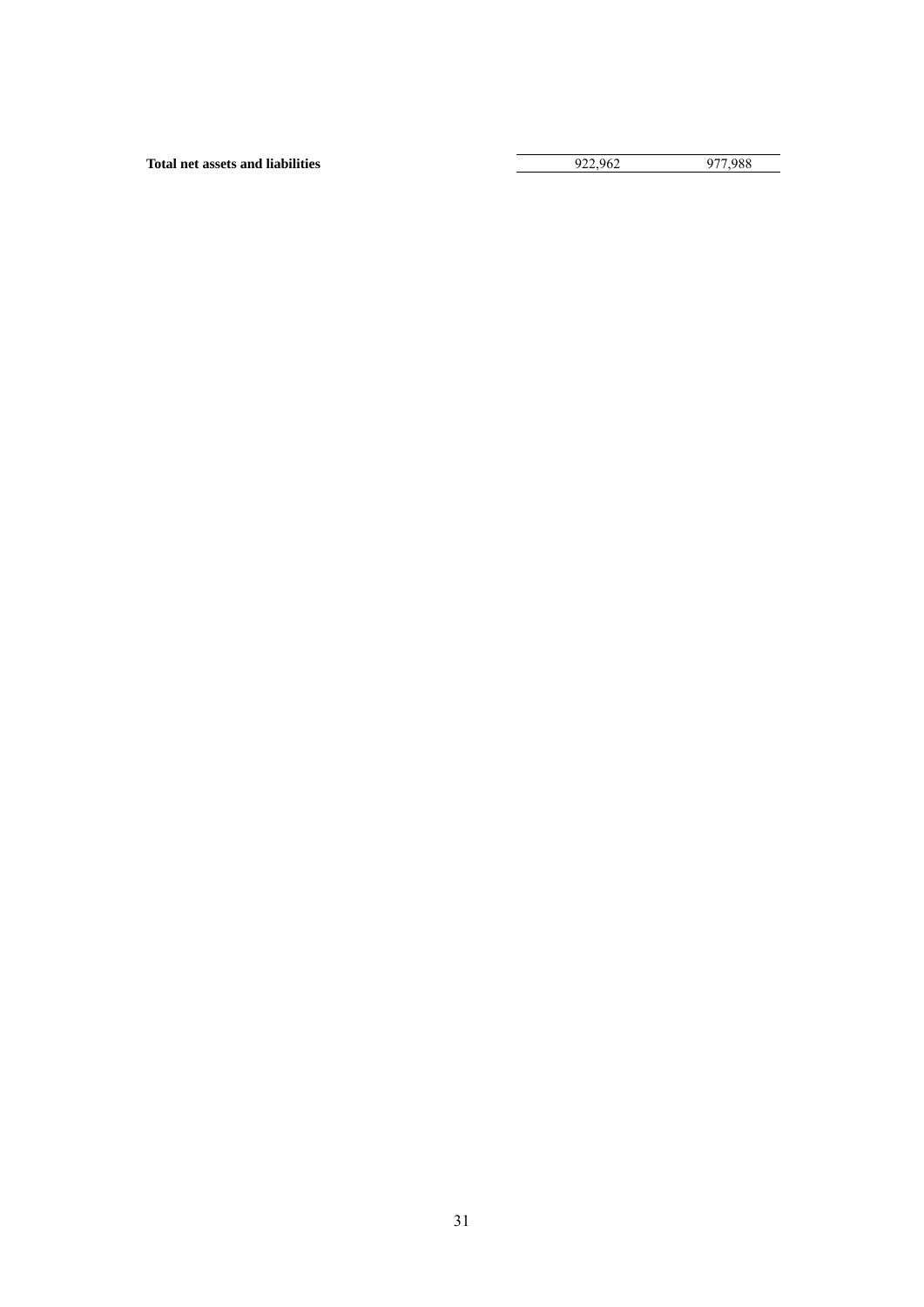# **(2) Non-consolidated Statements of Income**

| $\omega$ ) ison-consonuated biatements of meome         | Millions of yen              |                              |  |  |  |
|---------------------------------------------------------|------------------------------|------------------------------|--|--|--|
|                                                         | Year ended March<br>31, 2008 | Year ended March<br>31, 2009 |  |  |  |
| Net sales                                               | 889,963                      | 771,428                      |  |  |  |
| Cost of sales                                           | 784,062                      | 718,187                      |  |  |  |
| Gross profit                                            | 105,900                      | 53,241                       |  |  |  |
| Selling, general and administrative expenses            |                              |                              |  |  |  |
| Salaries and benefits                                   | 12,435                       | 12,110                       |  |  |  |
| Depreciation and amortization                           | 769                          | 778                          |  |  |  |
| Allowance for doubtful receivables                      |                              | 7                            |  |  |  |
| R&D expenses                                            | 32,230                       | 32,849                       |  |  |  |
| Unallocated expenses                                    | 5,649                        | 5,430                        |  |  |  |
| Contract expense                                        | 3,778                        | 3,148                        |  |  |  |
| Other                                                   | 7,983                        | 10,978                       |  |  |  |
| Total selling, general and administrative expenses      | 62,847                       | 65,302                       |  |  |  |
| Operating income (loss)                                 | 43,053                       | (12,061)                     |  |  |  |
| Non-operating income                                    |                              |                              |  |  |  |
| Interest income                                         | 1,059                        | 1,002                        |  |  |  |
| Dividend income                                         | 6,640                        | 12,077                       |  |  |  |
| Gain on sale of marketable and investment securities    | 394                          | 11                           |  |  |  |
| Foreign exchange gains, net                             |                              | 11,213                       |  |  |  |
| Reversal of allowance for doubtful receivables          | 151                          | 128                          |  |  |  |
| Other                                                   | 804                          | 1,101                        |  |  |  |
| Total non-operating income                              | 9.051                        | 25,534                       |  |  |  |
| Non-operating expenses                                  |                              |                              |  |  |  |
| Interest expense                                        | 2,944                        | 3,465                        |  |  |  |
| Interest on bonds                                       | 1,617                        | 1,008                        |  |  |  |
| Foreign exchange losses                                 | 8,525                        |                              |  |  |  |
| Loss on valuation of securities                         |                              | 1,777                        |  |  |  |
| Other                                                   | 7,312                        | 4,608                        |  |  |  |
| Total non-operating expenses                            | 20,399                       | 10,859                       |  |  |  |
| Recurring profit                                        | 31,705                       | 2,614                        |  |  |  |
| Extraordinary income                                    |                              |                              |  |  |  |
| Gain on sale of investments in affiliates               | 1,522                        |                              |  |  |  |
| Gain on contribution of securities to the pension trust | 1,375                        |                              |  |  |  |
| Gain on cancellation of shares due to absorption        | 189                          |                              |  |  |  |
| Total extraordinary income                              | 3,088                        | $\overline{a}$               |  |  |  |
| <b>Extraordinary losses</b>                             |                              |                              |  |  |  |
| Provision for losses on damages suit                    | 2,245                        | 5,165                        |  |  |  |
| Loss on impairment of fixed assets                      | 2,662                        |                              |  |  |  |
| Provision for environmental measures                    | 1,386                        | 1,558                        |  |  |  |
| Loss on contribution of securities to the pension trust |                              | 4,492                        |  |  |  |
| Provision for doubtful accounts of affiliates           |                              | 1,230                        |  |  |  |
| Loss on valuation of stock of affiliates                |                              | 452                          |  |  |  |
| Other                                                   |                              | 2,818                        |  |  |  |
| Total extraordinary losses                              | 6,294                        | 15,716                       |  |  |  |
| Income (loss) before income taxes                       |                              |                              |  |  |  |
|                                                         | 28,499                       | (13, 102)                    |  |  |  |
| Income taxes                                            |                              |                              |  |  |  |
| Current                                                 | 8,743                        | 2,030                        |  |  |  |
| Deferred                                                | (1,066)                      | (9,023)                      |  |  |  |
| Total income taxes                                      | 7,677                        | (6,992)                      |  |  |  |
| Net income (loss)                                       | 20,822                       | (6,109)                      |  |  |  |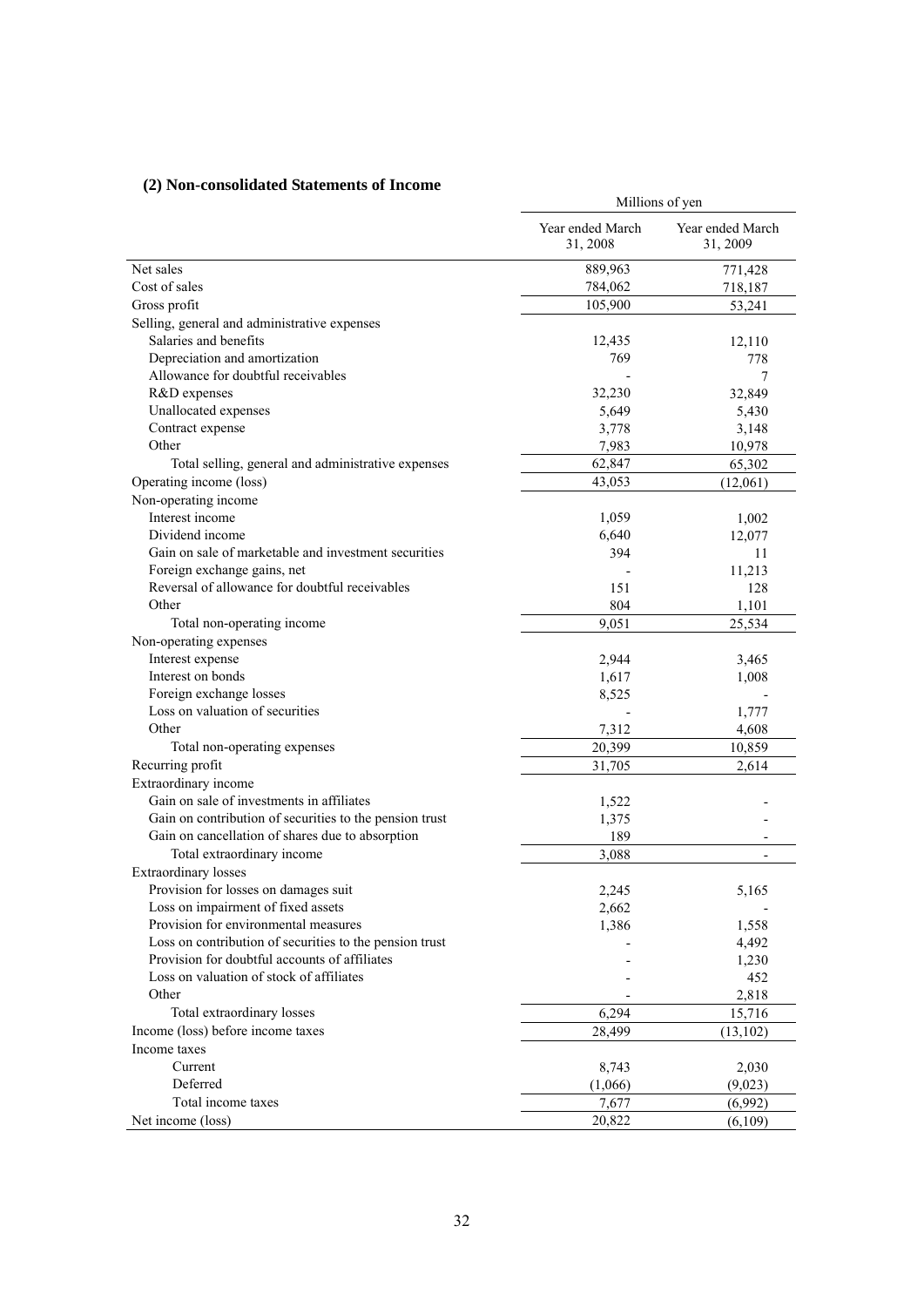|                                                                                        | Millions of yen              |                              |  |
|----------------------------------------------------------------------------------------|------------------------------|------------------------------|--|
|                                                                                        | Year ended March<br>31, 2008 | Year ended March<br>31, 2009 |  |
| Shareholders' equity                                                                   |                              |                              |  |
| Common stock                                                                           |                              |                              |  |
| Balance at end of previous year                                                        | 103,187                      | 104,328                      |  |
| Changes during the period                                                              |                              |                              |  |
| Issuance of new shares                                                                 | 1,141                        |                              |  |
| Total changes during the period                                                        | 1,141                        |                              |  |
| Balance at end of year                                                                 | 104,328                      | 104,328                      |  |
| Capital surplus                                                                        |                              |                              |  |
| Capital reserve                                                                        |                              |                              |  |
| Balance at end of previous year                                                        | 50,945                       | 52,058                       |  |
| Changes during the period                                                              |                              |                              |  |
| Issuance of new shares                                                                 | 1,112                        |                              |  |
| Total changes during the period                                                        | 1,112                        |                              |  |
| Balance at end of year                                                                 | 52,058                       | 52,058                       |  |
| Other capital surplus                                                                  |                              |                              |  |
| Balance at end of previous year                                                        | 49                           | 48                           |  |
| Changes during the period                                                              |                              |                              |  |
| Treasury stock disposed                                                                | (1)                          | (9)                          |  |
| Total changes during the period                                                        | (1)                          | (9)                          |  |
| Balance at end of year                                                                 | 48                           | 39                           |  |
| Retained earnings                                                                      |                              |                              |  |
| Other retained earnings                                                                |                              |                              |  |
| Provision for special depreciation                                                     | 423                          | 174                          |  |
| Balance at end of previous year<br>Changes during the period                           |                              |                              |  |
| Reversal of provision for special depreciation                                         | (251)                        | (33)                         |  |
| Provision for special depreciation                                                     | 2                            | 5                            |  |
| Total changes during the period                                                        | (249)                        | (28)                         |  |
| Balance at end of year                                                                 | 174                          | 146                          |  |
| Provision for advanced depreciation of fixed assets                                    |                              |                              |  |
| Balance at end of previous year                                                        | 6,963                        | 6,734                        |  |
| Changes during the period                                                              |                              |                              |  |
| Reversal of provision for advanced depreciation of fixed assets                        | (228)                        | (64)                         |  |
| Provision for advanced depreciation of fixed assets                                    |                              | 128                          |  |
| Total changes during the period                                                        | (228)                        | 63                           |  |
| Balance at end of year                                                                 | 6,734                        | 6,798                        |  |
| Provision for special account for advanced depreciation of fixed<br>assets             |                              |                              |  |
| Balance at end of previous year                                                        |                              |                              |  |
| Changes during the period                                                              |                              |                              |  |
| Reversal of provision for special account for advanced<br>depreciation of fixed assets |                              |                              |  |
| Provision for special account for advanced depreciation of<br>fixed assets             |                              | 384                          |  |
| Total changes during the period                                                        | $\overline{\phantom{a}}$     | 384                          |  |
| Balance at end of year                                                                 | $\overline{\phantom{a}}$     | 384                          |  |
| Retained earnings brought forward                                                      |                              |                              |  |
| Balance at end of previous year                                                        | 64,857                       | 77,859                       |  |
| Changes during the period                                                              |                              |                              |  |
| Cash dividend                                                                          | (8,297)                      | (8,341)                      |  |
| Net income                                                                             | 20,822                       | (6,109)                      |  |
| Reversal of provision for special depreciation                                         | 251                          | 33                           |  |
| Provision for special depreciation                                                     | (2)                          | (5)                          |  |
| Reversal of provision for advanced depreciation of                                     |                              |                              |  |
| fixed assets                                                                           | 228                          | 64                           |  |

# **(3) Non-consolidated Statement of Changes in Shareholders' Equity**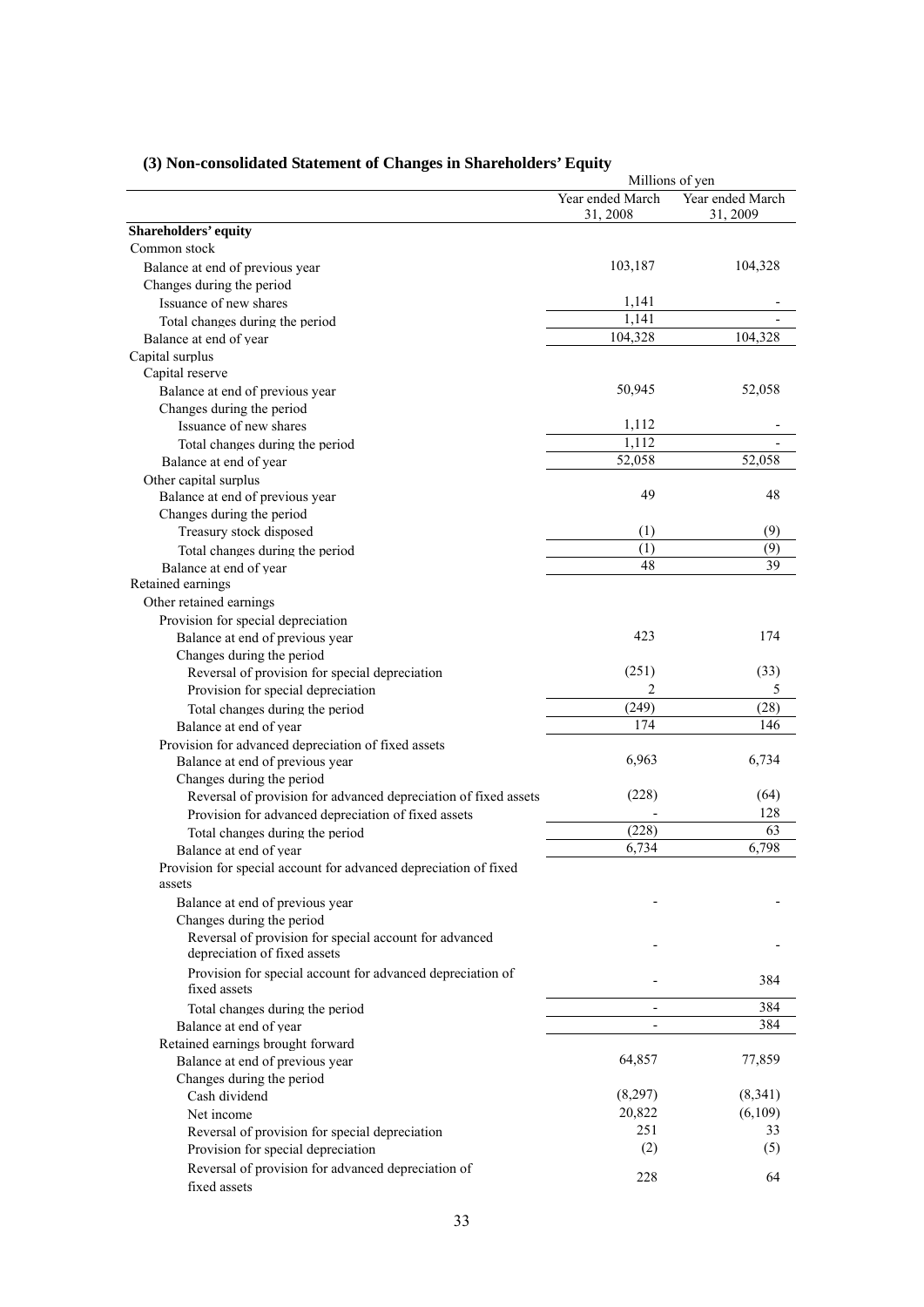| Provision for advanced depreciation of fixed assets                        |          | (128)     |
|----------------------------------------------------------------------------|----------|-----------|
| Provision for special account for advanced depreciation of<br>fixed assets |          | (384)     |
| Total changes during the period                                            | 13,002   | (14, 871) |
| Balance at end of year                                                     | 77,859   | 62,988    |
| Treasury stock                                                             |          |           |
| Balance at end of previous year                                            | (45)     | (459)     |
| Changes during the period                                                  |          |           |
| Treasury stock purchased                                                   | (488)    | (31)      |
| Treasury stock disposed                                                    | 74       | 23        |
| Total changes during the period                                            | (414)    | (7)       |
| Balance at end of year                                                     | (459)    | (467)     |
| Total shareholders' equity                                                 |          |           |
| Balance at end of previous year                                            | 226,382  | 240,745   |
| Changes during the period                                                  |          |           |
| Issuance of new shares                                                     | 2,254    |           |
| Cash dividend                                                              | (8,297)  | (8, 341)  |
| Net income for the year                                                    | 20,822   | (6,109)   |
| Treasury stock purchased                                                   | (488)    | (31)      |
| Treasury stock disposed                                                    | 73       | 14        |
| Total changes during the period                                            | 14,363   | (14, 468) |
| Balance at end of year                                                     | 240,745  | 226,277   |
|                                                                            |          |           |
| Valuation and translation adjustments                                      |          |           |
| Net unrealized gain (loss) on securities                                   |          |           |
| Balance at end of previous year                                            | 17,810   | 9,237     |
| Changes during the period                                                  |          |           |
| Net changes in items other than shareholders' equity                       | (8,573)  | (6, 364)  |
| Total changes during the period                                            | (8,573)  | (6, 364)  |
| Balance at end of year                                                     | 9,237    | 2,872     |
| Gains (losses) on hedging items                                            |          |           |
| Balance at end of previous year                                            | (1,062)  | 5,383     |
| Changes during the period                                                  |          |           |
| Net changes in items other than shareholders' equity                       | 6,446    | (3,733)   |
| Total changes during the period                                            | 6,446    | (3,733)   |
| Balance at end of year                                                     | 5,383    | 1,649     |
| Total valuation and translation adjustments                                |          |           |
| Balance at end of previous year                                            | 16,747   | 14,620    |
| Changes during the period                                                  |          |           |
| Net changes in items other than shareholders' equity                       | (2,127)  | (10,098)  |
| Total changes during the period                                            | (2,127)  | (10,098)  |
| Balance at end of year                                                     | 14,620   | 4,522     |
|                                                                            |          |           |
| <b>Total net assets</b>                                                    |          |           |
| Balance at end of previous year                                            | 243,129  | 255,366   |
| Changes during the period                                                  |          |           |
| Issuance of new shares                                                     | 2,254    |           |
| Cash dividend                                                              | (8,297)  | (8,341)   |
| Net income for the year                                                    | 20,822   | (6,109)   |
| Treasury stock purchased                                                   | (488)    | (31)      |
| Treasury stock disposed                                                    | 73       | 14        |
| Net changes in items other than shareholders' equity                       | (2, 127) | (10,098)  |
| Total changes during the period                                            | 12,236   | (24, 566) |
| Balance at end of year                                                     | 255,366  | 230,799   |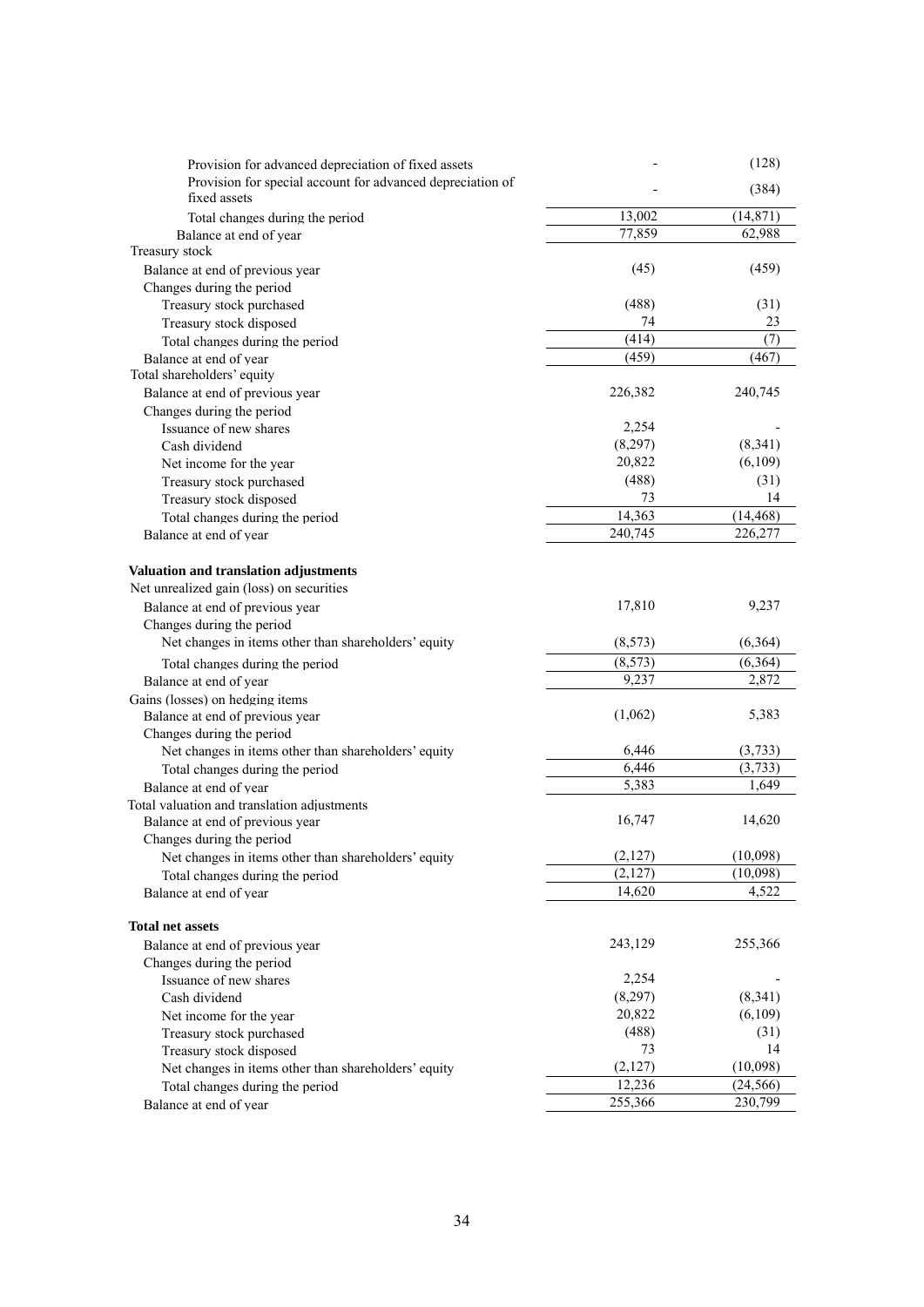**(4) Events or circumstances that raise material doubt regarding the going-concern assumption**  Not applicable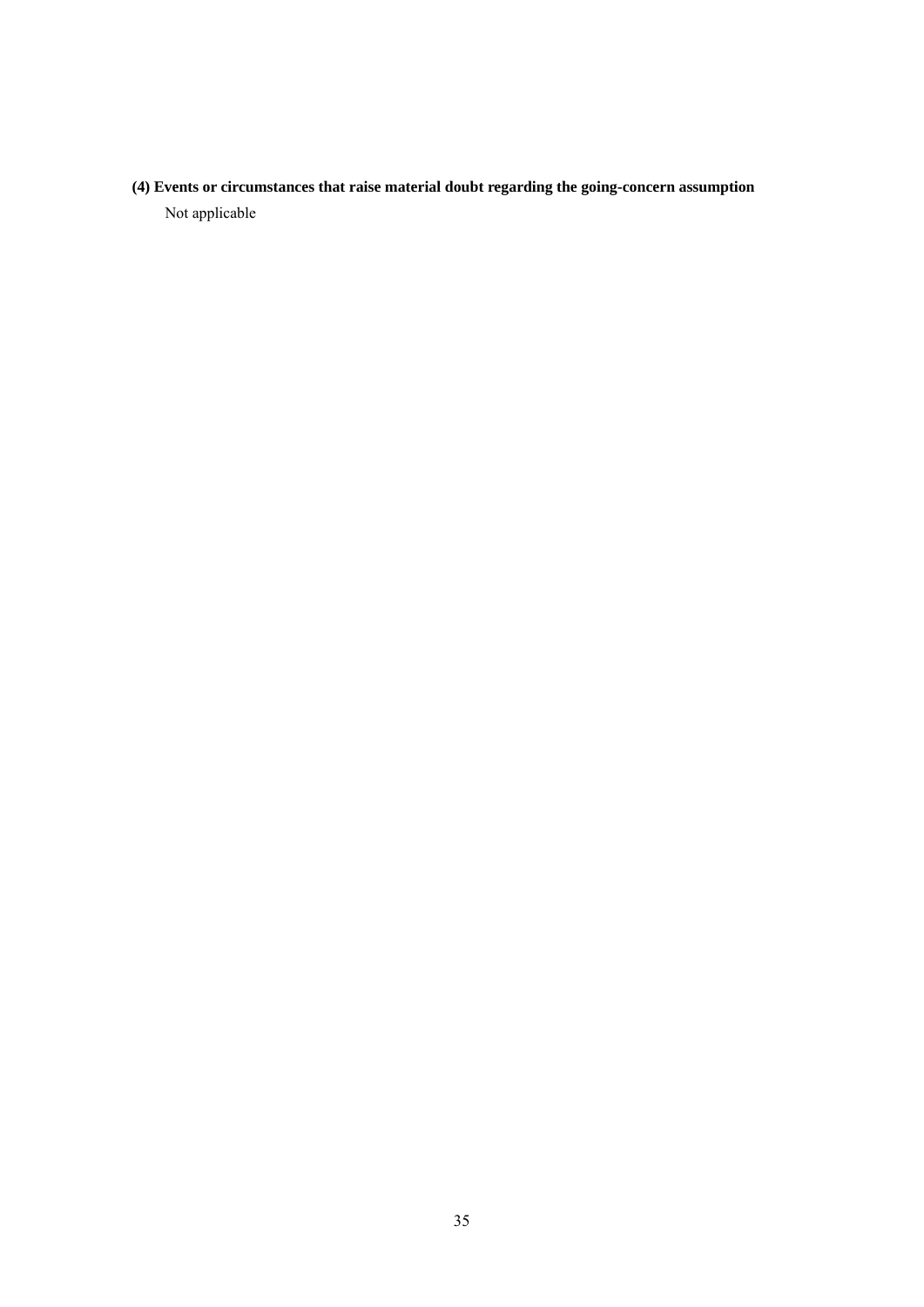# **6. Other**

### **(1) Corporate officer changes**

Refer to the Company's press release of February 23, 2009, titled "Directors and Executive Officers to Change."

### **(2) Orders and sales (consolidated)**

### **1) Orders received**

|                                           | Year ended March 31.<br>2008(A) |            | Year ended March 31.<br>2009(B) |            | Change $(B-A)$ |        |
|-------------------------------------------|---------------------------------|------------|---------------------------------|------------|----------------|--------|
|                                           | million yen                     | % of total | million yen                     | % of total | million yen    | $\%$   |
| Shipbuilding                              | 251,331                         | 15.6       | 71,512                          | 4.6        | (179, 818)     | (71.5) |
| Rolling Stock<br>& Construction Machinery | 183,254                         | 11.3       | 264,603                         | 17.1       | 81,349         | 44.3   |
| Aerospace                                 | 202,505                         | 12.5       | 239,176                         | 15.5       | 36,671         | 18.1   |
| Gas Turbines & Machinery                  | 227,422                         | 14.1       | 355,517                         | 23.0       | 128,095        | 56.3   |
| Plant & Infrastructure Engineering        | 106,045                         | 6.5        | 83,648                          | 5.4        | (22, 397)      | (21.1) |
| Consumer Products & Machinery             | 433,962                         | 26.9       | 336,459                         | 21.8       | (97, 503)      | (22.4) |
| <b>Hydraulic Machinery</b>                | 92,334                          | 5.7        | 84,142                          | 5.4        | (8,192)        | (8.8)  |
| Other                                     | 113,900                         | 7.0        | 105,528                         | 6.8        | (8,371)        | (7.3)  |
| Total                                     | 1,610,756                       | 100.0      | 1,540,589                       | 100.0      | (70, 167)      | (4.3)  |

Note: The Consumer Products & Machinery segment's orders received are equal to its net sales as production is based mainly on estimated demand.

### **2) Net sales**

|                                                  | Year ended March 31.<br>2008(A) |            | Year ended March 31.<br>2009(B) |            | Change $(B-A)$ |        |
|--------------------------------------------------|---------------------------------|------------|---------------------------------|------------|----------------|--------|
|                                                  | million yen                     | % of total | million yen                     | % of total | million yen    | $\%$   |
| Shipbuilding                                     | 141,397                         | 9.4        | 126,426                         | 9.4        | (14, 971)      | (10.5) |
| <b>Rolling Stock</b><br>& Construction Machinery | 171,738                         | 11.4       | 186,454                         | 13.9       | 14,715         | 8.5    |
| Aerospace                                        | 237,348                         | 15.8       | 200,424                         | 14.9       | (36, 924)      | (15.5) |
| Gas Turbines & Machinery                         | 185,486                         | 12.3       | 195,156                         | 14.5       | 9,670          | 5.2    |
| Plant & Infrastructure Engineering               | 142.547                         | 9.4        | 105,178                         | 7.8        | (37,368)       | (26.2) |
| Consumer Products & Machinery                    | 433,962                         | 28.9       | 336,459                         | 25.1       | (97, 503)      | (22.4) |
| <b>Hydraulic Machinery</b>                       | 84,027                          | 5.5        | 84.919                          | 6.3        | 891            | 1.0    |
| Other                                            | 104,588                         | 6.9        | 103,579                         | 7.7        | (1,009)        | (0.9)  |
| Total                                            | 1,501,097                       | 100.0      | 1,338,597                       | 100.0      | (162, 500)     | (10.8) |

### **3) Order backlog**

|                                                  | Year ended March 31.<br>2008(A) |            | Year ended March 31.<br>2009(B) |            | Change $(B-A)$ |               |
|--------------------------------------------------|---------------------------------|------------|---------------------------------|------------|----------------|---------------|
|                                                  | million yen                     | % of total | million yen                     | % of total | million ven    | $\frac{0}{0}$ |
| Shipbuilding                                     | 414,175                         | 27.0       | 356,937                         | 21.0       | (57,238)       | (13.8)        |
| <b>Rolling Stock</b><br>& Construction Machinery | 431,376                         | 28.1       | 478,565                         | 28.1       | 47,188         | 10.9          |
| Aerospace                                        | 248,332                         | 16.1       | 286,600                         | 16.8       | 38,268         | 15.4          |
| Gas Turbines & Machinery                         | 245,961                         | 16.0       | 405,196                         | 23.8       | 159.234        | 64.7          |
| Plant & Infrastructure Engineering               | 135,288                         | 8.8        | 112,162                         | 6.6        | (23, 125)      | (17.0)        |
| Consumer Products & Machinery                    |                                 |            |                                 |            |                |               |
| <b>Hydraulic Machinery</b>                       | 29,316                          | 1.9        | 28,539                          | 1.6        | (777)          | (2.6)         |
| Other                                            | 29,211                          | 1.9        | 31,160                          | 1.8        | 1,948          | 6.6           |
| Total                                            | 1,533,663                       | 100.0      | 1,699,162                       | 100.0      | 165.499        | 10.7          |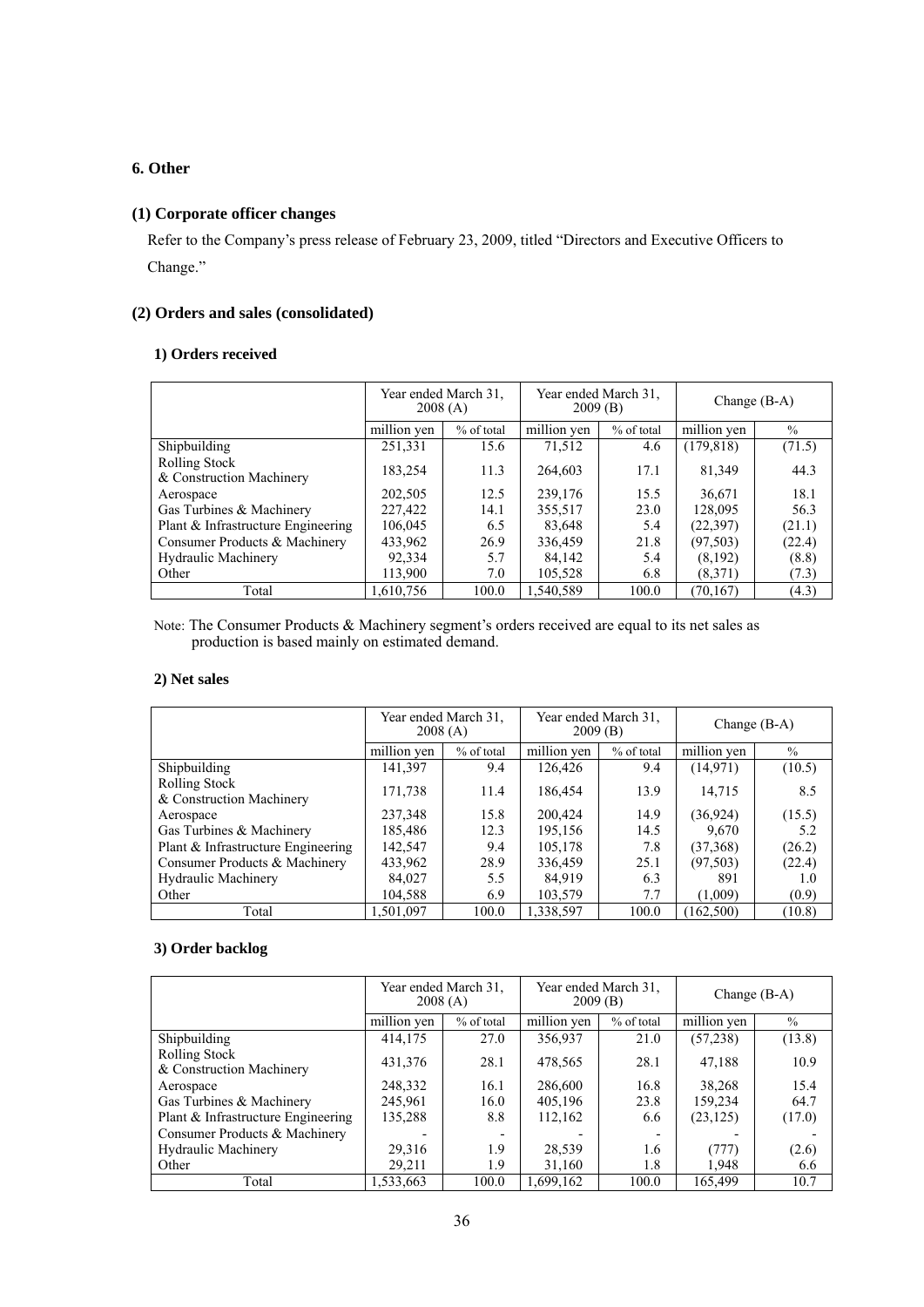# **(3) Orders and sales (non-consolidated)**

# **Orders, net sales and order backlog by industry segment**

# **1) Orders received**

|                                           | Year ended March 31.<br>2008(A) |            | Year ended March 31.<br>2009(B) |            | Change $(B-A)$ |               |
|-------------------------------------------|---------------------------------|------------|---------------------------------|------------|----------------|---------------|
|                                           | million yen                     | % of total | million yen                     | % of total | million yen    | $\frac{0}{0}$ |
| Rolling Stock<br>& Construction Machinery | 132,390                         | 14.8       | 209,304                         | 19.8       | 76,913         | 58.0          |
| Aerospace                                 | 182,698                         | 20.4       | 222,684                         | 21.1       | 39,985         | 21.8          |
| Gas Turbines & Machinery                  | 225.411                         | 25.2       | 345,796                         | 32.7       | 120,385        | 53.4          |
| Plant & Infrastructure Engineering        | 32,087                          | 3.5        | 28,977                          | 2.7        | (3,110)        | (9.6)         |
| Consumer Products & Machinery             | 318,770                         | 35.7       | 247,740                         | 23.4       | (71, 029)      | (22.2)        |
| Total                                     | 891,357                         | 100.0      | 1,054,503                       | 100.0      | 163,145        | 18.3          |
| Export orders received                    | 564,718                         | 63.3       | 553,607                         | 52.4       | (11, 111)      | (1.9)         |

Note: The Consumer Products & Machinery segment's orders received are equal to its net sales as production is based mainly on estimated demand.

### **2) Net sales**

|                                                  | Year ended March 31.<br>2008(A) |            | Year ended March 31.<br>2009(B) |            | Change $(B-A)$ |        |
|--------------------------------------------------|---------------------------------|------------|---------------------------------|------------|----------------|--------|
|                                                  | million yen                     | % of total | million yen                     | % of total | million yen    | $\%$   |
| <b>Rolling Stock</b><br>& Construction Machinery | 138,681                         | 15.5       | 129.779                         | 16.8       | (8,902)        | (6.4)  |
| Aerospace                                        | 220,263                         | 24.7       | 182,995                         | 23.7       | (37,267)       | (16.9) |
| Gas Turbines & Machinery                         | 175,886                         | 19.7       | 184.540                         | 23.9       | 8,653          | 4.9    |
| Plant & Infrastructure Engineering               | 36,361                          | 4.0        | 26,373                          | 3.4        | (9,988)        | (27.4) |
| Consumer Products & Machinery                    | 318,770                         | 35.8       | 247,740                         | 32.1       | (71,029)       | (22.2) |
| Total                                            | 889,963                         | 100.0      | 771,428                         | 100.0      | (118, 534)     | (13.3) |
| Net export sales                                 | 521,756                         | 58.6       | 455,912                         | 59.0       | (65, 844)      | (12.6) |

### **3) Order backlog**

|                                                  | Year ended March 31.<br>2008(A) |                          | Year ended March 31.<br>2009(B) |            | Change $(B-A)$ |      |
|--------------------------------------------------|---------------------------------|--------------------------|---------------------------------|------------|----------------|------|
|                                                  | million yen                     | % of total               | million yen                     | % of total | million yen    | $\%$ |
| <b>Rolling Stock</b><br>& Construction Machinery | 282,620                         | 33.4                     | 355,432                         | 31.7       | 72,811         | 25.7 |
| Aerospace                                        | 232,666                         | 27.5                     | 271,872                         | 24.2       | 39.205         | 16.8 |
| Gas Turbines & Machinery                         | 274,496                         | 32.4                     | 434,666                         | 38.7       | 160,170        | 58.3 |
| Plant & Infrastructure Engineering               | 55.924                          | 6.6                      | 58,485                          | 5.2        | 2,560          | 4.5  |
| Consumer Products & Machinery                    |                                 | $\overline{\phantom{a}}$ |                                 |            |                |      |
| Total                                            | 845,707                         | 100.0                    | 1,120,456                       | 100.0      | 274,748        | 32.4 |
| Export order backlog                             | 459.867                         | 54.3                     | 549.261                         | 49.0       | 89.394         | 19.4 |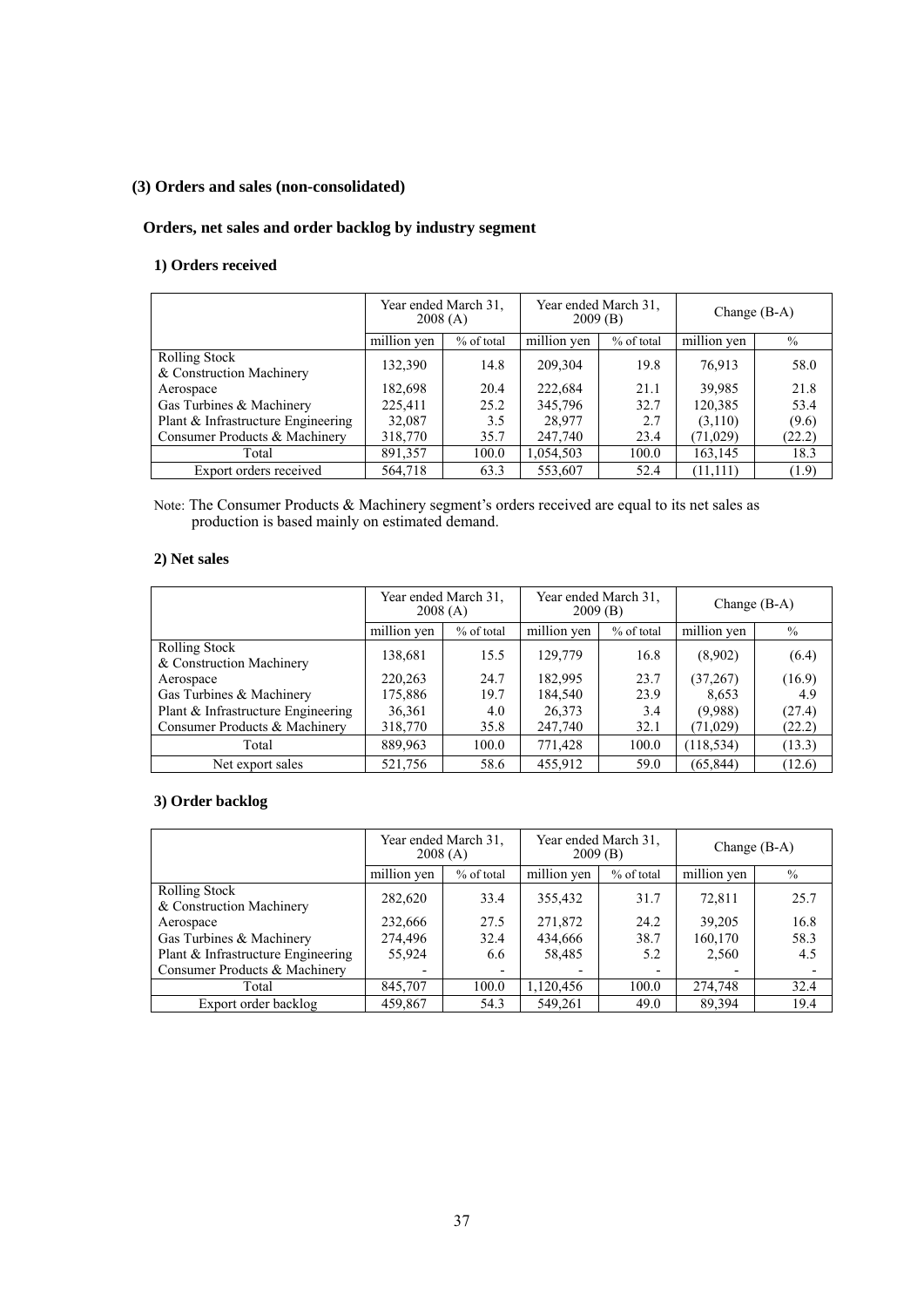#### **Supplementary information on earnings forecasts for the fiscal year ending March 31, 2010**

#### **(1) Consolidated earnings outlook**

|                                                                                                         |                                                   |                                 | Billions of yen |
|---------------------------------------------------------------------------------------------------------|---------------------------------------------------|---------------------------------|-----------------|
|                                                                                                         | Outlook for the year ending<br>March 31, 2010 (A) | Year ended March 31.<br>2009(B) | Change $(A-B)$  |
| Net sales                                                                                               | 1,240.0                                           | 1,338.5                         | (98.5)          |
| Operating income                                                                                        | 5.0                                               | 28.7                            | (23.7)          |
| Recurring profit                                                                                        | 10.0                                              | 38.7                            | (28.7)          |
| Net income                                                                                              | 6.0                                               | 11.7                            | (5.7)           |
|                                                                                                         |                                                   |                                 |                 |
| Orders received                                                                                         | 1,180.0                                           | 1,540.5                         | (360.5)         |
| Before-tax ROIC (%)                                                                                     | $2.6\%$                                           | 4.5%                            | (1.9)%          |
| R&D expenses                                                                                            | 40.0                                              | 38.2                            | 1.8             |
| Capital expenditures                                                                                    | 78.0                                              | 82.4                            | (4.4)           |
| Depreciation/amortization                                                                               | 54.0                                              | 44.3                            | 9.7             |
| Number of employees at<br>end of period<br>*Number of employees<br>outside of Japan included<br>therein | 33,000<br>8,400*                                  | 32,266<br>7.955*                | 734<br>445*     |

Notes: 1. The expected foreign exchange rate used for the outlook: ¥95=US\$1, ¥125=1 Euro

2. Before-tax ROIC = (income before income taxes + interest expense) / invested capital

3. Capital expenditure represents the total of newly recorded property, plant and equipment and newly recorded intangible assets. Depreciation/amortization represents depreciation/amortization expenses for property, plant and equipment and intangible assets.

### **(2) Outlook by industry segment**

| 1) Net sales and operating income (loss) |  |  |  |
|------------------------------------------|--|--|--|
|------------------------------------------|--|--|--|

Billions of yen Outlook for the year ending March 31, 2010  $(\Delta)$ Year ended March 31, 2009  $(B)$  Operating Change  $(A - \bar{B})$ Net sales  $\overline{\phantom{a}}$  Operating Operating<br>income (loss) Net sales net loss<br>3.5 126.4 (1.0)  $\begin{array}{|l|c|c|c|c|}\n\hline\n\text{Operating} & \text{Net sales} & \text{Operating} \\
\hline\n\text{income (loss)} & \text{1.0} & \text{23.6} & \text{4.5} \\
\hline\n\end{array}$ income (loss) Shipbuilding 150.0 Rolling Stock 8. Exponential Machinery 170.0 9.0 150.3 12.3 19.7 (3.3)<br>Aerospace 190.0 2.5 200.4 (4.1) (10.4) 6.6 Aerospace 190.0 2.5 200.4 (4.1) (10.4) 6.6 Gas Turbines & Machinery 200.0 7.0 195.1 11.0 4.9 (4.0) Plant & Infrastructure Engineering 195.0 4.0 105.1 8.9 (10.1) (4.9) Consumer Products & Machinery 260.0 (26.0) 336.4 (10.1) (76.4) (15.9) Hydraulic Machinery 65.0 3.0 84.9 8.3 (19.9) (5.3) Other 110.0 2.0 139.6 3.3 (29.6) (1.3) Total  $\begin{array}{|c|c|c|c|c|c|c|c|c|} \hline 1,240.0 & 5.0 & 1,338.5 & 28.7 & (98.5) & (23.7) \hline \end{array}$